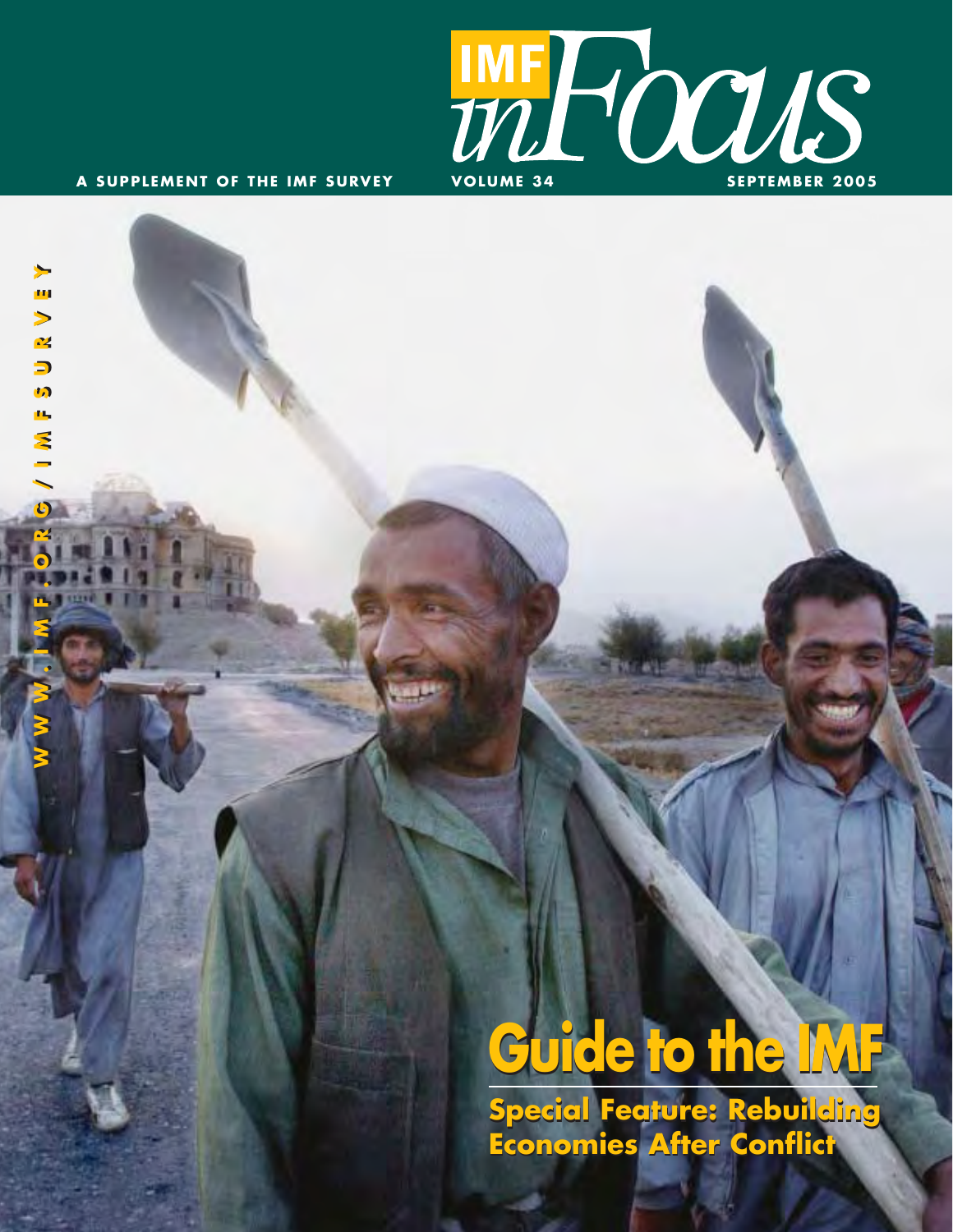#### **A QUICK GUIDE TO SOME KEY TERMS**

 $\triangleright$ 

н x. m

 $\overline{z}$ <u>କ</u>  $\mathbf{o}$ 

Economists and the IMF use a specialized language. Here's a quick reference to some of the terms Е **LEARNING THE LINGO** m used in this publication and the page on which you will find them.

**Conditionality:** The policy conditions that countries have to meet in most cases when borrowing  $\overline{z}$ money from the IMF (see page 22).  $\overline{z}$ 

**Contagion:** Refers to the spread of a financial crisis from one country to another (see page 16).  $\overline{\mathbf{z}}$ 

<u>ດ</u> **Facilities:** Types of IMF loans available to members (see page 25).

**Governance:** Encompasses all aspects of the way a country or institution is run, including its regulatory framework and its accountability (see page 16).

**IMF surveillance:** Literally, oversight: under its Articles of Agreement, the IMF is responsible for overseeing the international monetary system and for exercising firm surveillance over the exchange rate policies of members. Surveillance is one of the core activities of the IMF—tracking economic developments, both globally and in individual countries, and letting policymakers know if things are going off course or if policies need to be corrected (see page 15).

**Macroeconomics:** Macro comes from the Greek word meaning large. Thus, macroeconomics is concerned with the functioning of an economy as a whole and with such variables as total wealth, money, income, unemployment, inflation, and exchange rates (the value of currencies vis-à-vis other currencies). In contrast, microeconomics is concerned with the behavior of individual economic units, such as households and firms, and the determination of relative prices (see page 15).

**Sustainability:** The IMF promotes policies designed to lead to sustainable economic growth—that is, lasting growth that is not interrupted by, for example, "booms and busts." A country's debt is sustainable if it can be serviced and repaid without jeopardizing the health of the economy (see page 18).

**Transparency:** Refers to how open an institution is with the public. The more transparent an institution, the more it keeps the public informed about its activities and methods of operation (see page 18).

For further information, see the IMF's glossary of financial terms on its website, *www.imf.org.*

Cover shows Afghan construction workers on a road in Kabul. After the ouster of the Taliban regime, Afghanistan's economy needed extensive rebuilding (see page 2). (Scott Nelson/Getty Images)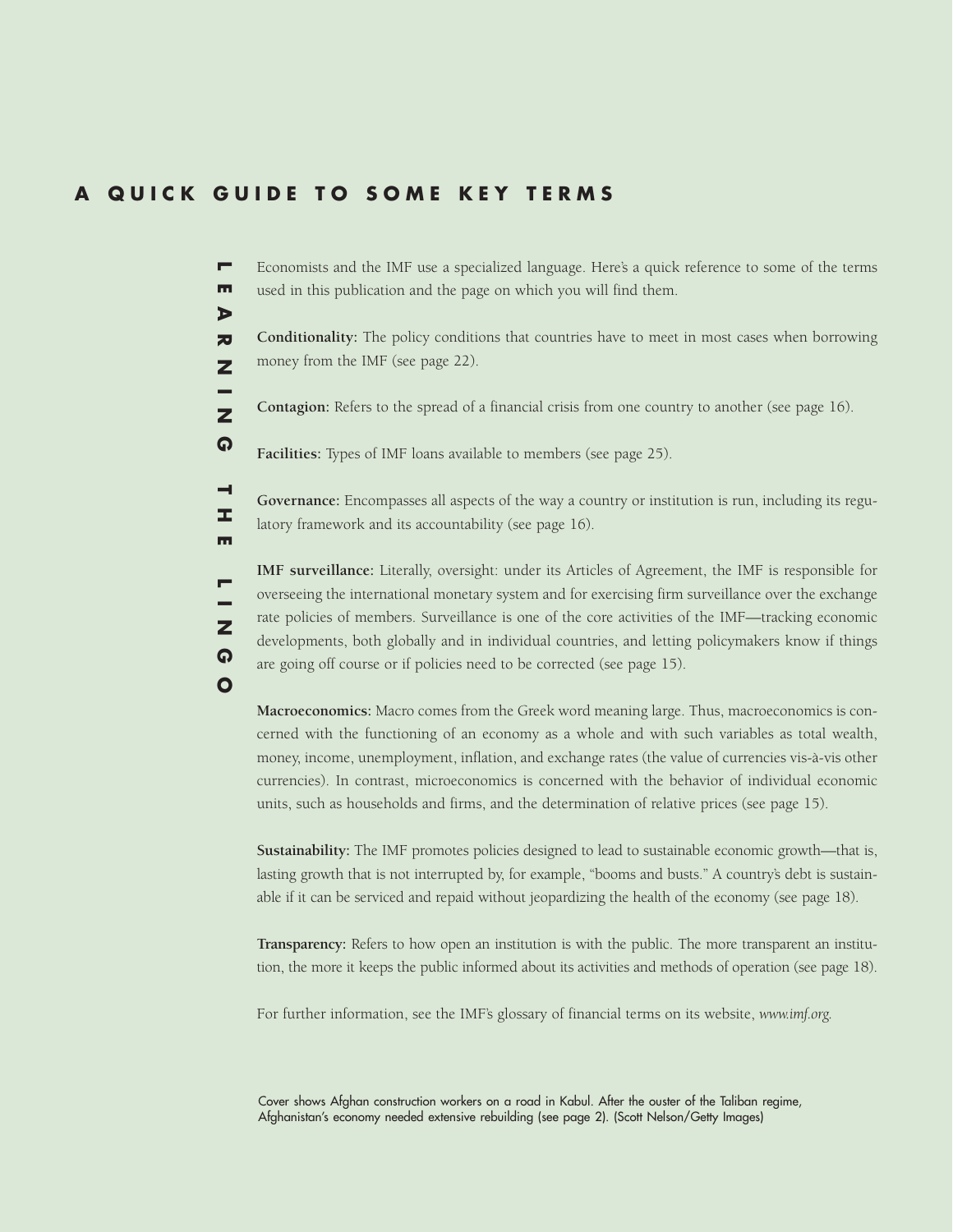

### **A SUPPLEMENT OF THE IMF SURV**

| Ζ                           | $\overline{2}$ | Kick-Starting Economies After the Dust Has Settled<br>The IMF's work in postconflict countries |  |  |  |  |
|-----------------------------|----------------|------------------------------------------------------------------------------------------------|--|--|--|--|
|                             | 6              | 10 Events That Shaped the IMF<br>A historical overview                                         |  |  |  |  |
| н<br>I                      | 11             | Taking the Global Pulse<br>The IMF's year in review                                            |  |  |  |  |
| e.<br><b>In</b>             | 12             | Running the IMF<br>Organization and finances                                                   |  |  |  |  |
| <b>Contract</b>             | 14             | The IMF Executive Board<br>Country representation and votes                                    |  |  |  |  |
| S                           | 15             | <b>Promoting Healthy Economies</b><br>Economic surveillance and crisis prevention              |  |  |  |  |
| <b>In</b><br>$\blacksquare$ | 19             | Helping When Things Go Wrong<br>Crisis resolution                                              |  |  |  |  |
| h n                         | 22             | <b>Getting Back on Track</b><br>Lending and conditionality                                     |  |  |  |  |
|                             | 25             | How the IMF Lends<br>Terms and conditions of financial facilities                              |  |  |  |  |
|                             | 26             | Passing on Know-How<br>Technical assistance and training                                       |  |  |  |  |
|                             | 28             | <b>Striving for a Better Life</b><br>Poverty reduction and debt relief                         |  |  |  |  |
|                             | 32             | Identifying Changes Needed at the IMF<br>The Independent Evaluation Office                     |  |  |  |  |
|                             | 33             | At a Glance<br>Key IMF indicators                                                              |  |  |  |  |
|                             | 33             | How the IMF Is Organized                                                                       |  |  |  |  |
|                             |                |                                                                                                |  |  |  |  |





*IMF inFocus* is a supplement of the *IMF Survey.* The *IMF Survey* (ISSN 0047–083X) is a periodical published in English, French, and Spanish by the IMF. Opinions and materials in the *IMF Survey* and *IMF inFocus* do not necessarily reflect official views of the IMF. Text from the *IMF Survey* and *IMF inFocus* may be reprinted, with due credit given, but photographs and illustrations cannot be reproduced in any form.

Address editorial correspondence to Current Publications Division, Room 7-106, IMF, Washington, DC 20431 U.S.A. Tel.: (202) 623–8585; or e-mail any comments to imfsurvey@imf.org. The *IMF Survey* is mailed first class in Canada, Mexico, and the United States, and by airspeed elsewhere. Private firms and individuals are charged \$109.00 annually. Apply for subscriptions to Publication Services, Box X2005, IMF, Washington, DC 20431 U.S.A. Tel.: (202) 623–7430; fax: (202) 623–7201; e-mail: publications@imf.org.

Laura Wallace *Editor-in-Chief*

Sheila Meehan *Managing Editor*

Conny Lotze *Production Manager*

Jeremy Clift Christine Ebrahim-zadeh *Senior Editors*

Camilla Andersen Jacqueline Irving *Assistant Editors*

Maureen Burke Lijun Li *Editorial Assistants*

Julio Prego *Art Editor*

Jorge Salazar *Graphic Artist*

Stephen Jaffe Michael Spilotro *Photo Editors*

Graham Hacche *Senior Advisor*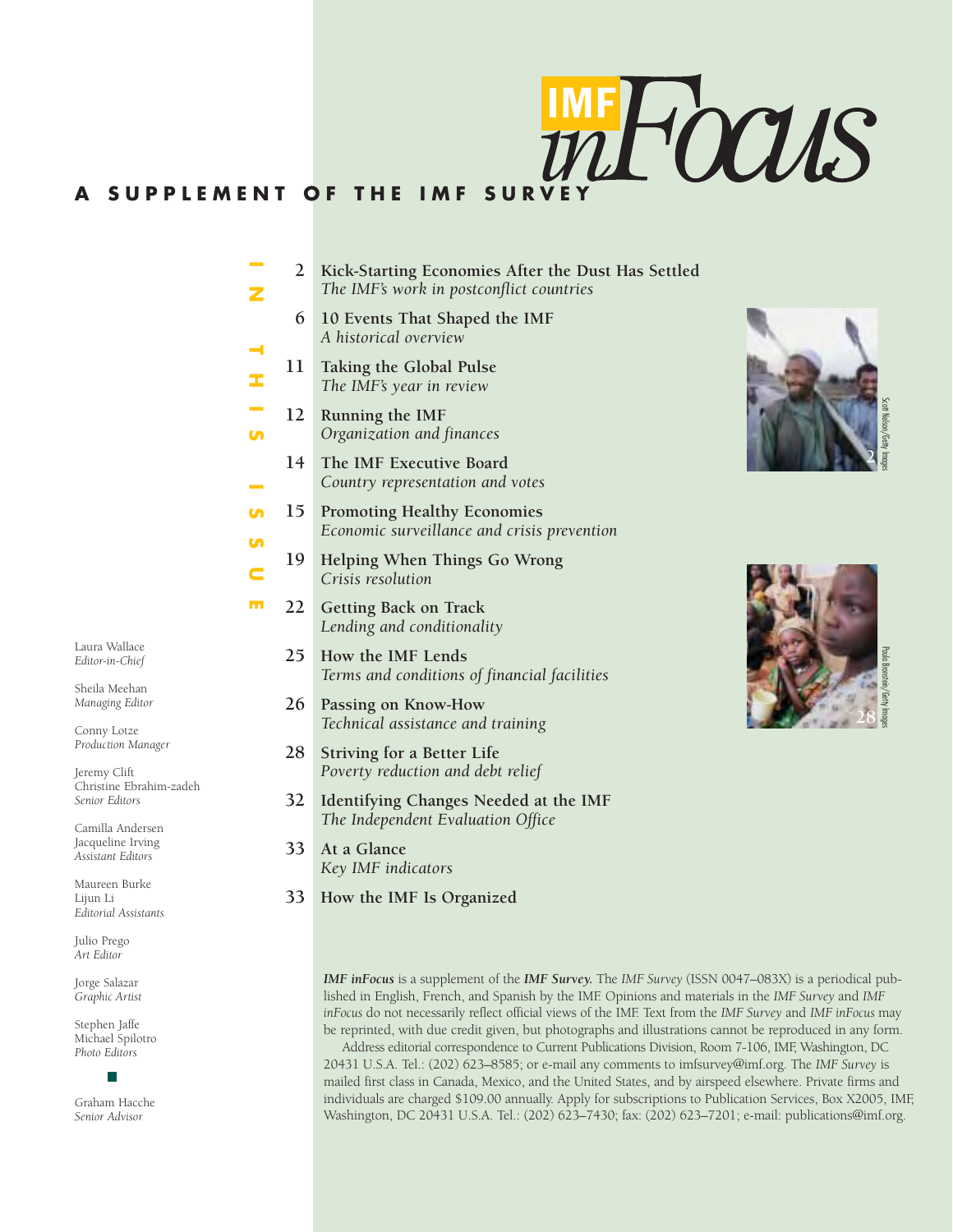#### **THE IMF'S WORK IN POSTCONFLICT COUNTRIES**

## **Kick-Starting Economies After the Dust Has Settled**

hen the guns fall silent, the rebuilding begins. From the Great Lakes of Africa to the mountains of Afghanistan and the coffee plantations of Timor-Leste, the IMF is helping revive economies devastated by bloodshed. As part of inter-**W**

national efforts to restore stable political and economic structures, the IMF moves in swiftly to help set up the foundations for a functioning economy. Countries emerging from conflict need the capacity to provide essential public services and implement sound economic policies so that people regain confidence that recovery is within reach.

The IMF's role in postconflict countries is part of its broader responsibility to provide policy advice and technical assistance in its core areas (see page 26) and, where appropriate, financing for member countries. The work requires a high degree of flexibility and ingenuity. While some conflicts result in the emergence of new countries, others bring about the complete overhaul of old rules and structures.

The IMF has long been working with countries transitioning to different political and economic systems. In the 1960s and 1970s, the IMF helped many newly independent developing countries set up their monetary and fiscal systems. In the 1980s, it stepped up its assistance for structural reform in low-income countries; and in the 1990s, it assisted the countries of the former Soviet Union, and in Central and Eastern Europe in their transition from centrally planned to market economies. The IMF has built on these experiences in its postconflict work, which has intensified since the international community formally requested the IMF's help in the reconstruction of Bosnia and Herzegovina under the 1995 Dayton Peace Agreement.

"Committed individuals can make a big contribution in postconflict work, but the foundation is a major team effort within the IMF and among the international community," says Scott Brown, who was IMF mission chief for Bosnia and Herzegovina during 1995–98 and subsequently worked in Kosovo and Iraq. The IMF usually plays a major role in advising on the overall economic policy framework and the rebuilding of postwar monetary, financial, and fiscal institutions, which involves the respective IMF area department and the Fiscal Affairs, Finance, Legal, Monetary and Financial Systems, Policy Development and Review, and Statistics Departments. Other organizations establish and maintain security—typically under United Nations, NATO, or other multilateral auspices—and major donors coordinate political assistance and mobilize aid.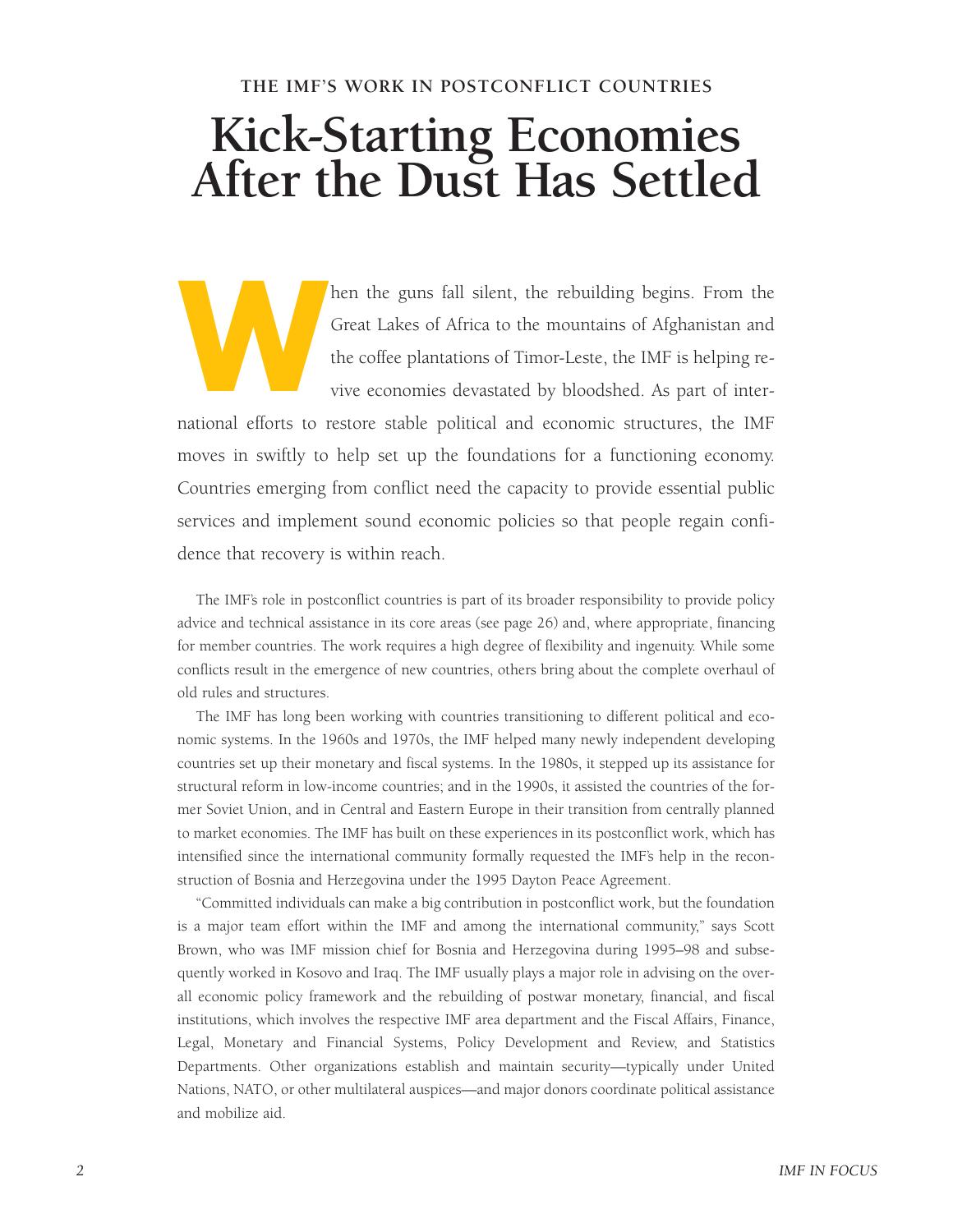

Local women take goods to the market. The Democratic Republic of the Congo's economy needed rebuilding after the war of 1998–2001.

#### Starting out and building trust

The IMF's work begins—often while the conflict is still going on—with thorough planning and strategy sessions at headquarters and consultations with potential development partners. Internal working groups coordinated by top IMF management draw on accumulated experience. As soon as it is reasonably safe, IMF staff usually enter a postconflict country as part of a team representing several international organizations.

In Bosnia, a small team comprised of staff from the World Bank, the European Union, the European Bank for Reconstruction and Development, and the IMF visited Sarajevo and Mostar as soon as the cease fire took hold in October 1995. The authorities were ready to get to work, and within a matter of days the IMF began organizing follow-up missions. In less than two months, the teams produced damage assessments and technical assistance diagnostics, prepared Bosnia and Herzegovina for membership in the IMF, and set the stage for the country to become the first user of the IMF's new policy on postconflict emergency assistance—one week after the ratification of the Dayton Treaty.

"Conditions were difficult," remembers Brown. "Staff traveled with soldiers and equipment in military cargo planes or helicopters in the dead of winter. Many key facilities were in ruins. Travel between cities required skirting minefields and passing through the lines of formerly warring armies." Nevertheless, spirits were high. "Our counterparts were resourceful and good-humored," Brown says, "and what we were

accomplishing led to a high level of esprit de corps. The relationships we built during that time with the staff from the other agencies became part of our tool kit for future cases."

Close interaction of all parties involved in a postconflict situation is a key element of the staff's work on the ground. Open communication, the exchange of ideas, and the participation of different groups build trust and forge ownership of the reforms. Following the bloody war in the Democratic Republic of the Congo (1998–2001), mission chief Jean A.P. Clément and his team reached out early to a broad spectrum of groups, including civil society, churches, reformers, and the press. "We were very open throughout the process," Clément recalls. "We established trust with the reformers and the authorities." But the IMF team was careful to maintain a balance with all factions to avoid distrust and hostilities from re-emerging. "People need to see that they are benefiting from the peace dividend," Clément says. "They have to realize that the cost of going back to war is higher than keeping the peace."

IMF resident advisors and representatives continue this trust building. An example is Zia Ebrahim-zadeh, the IMF's Resident Representative in postwar Uganda in the 1980s. Faced with government skepticism about the IMF's advice, Ebrahim-zadeh and his team spent long hours with the authorities in both formal and informal settings to draw out their specific concerns and explain the IMF's policy advice. When Uganda's government rejected a proposed currency devaluation for fear that an increase in import prices might harm farmers, especially coffee growers, the IMF team went through the numbers in detail to show that the devaluation's favorable impact on revenue would far exceed the cost. "The close interaction and thorough discussions turned the tide in our relations with the authorities," Ebrahim-zadeh remembers.

#### Reforming the old, starting the new

In the early stages, IMF missions examine how much of the previous financial and fiscal structures, laws, and institutions have survived, what needs to be restored and reformed, and what needs complete reconstruction. For example, when Timor-Leste broke away from Indonesia, everything had to be created anew. By contrast, Bosnia, Croatia, and Serbia still had many institutional elements of the former Yugoslavia, but they needed major reform. In Afghanistan, the assumption was that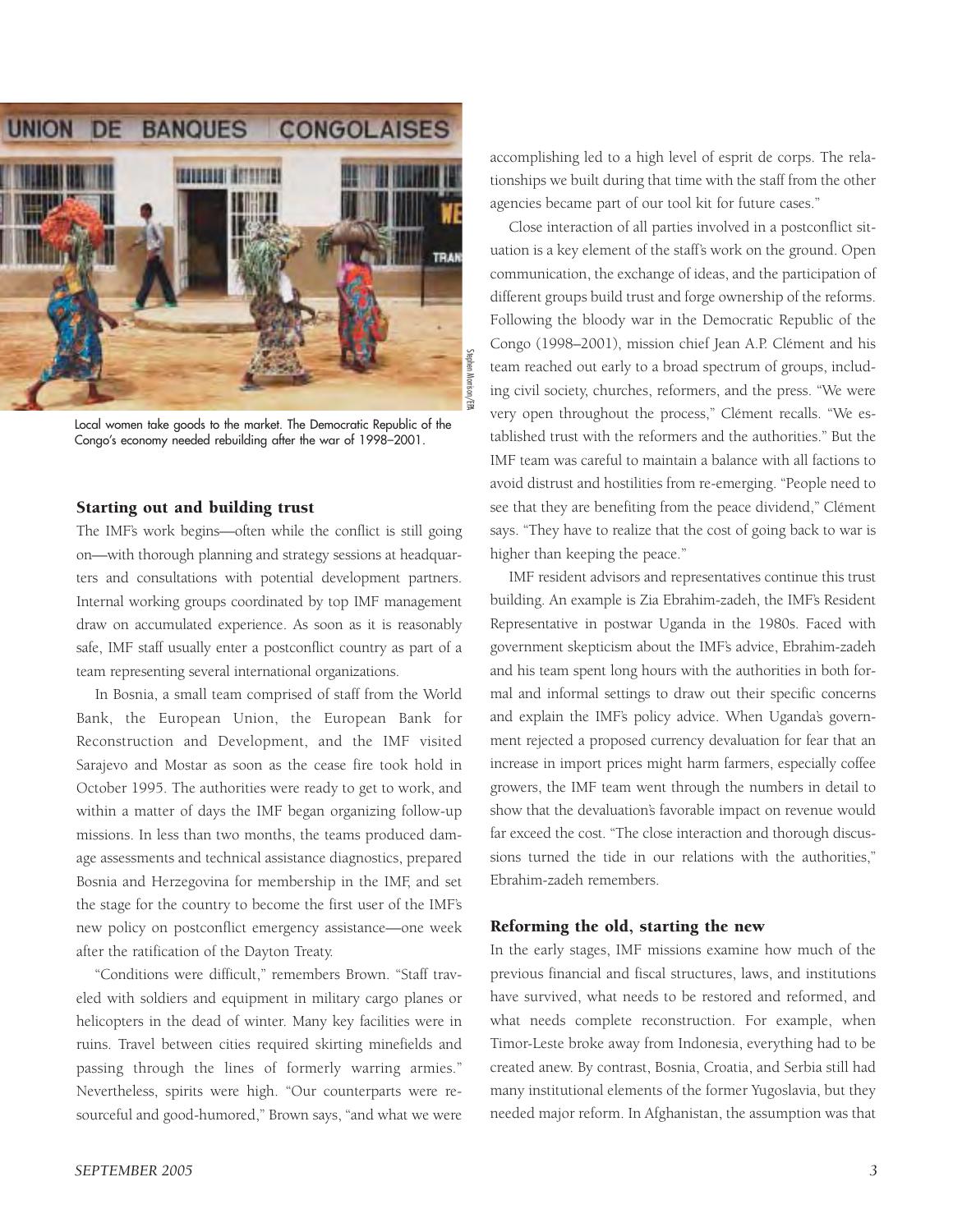after more than 20 years of conflict under Soviet occupation and later the Taliban regime, the system would need to be rebuilt completely, but that proved premature.

During one of his first visits to Afghanistan, Steven Symansky, the IMF's mission chief, met an elderly official who had been working in some capacity or other for the Ministry of Finance since before communism. "He knew how the institutions worked from way back," Symansky says. "He explained the procedures they have had for taxes and expenditures, and those had been quite consistent with good practices. The point was that we could build on his knowledge." They salvaged the budget law for a year or two and used the tax code for a few years until they could improve and adjust them. "You often have to build on what's already there," Symansky adds.

To help ensure that the international community's assistance—usually urgent humanitarian aid—reaches the people in need, IMF technical assistance focuses on getting the payment systems to work. "We would like money to be able to flow into the country and then be allocated according to the priorities at hand," says Åke Lönnberg of the Monetary and Financial Systems Department. Especially after protracted civil wars, different currencies are often in use, banknotes are of substandard quality, and counterfeits may be in wide circulation; and because of dysfunctional payment systems, civil servants and government officials are not getting paid.

Lönnberg saw a vivid example during his first visit to southern Sudan shortly after the Sudanese government and the Sudan People's Liberation Movement (SPLM) formally agreed to end 21 years of civil war in early 2005. Although several currencies circulate in southern Sudan, which had been held by the SPLM, officials there told Lönnberg that they didn't pay their civil staff and military. When Lönnberg asked how the system worked—since they had managed to collect taxes and money was around—they replied that they "assumed the staff would have goats and some cows and that their relatives would support them." When he asked whether they would like this to continue, the officials vehemently objected, saying "We want to pay them, because we haven't paid them for 26 years."

In Afghanistan and Iraq, currency conversions were successfully carried out in less than one year. In Kosovo, a region in Serbia and Montenegro that was granted autonomy under a temporary UN administration in 1999, the Deutschmark—and later the euro—became legal tender, while in Bosnia and Herzegovina—after years of negotiations between the ethnic groups—a national currency was introduced with distinctive designs for the different areas of the country.

The logistics of circulating and collecting money in countries lacking infrastructure and security are challenging to say the least. Timor-Leste, which adopted the U.S. dollar during the UN transitional administration, needed small denominations—in other words, lots of coins. But the logistics did not always work seamlessly. Once, a money shipment was left unguarded at an airfield overnight, but luckily it was still there the next day. Three containers filled with one-cent coins totaling \$144,000 were left standing in the courtyard of the Banking and Payments Authority (BPA) for almost two years, because there was little demand for these coins. "The BPA had to ship them back unopened," remembers Lönnberg. "But nothing was stolen. I reckon the reward was too small for what would have been a very heavy loot."

#### Creating capacity

On the fiscal side, legal and regulatory frameworks must be created and institutions and capacity built up so that fundamental functions such as tax collection and public spending can be carried out. Institutions need professional staff to do the work, which many postconflict countries lack. In severe cases, international experts head these institutions for a period of time until local professionals are trained to take over.

Thomas Story, one of the expert advisors the IMF taps for technical assistance, was the first Revenue Commissioner in Timor-Leste. When he arrived in April 2000, he started in a shared office, with a borrowed table and chair, and an IMF laptop. The objective was to create a fair and transparent tax system that would be simple to administer. Story recruited a few international advisors to operate a rudimentary tax system while at the same time building capacity to run the administration in an environment with no working infrastructure. "Transitional administrations don't have much time, and you must address multiple needs concurrently," he says. "The time required to build capacity is easily underestimated." Selection processes on the basis of merit were completely unknown and caused much consternation and confusion. After a meticulous interviewing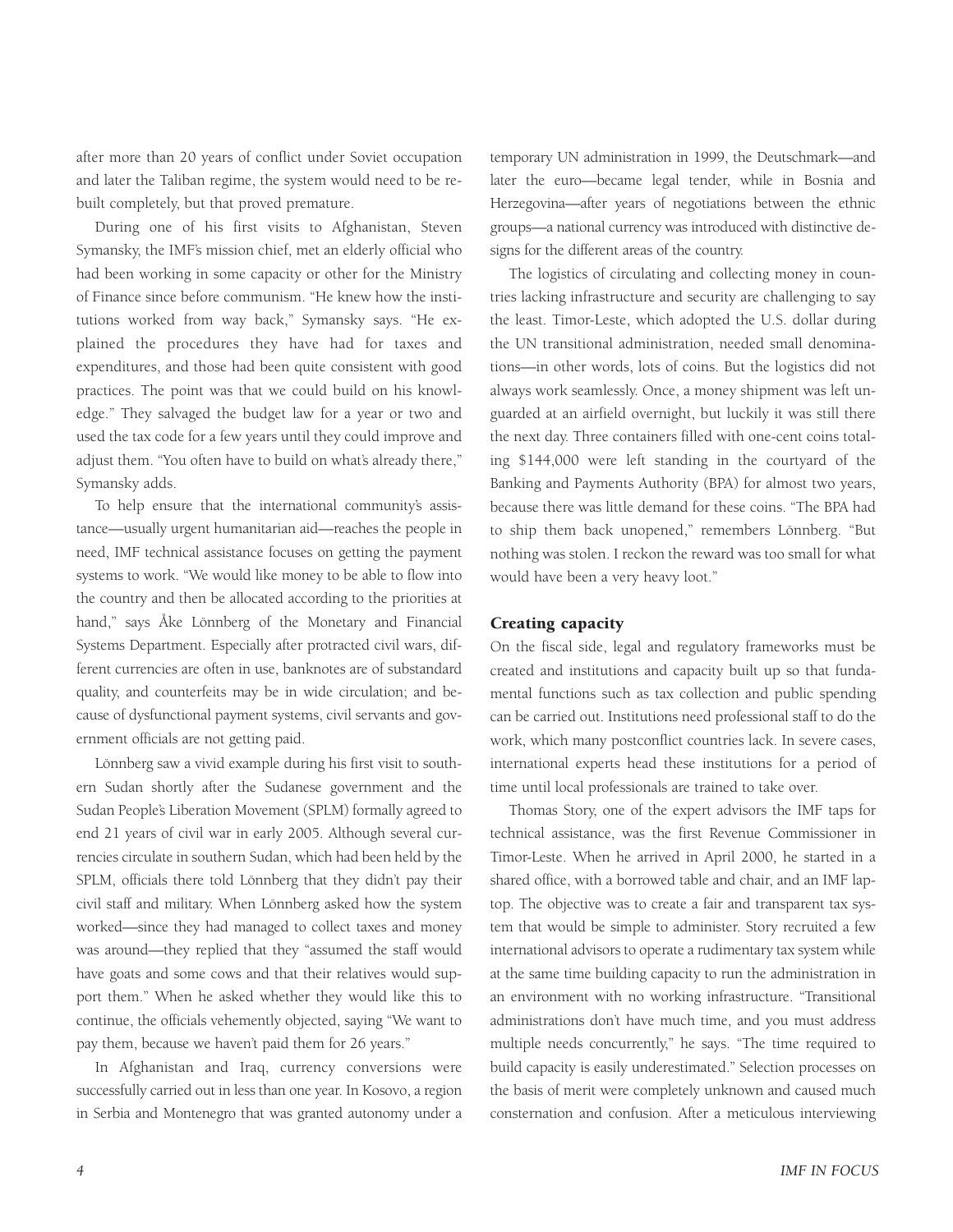

Åke Lönnberg of the IMF shows samples of U.S. dollars and coins to officials in Timor-Leste after the dollar was declared legal tender.

process, Story's office hired 60 people, almost all fresh out of university. Over a six-month period, while the recruits underwent extensive training, Story and his aides identified team leaders, directors, and a deputy commissioner.

A rising star among the staff was a former commander of the Falintil resistance movement. He had called at Story's house one day and introduced himself in the customary way by carefully unfolding and presenting a worn handwritten piece of paper. The paper was his "laissez-passer"—his right to shelter and protection as a proclaimed member of the resistance. Before independence, carrying that paper would have meant certain death if discovered by the security police. The former commander asked Story for a job. Sensing leadership potential, Story encouraged him to apply. Within a few years, the commander rose to the position of Tax Commissioner.

Over the years, the IMF has learned that donor assistance needs to be coordinated to avoid duplicating efforts, delaying progress, and needlessly prolonging aid, and that governments need to be fully committed to the reforms. Indeed, the authorities should take the lead in coordinating technical assistance among external donors, agencies, and national governments. However, if a government requests help in coordinating assistance, the IMF should seek to provide it, as it did in the case of Mozambique.

Although 16 years of civil war ended with a peace agreement signed in 1992, the Mozambican government continued having difficulties in managing public expenditures throughout the 1990s, largely because different donors were involved in accounting, the budget office, and the treasury. "As a result, there was no centralized vision," says Helio Tollini of the Fiscal Affairs Department. "Each donor was trying to accomplish a specific priority for a particular directorate. As the years went by, they realized that not much had been done." In 2001, the government and donors asked the IMF to coordinate efforts to improve public expenditure management. Since then, the IMF and its hired resident consultants have helped the authorities set up a financial management system tailored to Mozambique's needs. "Despite some delays in implementation, a lot has been achieved," says Tollini.

#### Unique experience

When trying to revive the economy of a country ravaged by death and destruction, the crews on the ground have to keep their wits about them. Working and living conditions are chaotic. Communication is cumbersome and moving around has to be well organized and guarded. Members of the first missions to Afghanistan stayed in the pockmarked building of the central bank, and in Timor-Leste, the mission teams initially slept in small tents set up inside a building guarded by soldiers. Several IMF mission teams to Liberia had to be urgently evacuated in December 2003 when conditions deteriorated rapidly. In Iraq, two missions experienced shootings at close range, and team members were injured in the August 2003 bombing of the UN office in Baghdad.

But IMF staff say that even with the hardship and peril, and at times the disarray and frustration, the experience of helping a country rebuild the foundations of an economic system is unique, because the impact of their work is tangible and immediate. "You can really make a difference," Story says. "Despite the despair and the setbacks, people really want it to succeed."

> Conny Lotze IMF External Relations Department

For more information, please refer to the IMF website *(www.imf.org)* for the book *Postconflict Economics in Sub-Saharan Africa: Lessons from the Democratic Republic of the Congo,* edited by Jean A.P. Clément; the Fiscal Affairs Department paper "Rebuilding Fiscal Institutions in Post-Conflict Countries" and the Monetary and Financial Systems Department paper "Restoring and Transforming Banking and Payments Systems in Post-Conflict Economies."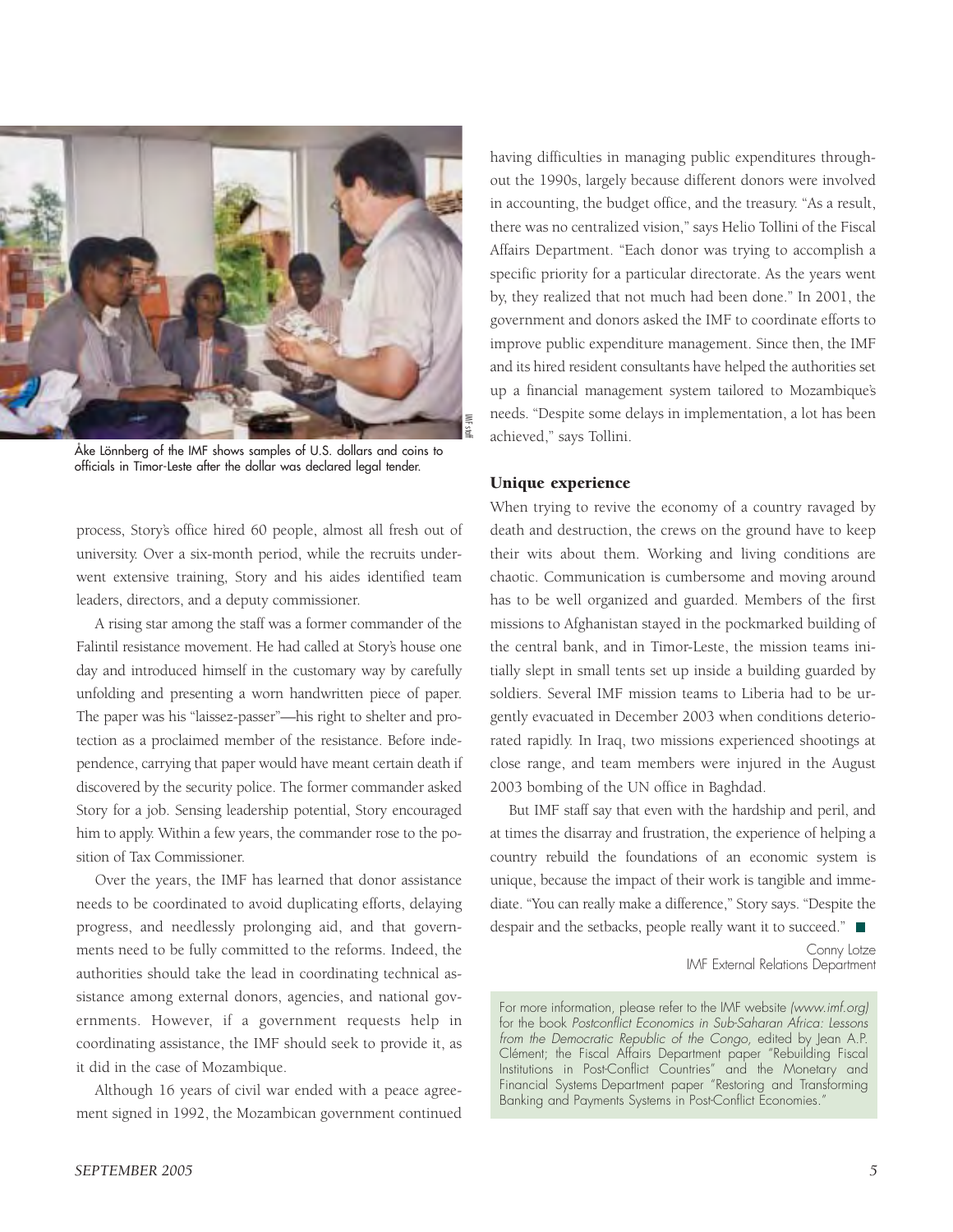## **10 Events That Shaped the IMF A HISTORICAL OVERVIEW**

**By James Boughton**



Bettman/Corbis Dorothea Lange/Corbis Archive Photos Bettman/Corbis Alain DeJean/Corbis

he International Monetary Fund was created toward the end of World War II as part of an attempt to build a new, more stable international economic system and avoid the costly mistakes of the previous decades. Over the past 60 years, it has continued to change and adapt. But since its inception, it has been shaped by history and molded by the eco-<br>But since its inception, it has been shaped by history and molded by the eco-

nomic and political ideas of the time.

When delegations from 44 countries met at Bretton Woods, New Hampshire, in July 1944 to establish institutions to govern international economic relations in the aftermath of World War II, avoiding a repeat of the failings of the Paris Peace Conference that had ended World War I was very much on their minds. Creation of an International Bank for Reconstruction and Development would help restore economic activity, while creation of an International Monetary Fund would help restore currency convertibility and multilateral trade. For both John Maynard Keynes, the economist who headed the British delegation, and Harry Dexter White, the chief drafter of the IMF charter for the U.S. delegation, the motivating principle for creating the IMF was to engender postwar economic growth by establishing an institution that would prevent a relapse into autarky and protectionism, not just to avoid a recurrence of the Great Depression.

This article looks at some of the key 20th-century events that had the greatest influence on the IMF and draws some general conclusions about the force of history on the international monetary system that now prevails.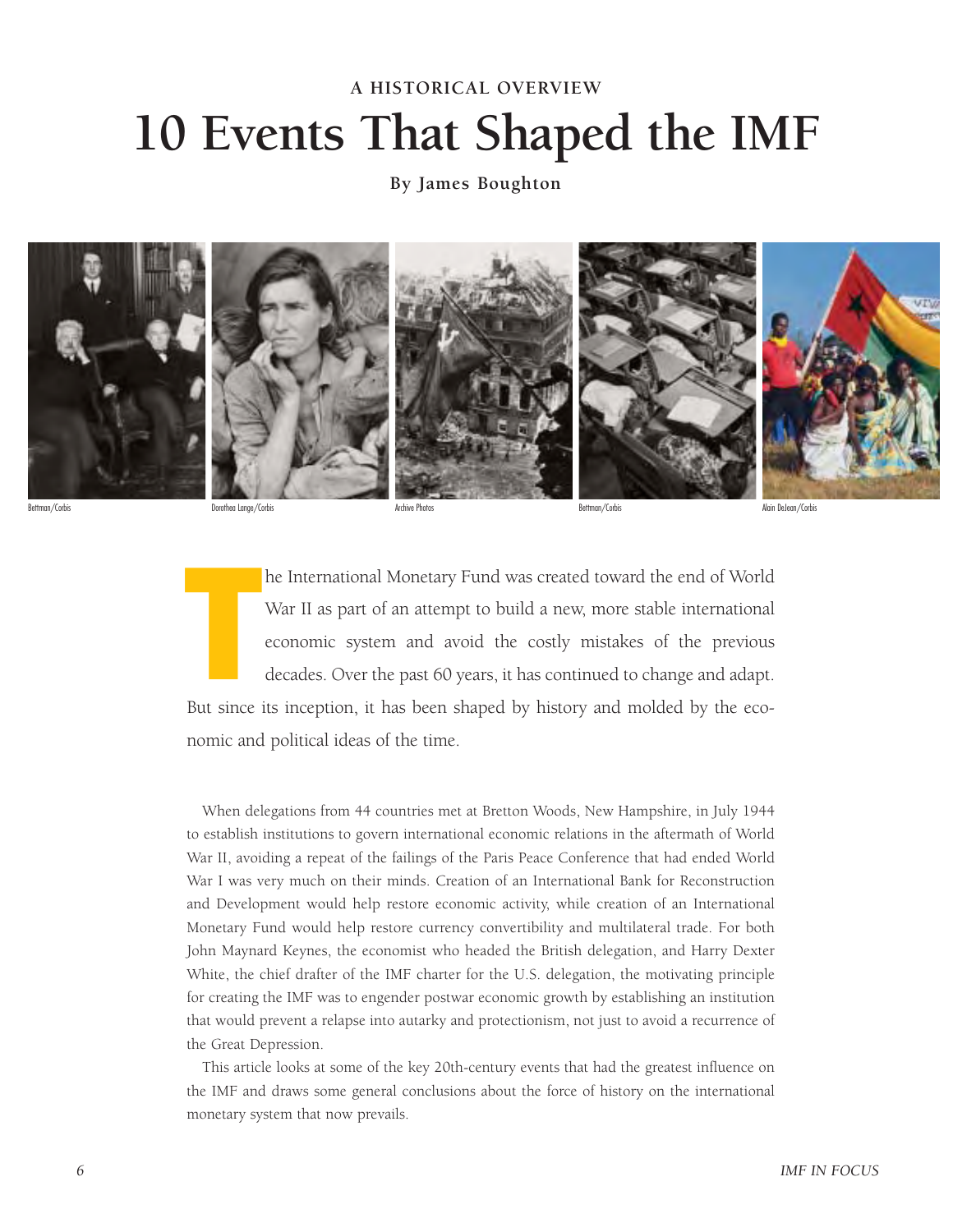

Mark Henley/Panos Pictures Larry Burrows/Time Life Pictures/Getty Images Toru Yamakana/AFP Photo Choo Youn-Kong/AFP Jacques Langevin/Corbis

#### 1. The Paris Peace Conference

The Paris Peace Conference of 1918 did consider a blueprint for restoring prosperity and world peace, in the form of U.S. President Woodrow Wilson's 14 Points. But six months later, when delegates agreed on the terms of what became known as the Treaty of Versailles, key parts of the blueprint had been cast aside. Within a decade, prosperity was lost. In another decade, peace was gone as well. The most famous failure was Wilson's inability to convince the U.S. Senate to confirm the country's membership in the League of Nations. Arguably the most disastrous, however, was the failure to lay the groundwork for economic cooperation among the world's great trading nations.

#### 2. The Great Depression

The Great Depression that began in 1929 amplified the negative consequences of Versailles, as an implosion of international trade interacted with domestic policy errors to deflate both output and prices around the world. It severely tested the confidence of analysts and voters in the efficacy of free markets and strengthened belief in an activist role for the public sector in economic life. It thus became easier and more natural to start discussions on a post–World War II framework from the assumption that an intergovernmental agency with substantive powers would be beneficial and even essential for the international financial system.

#### 3. World War II

The Second World War provided both the impetus and the context for reforming the international system. When the United States entered the war in response to the bombing of Pearl Harbor in December 1941, Treasury Secretary Henry Morgenthau, Jr., put White in charge of international economic and financial policy and asked him to come up with a plan for remaking the system once the war was over. As it happened, White had already sketched out a rough plan for an international stabilization fund, and he was able to produce a first draft within a couple of months. On the other side of the Atlantic, Keynes was developing a plan for an international clearing union to be run jointly by Britain and the United States as "founder states." Though less overtly multilateral than White's scheme, and based on the British overdraft system rather than on White's rather complicated proposal for currency swaps, Keynes's scheme was similar in its essence to White's. Over the next two years of discussion and negotiation, the two plans would meld into a draft for the IMF charter.

One major consequence of the war was that it left the United States in virtual control of the world economy. The financial structure of the IMF would thus be based on the U.S. dollar rather than on an international currency of its own making. Its lending power would be limited, and the Fund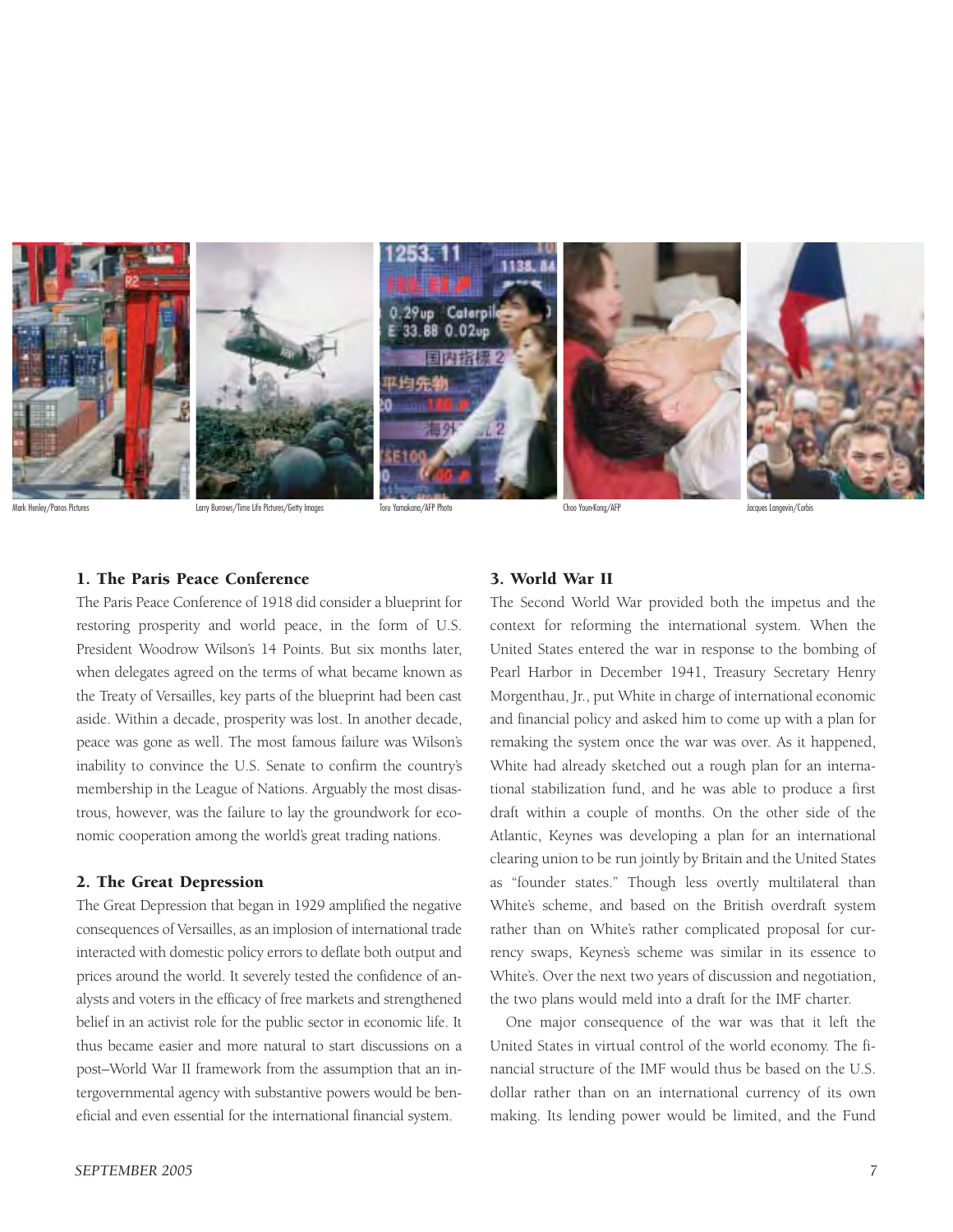would lack most of the powers of a central bank. Its headquarters would be neither in London nor even in New York, but in Washington, where the U.S. Treasury could exert a strong gravitational pull. For the next three decades, the IMF would be essentially a dollar-centric institution, with the United States providing most of its loanable resources and effectively controlling most of its lending decisions.

#### 4. The Cold War



Harry Dexter White had worked hard in 1944 to persuade the Soviet Union to join the IMF, in the belief that economic cooperation between the Soviet Union and the United States would be the key to postwar peace and prosperity. The Soviet delegation

to Bretton Woods did sign the Articles ad referendum, but Joseph Stalin eventually refused to ratify the agreement, apparently because he feared (not without justification) that Fund policies would be largely controlled by the West.

When that tension segued into the Cold War, White's vision of universal membership was dashed. Poland withdrew from membership in 1950. Four years later, Czechoslovakia was forced to withdraw. Shortly after taking power in 1959, Fidel Castro pulled Cuba out. For more than three decades after Mao Zedong took control of China, the U.S. government blocked efforts by the People's Republic to be seated as China's representative on the IMF Executive Board. Most other countries in the Soviet or Chinese spheres of influence simply did not join. Not until the 1980s would the trend be reversed, with the seating of China and renewed membership for Poland.

The obvious effect of the Cold War on the IMF was this limitation on membership. In the terminology of the period, the IMF included the first world and much of the third, but the second was absent from the table. The IMF became largely a capitalist club that helped stabilize market-oriented economies.

#### 5. African independence



Only 3 of the IMF's 40 original members were in Africa: Egypt, Ethiopia, and South Africa. Of those, one was more closely affined to the Middle East, and one was minority controlled and more culturally linked to Europe. Most of the continent

was still under colonial rule. That situation began to evolve in 1957, when the newly independent countries of Ghana and Sudan became IMF members. Applications then flooded in, and by 1969, 44 of the IMF's 115 members were in Africa. By 1990, all of Africa's 53 countries were in the IMF. They comprised nearly one-third of the member countries, though their average small size and mostly low incomes meant that they controlled less than 9 percent of the voting power and held only 3 of the 22 seats on the Executive Board.

The emergence of Africa as a continent of independent nations had a major effect on the size and diversity of the IMF, and it required a substantial intensification of the Fund's involvement with and oversight of its borrowers. Most of these countries, especially in sub-Saharan Africa, had very low per capita incomes and were among the least economically developed countries in the world—a picture that still holds. Their economic problems tend to be structural even more than macroeconomic; rooted in the need for improvements in education, health care, infrastructure, and governance rather than finance; and more deeply ingrained and persistent than in other regions. Solving these problems requires lending on concessional terms and a wide range of technical expertise. Consequently, the IMF's role has expanded beyond its original boundaries, and close collaboration with the World Bank and other development agencies has become imperative.

#### 6. Rise of multiple economic centers



As the world economy—and world trade—began to recover after the Second World War, U.S. economic hegemony gradually eroded. The first to rise from the ashes was Western Europe. Through a combination of national drive, interna-

tional support—from the U.S. Marshall Plan, the World Bank, and, eventually, the IMF—and a homegrown multilateralism in the form of the Common Market and the European Payments Union, much of Europe was growing rapidly and was increasingly open to multilateral trade and currency exchange by the late 1950s. The Federal Republic of Germany joined the IMF in 1952 and quickly became one of the world's leading economies. Next came Asia. Japan also joined the Fund in 1952 and, by the 1960s, it was on its way to joining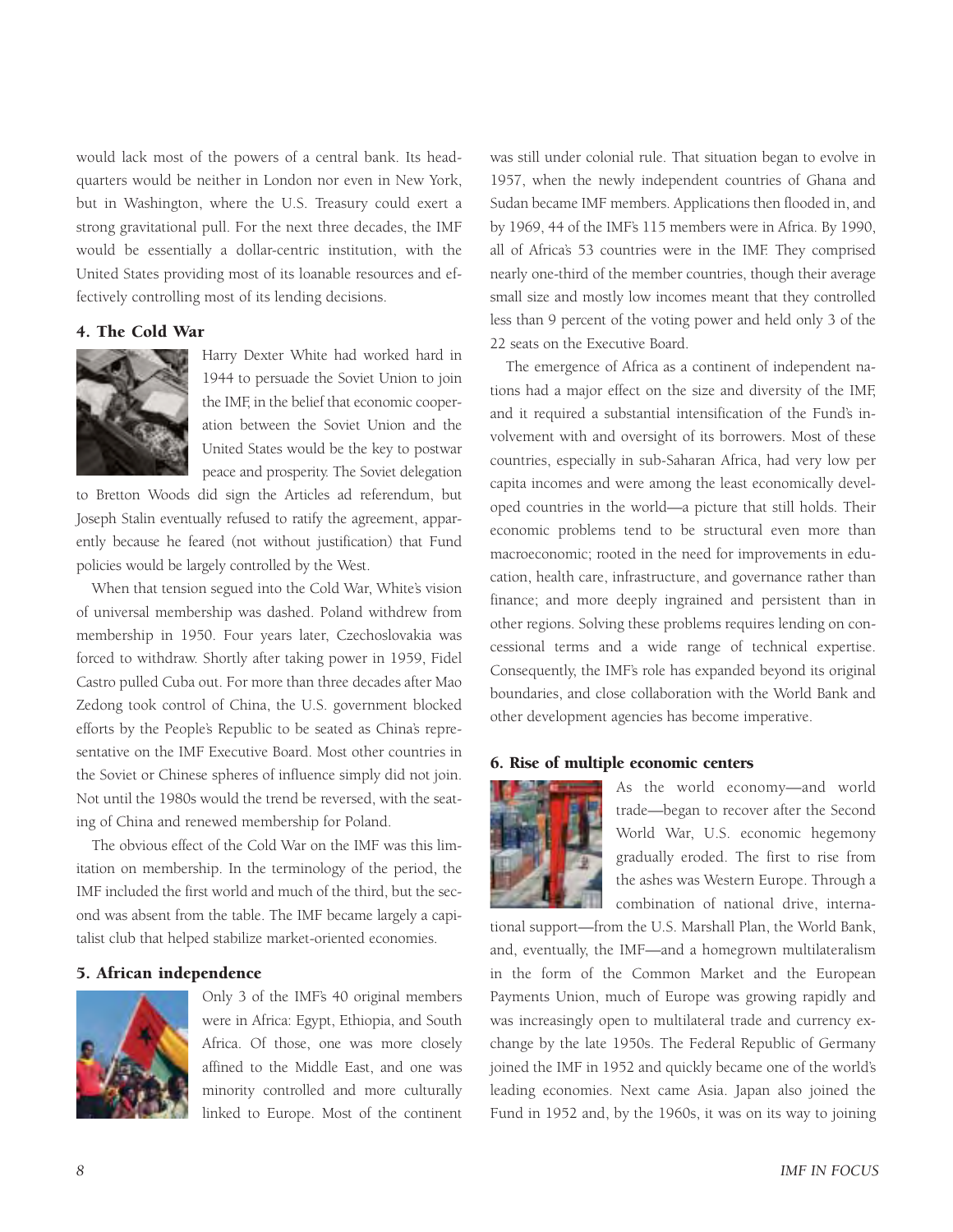the United States and Germany on the top rung of the economic ladder. Then the 1970s saw the rise of economic power in Saudi Arabia and other oil-exporting countries of the Middle East. In 30 years, the U.S. share of world exports fell from 22 percent to 12 percent, while its share of official international reserves dropped even more dramatically, from 54 percent in 1948 to 12 percent in 1978.

As the balance of economic and financial power became more widely dispersed, more and more currencies became fully convertible for current account and even capital transactions. Trading partners grew at different rates and with different mixes of financial policies. Pressures on fixed exchange rates and on the limited supply of gold and U.S. dollars became increasingly frequent and more severe. The IMF responded in 1969 by amending its Articles and creating Special Drawing Rights (SDRs) to supplement existing reserve assets, but that action was too limited to deal with the underlying problem of differential pressures. As a result, even before the first oil shock in 1973, the original Bretton Woods system of fixed but adjustable exchange rates was no longer viable.

#### 7. The Vietnam War



The intensification of U.S. involvement in the Vietnam War in the 1960s and early 1970s would not by itself have had substantial effects on the IMF, other than the direct effect on Vietnam's membership. When the government of South Vietnam

was about to fall in April 1975, its officials tried desperately to borrow as much as they could from the IMF. The IMF refused to go along, and, within a few months, it recognized the Socialist Republic of Viet Nam as the successor government.

The larger effect, however, was on the U.S. economy and its external payments position. In combination with a sizable increase in domestic spending on President Lyndon Johnson's Great Society programs, the rise in external military spending gradually worsened the overvaluation of the U.S. dollar under the Bretton Woods system of fixed exchange rates. In a series of spasms, the system dissolved between 1968 and 1973. With the dollar no longer convertible into gold, the precious metal could no longer serve a central or even a useful function in the international monetary system. The Vietnam War was

by no means the sole culprit in this decline, but its catalytic role was certainly substantial.

#### 8. Globalization of financial markets



Private sector financial flows were of limited scope and importance when the IMF was founded. Trade flows were financed largely by trade credits, and most economists considered cross-border portfolio flows to be as much a potential destabi-

lizing nuisance as a potential source of investment capital.

The range and importance of capital flows began to increase in the 1950s as European countries gradually reestablished convertibility. The first big increase, however, came in the 1970s, with the emergence of the Eurodollar and other offshore financial markets. It was driven further by the accumulation of "petrodollars" by oil-exporting countries in the 1970s and the recycling of those assets to oil-importing sovereign borrowers through large international banks. By the 1990s, cross-border flows had become an essential source of finance for both industrial and emerging market economies around the world, and the structure of international financial markets had become so complex that their size could no longer be measured, much less controlled.

One effect of financial globalization was that IMF financing became quantitatively marginalized for many potential borrowers. In the early days of the IMF, countries facing a financing gap in their balance of payments could often close it solely by borrowing from the Fund. By the 1980s, their object was more often to "catalyze" other capital inflows by borrowing relatively small amounts from the Fund to support an agreed package of policy reforms and thereby hoping to convince other creditors that the country was a good prospect. What mattered was not so much the quantity of money as the quality of the reforms. Globalization thus fundamentally altered the relationship between the IMF and its borrowing members and between the IMF and other official and private creditors.

Another effect was to weaken the "credit union" character of the IMF as a membership institution because, by the 1980s, the more advanced economies were able to finance their external payments with private flows and did not need to borrow from the IMF. Much of the membership of the IMF became divided into persistent creditor and debtor groups.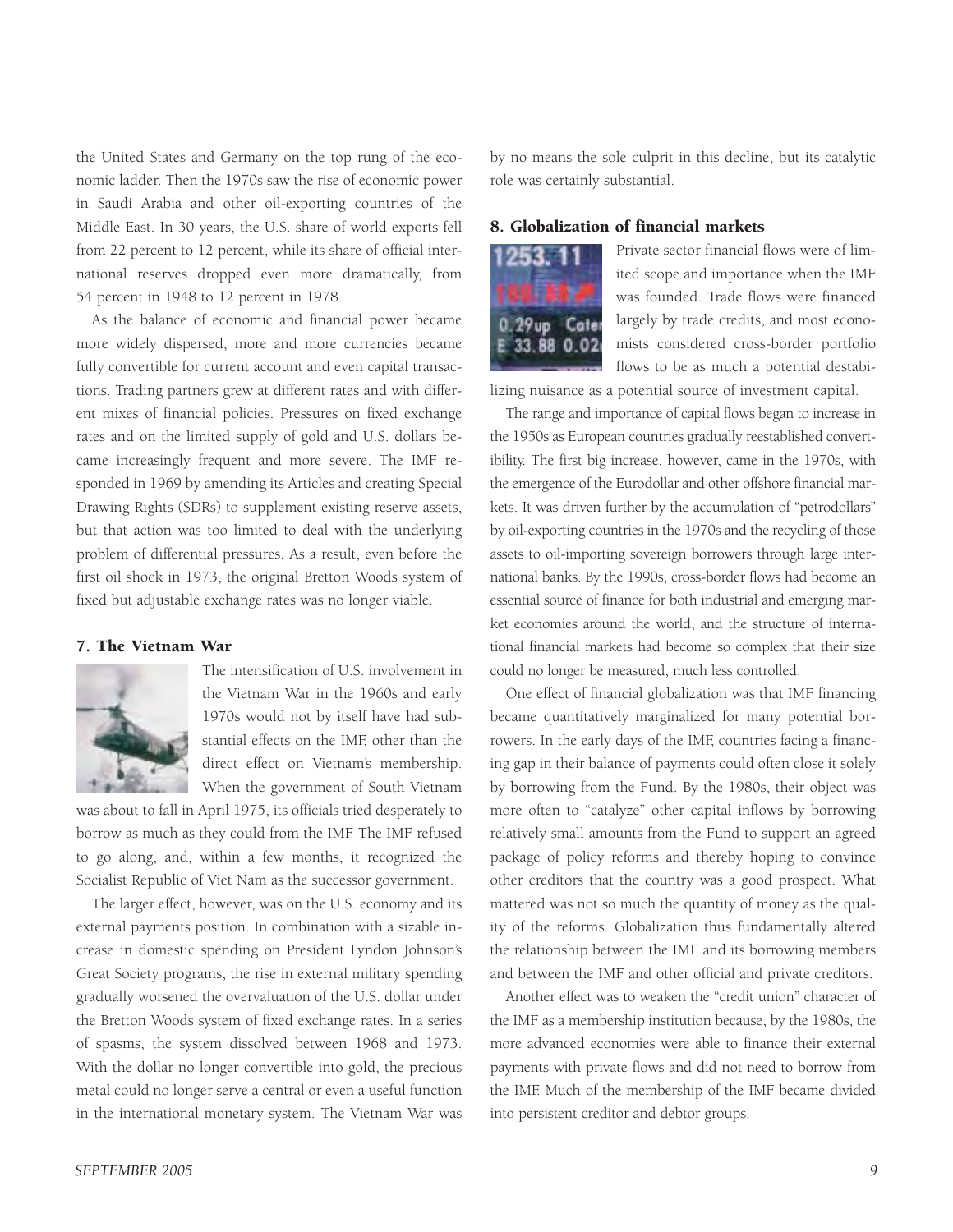A third effect of financial globalization was that countries with emerging financial markets became reliant on private capital inflows that turned out to be volatile and unreliable when economic conditions weakened, either globally or regionally. When those inflows suddenly went into reverse in the second half of the 1990s, several middle-income countries—Mexico in 1995; Thailand, Indonesia, and Korea in 1997; Russia in 1998; Brazil in 1999—turned to the IMF for financial assistance on a scale that was much larger than what the Fund had provided in earlier cases.

#### 9. International debt crisis



In August 1982, a gradual two-year worsening of conditions in international debt markets suddenly accelerated and precipitated a major economic and financial crisis. A scattering of countries, including Hungary, Morocco, Poland, and Yugo-

slavia, had already seen their bank creditors turn their backs in 1981 and the first half of 1982. When the banks suddenly pulled out of Mexico, the crisis took on systemic proportions. Within a few months, Argentina, Brazil, and Chile were also in trouble, and the crisis was continuing to spread. Not until 1990, when world interest rates were settling down and the bank debts of the most heavily indebted developing countries were being replaced by Brady Bonds, would it be possible to declare the crisis over. The debt crisis transformed the IMF, catapulting it into the role of international crisis manager. When a series of financial crises broke out in the 1990s, as mentioned above, the IMF was able to draw on this earlier experience, though it also had to try to find new solutions to what turned out to be ever more complex country circumstances and more rapid and widespread contagion as crises spread around the world.

#### 10. Collapse of communism



The fall of the Berlin Wall in 1989 and the dissolution of the Soviet Union in 1991 enabled the IMF at last to become a nearly universal institution. In three years, membership increased from 152 countries to 172, the most rapid increase since the

influx of African members in the 1960s. (The IMF now has 184 members.) Many of the new members needed to borrow

from the Fund, and almost all of them needed technical assistance and regular consultations. Consequently, the size of the IMF staff increased by nearly 30 percent in six years. The Executive Board expanded from 22 seats to 24 to accommodate Directors from Russia and Switzerland, and some existing Directors saw their constituencies expand by several countries.

#### Conclusions

The world economy and the IMF have changed greatly in the six decades since Bretton Woods. Much of the volume of IMF lending has become crisis-driven, and the Fund's involvement in crisis prevention and resolution has correspondingly intensified. Because more than half of the membership is now in a persistent creditor or debtor position with little prospect of switching sides, many states tend to view themselves as members of such a group more than as part of the global community. The membership also has become much larger, more diverse, and nearly universal, and the IMF's responsibilities in global economic governance have correspondingly increased. The breadth of its involvement in policymaking in member countries, especially borrowing countries, has vastly expanded.

The evolution of the IMF has been driven by—and necessitated by—these shifts in world economic and political conditions. If the events chronicled here had not affected the IMF along these lines, the institution would have become marginalized and even irrelevant. The challenge for the IMF has always been to hold onto its vital center (the original narrow mandate to promote orderly payments adjustment and global financial stability) while adapting its activities to new circumstances and new ideas. The 60th anniversary of Bretton Woods in 2004 provided the impetus for the IMF to respond to this challenge by launching a strategic review aimed at positioning the institution to respond flexibly to the further changes that the world economy will go through in the decades to come.

Keynes and White created the IMF because they believed that the world needed an official institution to promote multilateral cooperation in place of autarkic economic policies and to compensate for the inherent limitations of private markets. As much as the world and the institution have changed, those goals remain at the core of the rationale for the role of the IMF.

James Boughton is an Assistant Director in the IMF's Policy Development *and Review Department and the official historian of the Fund.*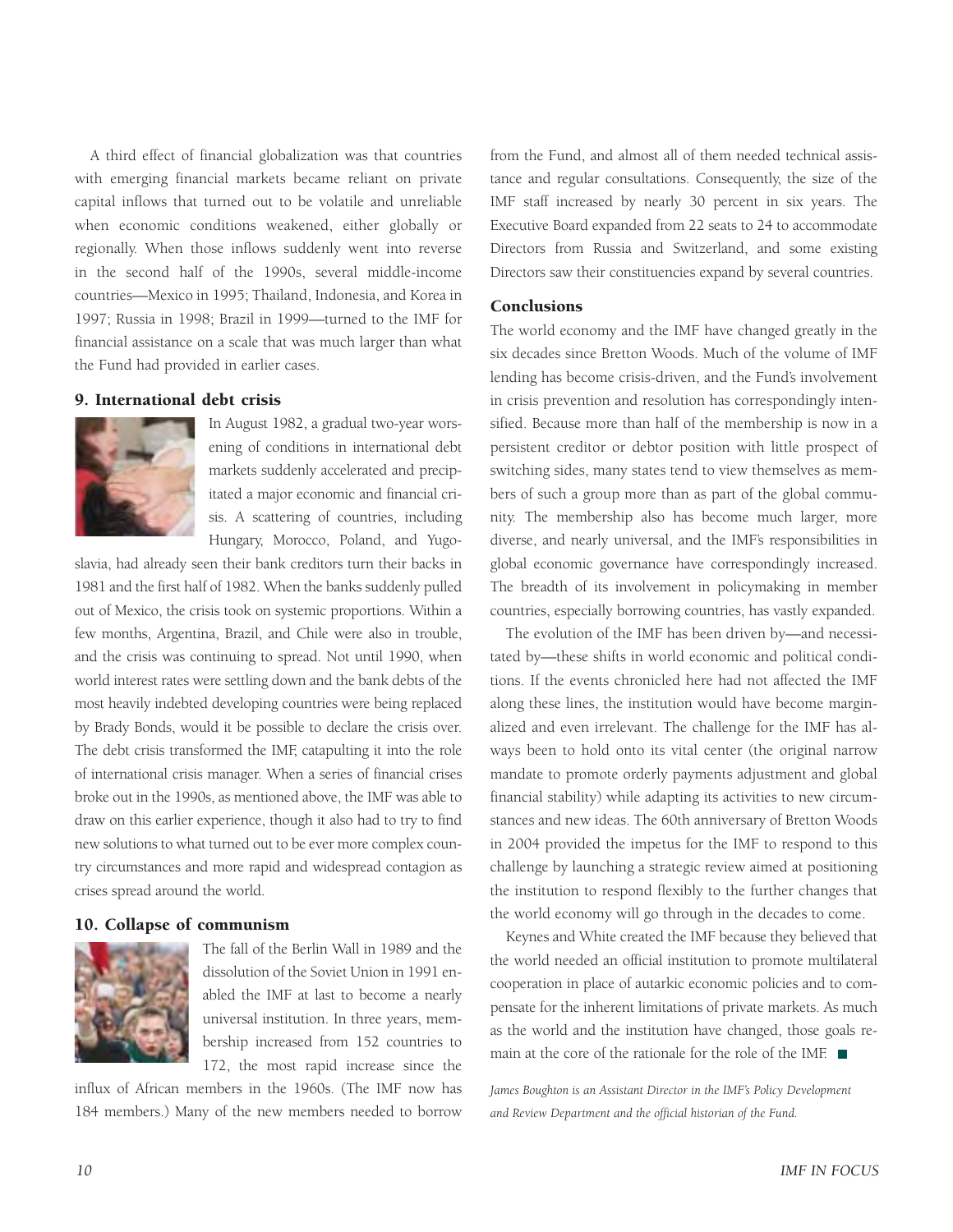## **Taking the Global Pulse**

ver the past year, against the background of a relatively benign global economic environment, the IMF continued to strengthen the effectiveness of its operations and better define its priorities to meet the ever the past year, against the background of a relatively benign global economic environment, the IMF continued to strengthen the effectiveness of its operations and better define its priorities to meet the evolving needs Managing Director Rodrigo de Rato launched a review of the Fund's strategic direction to explore a variety of issues and their implications for the work of the Fund, including global financial flows, regional integration, poverty reduction efforts, and the IMF's own governance.

After global economic growth rose to slightly above 5 percent in 2004—its highest rate in three decades—it has moderated in 2005 toward its trend rate of around 4!/4 percent. Generally, inflation has remained subdued, and there has been a marked absence of serious financial crises. Yet the going was not entirely smooth over the past year: oil prices rose sharply and substantially, geopolitical uncertainties continued, global payments imbalances widened further, and many of the IMF's member countries continued to grapple with significant social and economic problems.

**Surveillance.** In its review of member countries' economic policies, the IMF continued to strengthen its surveillance operations. Following up on recommendations of a 2004 biennial review, the IMF aimed to sharpen the focus of its analysis and advice, including by deepening coverage of exchange rate and financial sector issues, and better integrating analysis of debt sustainability, balance sheet vulnerabilities, and regional and global spillovers. It also sought to improve the policy dialogue with member countries, communicate more effectively with the public, and assess more systematically the effectiveness of surveillance.

Lending. In a review of the conditions the IMF attaches to its financial support for member countries' policy programs, the organization took a thorough look at program design and the application of the 2002 Guidelines on Conditionality. The review found that work on program design needs to continue in five broad areas: capital flows and capital account crises, including the role of the financial sector; low-income country



Prakash Singh/AFP

IMF Managing Director Rodrigo de Rato (left) listens to a local worker at an HIV-care center during a visit to India.

issues; growth and structural reforms; fiscal issues; and precautionary arrangements.

To ensure a flexible response to the needs of low-income countries, the IMF continued to enhance the design of programs supported by its Poverty Reduction and Growth Facility, contribute to the refinement of the Poverty Reduction Strategy process, and strengthen IMF instruments for engaging with low-income members. It is in the process of establishing a monitoring arrangement for low-income countries that desire a close policy dialogue with the IMF but do not want or need its financial assistance. The Fund is also continuing efforts to provide low-income member countries with debt relief and help them maintain debt sustainability, and is following through on the Group of Eight proposal to cancel all outstanding debt owed by Heavily Indebted Poor Countries to the IMF, the World Bank, and the African Development Bank.

*Technical assistance.* Technical assistance remains a vital complement to IMF policy advice, facilitating the implementation of better policies and governance practices, including through help with institution building. Efforts have focused on introducing a more medium-term perspective for technical assistance strategies and priorities, strengthening the evaluation of results and enhancing country ownership, and making regional assistance centers more effective.

For further information, see the *IMF Annual Report 2005*, published in September 2005, and also on the IMF's website, *www.imf.org*.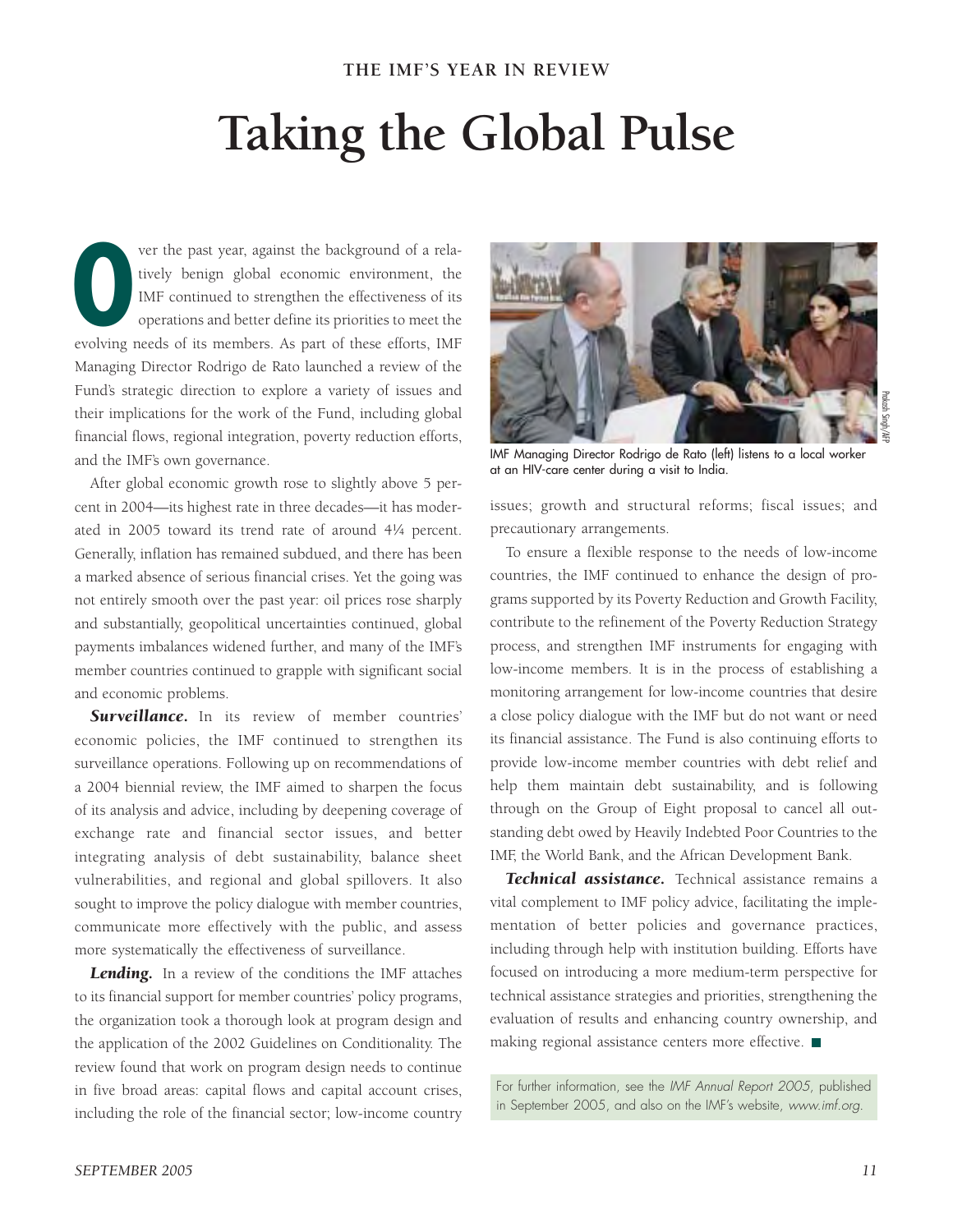## **Running the IMF**

lthough the IMF is a specialized agency of the United Nations and participates in the Economic and Social Council of the UN, it operates **A**

independently and has its own charter, governing structure, rules, and finances.

The IMF currently has 184 member countries, seven fewer than the United Nations. The difference is accounted for by Cuba, the Democratic People's Republic of Korea, and five very small countries: Andorra, Liechtenstein, and Monaco in Europe, and the island countries of Nauru and Tuvalu in the Pacific Ocean. Cuba was an original member of the IMF but withdrew in 1964; none of the other six countries has applied for membership. To become a member, a country must apply and then be accepted by a majority of the existing members.

Political oversight of the IMF is primarily the responsibility of the International Monetary and Financial Committee (IMFC), whose 24 members are finance ministers or central bank governors from the same countries and constituencies that are represented on the Executive Board (see organization chart, page 33). The IMFC meets twice a year and advises the Fund on the broad direction of policies.

Most IMFC members are also members of the Board of Governors, on which every member country has a Governor. The Board of Governors meets once a year and votes on major institutional decisions such as whether to increase the Fund's financial resources or admit new members. The Development Committee, which, like the IMFC, also has 24 members of ministerial rank, advises the Boards of Governors of the IMF and the World Bank about issues facing developing countries. It meets twice a year.

The chief executive of the IMF is the Managing Director, who is selected by the Executive Board (which he chairs) to serve a five-year term. The Managing Director has always been European. The Executive Board, which sets policies and is responsible for most decisions, consists of 24 Executive Directors. The five countries with the largest quotas in the Fund—the United States, Japan, Germany, France, and the United Kingdom—appoint Directors. Three other countries—China, Russia, and Saudi Arabia—have large enough quotas to elect their own Executive Directors. The other 176 countries are organized into 16 constituencies, each of which elects an Executive Director. Constituencies are formed by countries with similar interests and usually from the same region, such as French-speaking countries in Africa (see table on page 14).

The IMF has around 2,700 staff from more than 140 countries, most of whom work at the IMF's headquarters in Washington, DC. A small number of staff work at regional or local offices around the globe. The IMF staff is organized mainly into departments with regional (or area), functional, information and liaison, and support responsibilities (see organization chart, page 33). These departments are headed by directors who report to the Managing Director. The staff track economic developments around the world and in individual countries and conduct the analysis of economic developments and policies that forms a basis for the IMF's operational work of policy advice and lending.

#### Where does the IMF get its money?

The IMF is a financial cooperative, in some ways like a credit union. On joining, each member country pays in a subscription, called its "quota." A country's quota is broadly determined by its economic position relative to other members and takes into account the size of members' GDP, current account transactions, and official reserves. Quotas determine members' capital subscriptions to the IMF and the limits on how much they can borrow. Quotas also help determine members' voting power.

The combined capital subscriptions of the IMF's members form a pool of resources, which the IMF uses to provide temporary help to countries experiencing financial difficulties. These resources allow the IMF to provide balance of pay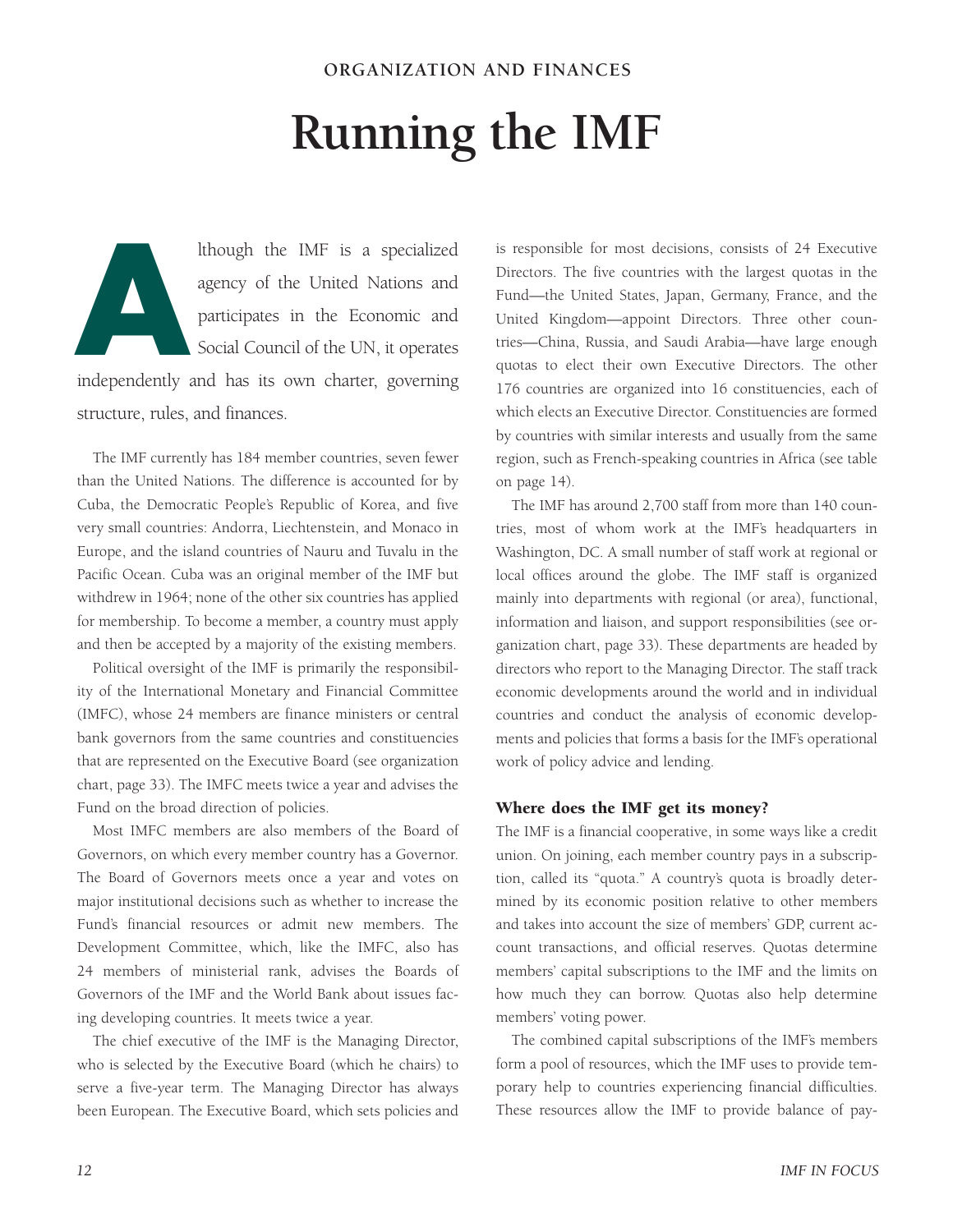ments financing to support members implementing economic adjustment and reform programs.

At regular intervals of not more than five years, the IMF's Executive Board reviews members' quotas and decides—in light of developments in the global economy and changes in members' economic positions relative to other members whether to propose an adjustment of their quotas to the Board of Governors. The IMF is currently in the period of the Thirteenth General Review of Quotas, which must be concluded by January 2008.

Countries pay 25 percent of their quota subscriptions in reserve assets, defined as Special Drawing Rights (SDRs, the IMF's unit of account, see page 33), or the major currencies (U.S. dollars, euros, Japanese yen, or pounds sterling); the

IMF can call on the remainder, payable in the member's own currency, to be made available for lending as needed. Quotas determine not only a country's subscription payments, but also the amount of financing that it can receive from the IMF and its share in SDR allocations. The IMF's total quotas are equivalent to SDR 213.5 billion (about \$310 billion). Each country's voting power is the sum of its "basic votes" and its quota-based votes. Each IMF member has 250 basic votes (which were set in the Articles of Agreement as equal for all countries) plus one additional vote for each SDR 100,000 of quota.

If necessary, the IMF may borrow to supplement the resources available from its quotas. The IMF has two sets of standing arrangements to borrow from member countries,

### **The IMF and the World Bank—what's the difference?**

The IMF and the World Bank were conceived at the Bretton Woods conference in July 1944 as institutions to strengthen international economic cooperation and to help create a more stable and prosperous global economy. While these goals have remained central to both institutions, their mandates and functions differ, and in both cases their work has evolved in response to new economic developments and challenges.

The IMF promotes international monetary cooperation and provides member countries with policy advice, temporary loans, and technical assistance so they can establish and maintain financial stability and external viability, and build and maintain strong economies. The Fund's loans are provided in support of policy programs designed to solve balance of payments problems—that is, situations where a country cannot obtain sufficient financing on affordable terms to meet net international payments. Some IMF loans are relatively short term (for periods of about a year, repayable in 3–5 years) and funded by the pool of quota contributions provided by its members. Other IMF loans are for longer periods (up to 3 years, repayable in 7–10 years), including concessional loans provided to low-income members on the basis of subsidies financed by past IMF gold sales and members' contributions. In its work in low-income countries, the IMF's main focus is on how macroeconomic and financial policies can contribute to the central goal of poverty reduction. Most IMF professional staff are economists.

The World Bank promotes long-term economic development and poverty reduction by providing technical and financial support, including to help countries reform particular sectors or implement specific projects—for example, building schools and health centers, providing water and electricity, fighting disease, and protecting the environment. World Bank assistance is generally long term and is funded both by member country contributions and through bond issuance. World Bank staff have qualifications that embrace a broader range of disciplines than those of IMF staff.

The IMF and the World Bank collaborate in a variety of areas, particularly in reducing poverty in low-income countries, providing debt relief for the poorest countries, coordinating programs to help meet the Millennium Development Goals (see page 28), and assessing the financial sectors of countries. The two institutions hold joint meetings twice a year.

if necessary, to cope with any threat to the international monetary system. Under the two arrangements combined, the IMF has up to SDR 34 billion (about \$49 billion) available to borrow.

Concessional loans and debt relief for low-income countries come from trust funds administered by the IMF.

#### Paying for the IMF

The IMF's annual expenses are financed largely by the difference between annual interest receipts and annual interest payments. In the financial year 2005, interest and charges received from borrowing countries and other incomes totaled \$3.4 billion, while interest payments on the portion of members' quota subscriptions used in IMF operations and other operating expenses amounted to \$1.5 billion. Administrative expenditures (including staff salaries and pensions, travel, and supplies) totaled \$1 billion. The remainder was added to the IMF's general funds available for lending to member countries.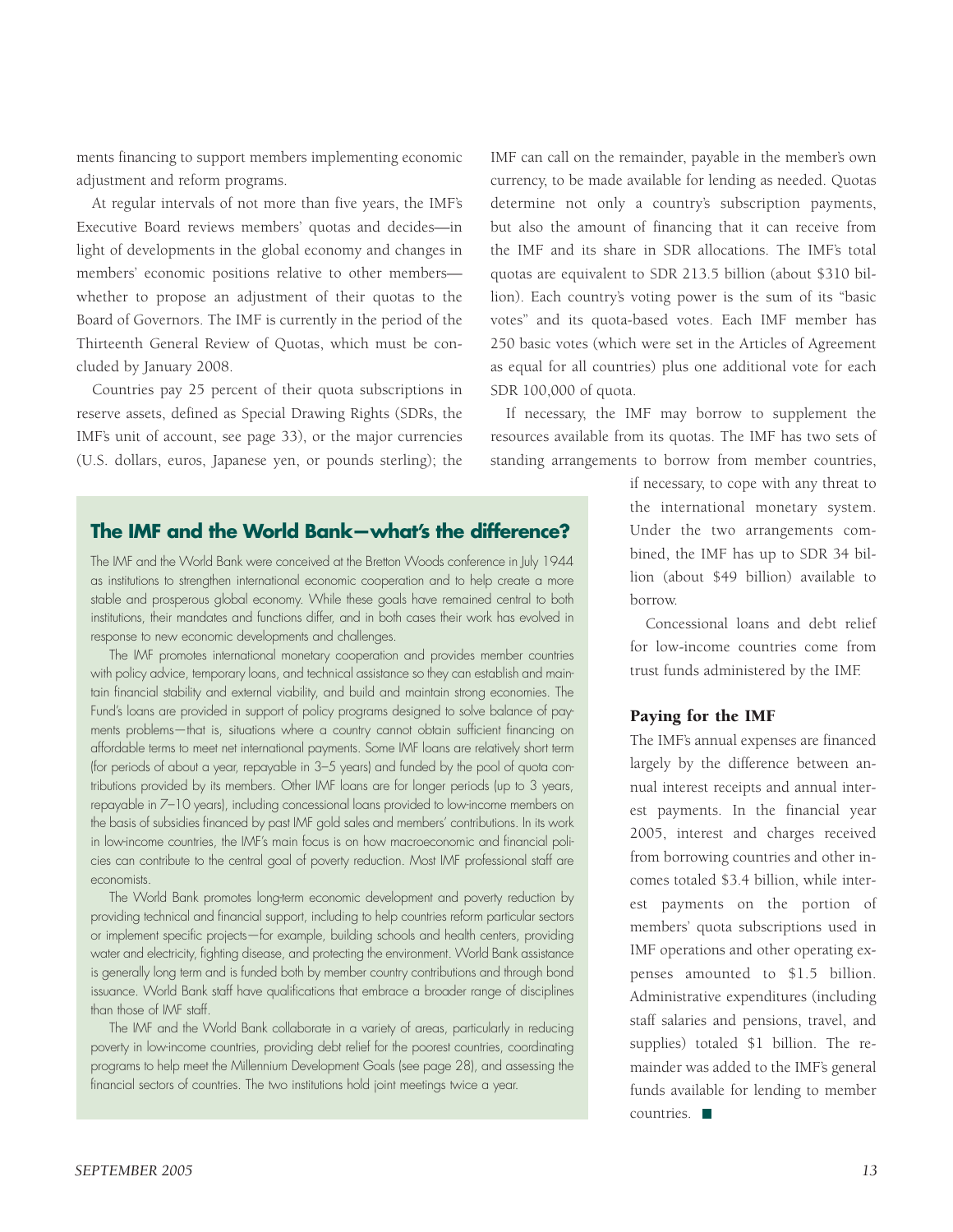## Country representation and votes on IMF Executive Board (as of July 15, 2005)<sup>1</sup>

The Executive Board comprises 24 Directors who represent individual countries or groups of countries. Each Director's name appears in boldface, and the Alternate Director's name appears in italics. The voting power of each country is shown in parentheses. For each constituency, total votes and voting power appear below the list of countries. Totals may not add because of rounding.

| NANCY P. JACKLIN                    |             | Italy                          | (3.25%)    | <b>SULAIMAN M. AL-TURKI</b>   |            | Ghana                          | (0.18%)    |
|-------------------------------------|-------------|--------------------------------|------------|-------------------------------|------------|--------------------------------|------------|
|                                     |             | Malta                          | $(0.06\%)$ |                               |            | Iran, Islamic                  |            |
| Meg Lundsager                       |             |                                |            | Abdallah S. Alazzaz           |            |                                |            |
| United States                       |             | Portugal                       | $(0.41\%)$ | Saudi Arabia                  |            | Republic of                    | $(0.70\%)$ |
|                                     |             | San Marino                     | $(0.02\%)$ |                               |            | Morocco                        | (0.28%)    |
| 371,743 votes                       | $(17.08\%)$ | Timor-Leste                    | $(0.02\%)$ | 70,105 votes                  | $(3.22\%)$ |                                |            |
|                                     |             |                                |            |                               |            | Pakistan                       | $(0.49\%)$ |
| SHIGEO KASHIWAGI                    |             | 90,968 votes                   | $(4.18\%)$ | HOOI ENG PHANG (MALAYSIA)     |            | Tunisia                        | $(0.14\%)$ |
| Michio Kitahara                     |             |                                |            | Made Sukada (Indonesia)       |            | 53,662 votes                   | (2.47%)    |
|                                     |             | KEVIN G. LYNCH (CANADA)        |            |                               |            |                                |            |
| Japan                               |             |                                |            | Brunei Darussalam             | $(0.11\%)$ |                                |            |
| 133,378 votes                       | (6.13%)     | Peter Charleton (Ireland)      |            | Cambodia                      | $(0.05\%)$ | <b>EDUARDO LYO (BRAZIL)</b>    |            |
|                                     |             | Antigua and Barbuda            | $(0.02\%)$ | Fiji                          | $(0.04\%)$ | Roberto Steiner (Colombia)     |            |
| <b>KARLHEINZ BISCHOFBERGER</b>      |             | Bahamas, The                   | $(0.07\%)$ |                               |            |                                |            |
|                                     |             |                                |            | Indonesia                     | (0.97%)    | Brazil                         | $(1.41\%)$ |
| Gert Meissner                       |             | Barbados                       | $(0.04\%)$ | Lao People's                  |            | Colombia                       | (0.37%)    |
| Germany                             |             | Belize                         | $(0.02\%)$ | Democratic Republic           | $(0.04\%)$ |                                |            |
|                                     |             | Canada                         | $(2.94\%)$ | Malaysia                      | $(0.69\%)$ | Dominican Republic             | $(0.11\%)$ |
| 130,332 votes                       | $(5.99\%)$  |                                |            |                               |            | Ecuador                        | (0.15%)    |
|                                     |             | Dominica                       | $(0.02\%)$ | Myanmar                       | (0.13%)    | Guyana                         | $(0.05\%)$ |
| PIERRE DUQUESNE                     |             | Grenada                        | $(0.02\%)$ | Nepal                         | $(0.04\%)$ |                                |            |
| Olivier Cuny                        |             | Ireland                        | $(0.40\%)$ | Singapore                     | $(0.41\%)$ | Haiti                          | $(0.05\%)$ |
|                                     |             |                                |            | Thailand                      | $(0.51\%)$ | Panama                         | $(0.11\%)$ |
| France                              |             | Jamaica                        | $(0.14\%)$ |                               |            |                                |            |
|                                     |             | St. Kitts and Nevis            | $(0.02\%)$ | Tonga                         | $(0.01\%)$ | Suriname                       | $(0.05\%)$ |
| 107,635 votes                       | $(4.95\%)$  | St. Lucia                      | $(0.02\%)$ | Vietnam                       | $(0.16\%)$ | Trinidad and Tobago            | (0.17%)    |
|                                     |             |                                |            | 69,019 votes                  | $(3.17\%)$ | 53,634 votes                   | $(2.46\%)$ |
| <b>TOM SCHOLAR</b>                  |             | St. Vincent and the            |            |                               |            |                                |            |
| Andrew Hauser                       |             | Grenadines                     | $(0.02\%)$ | PETER J. NGUMBULLU (TANZANIA) |            |                                |            |
|                                     |             | 80,636 votes                   | $(3.71\%)$ |                               |            | <b>B.P. MISRA (INDIA)</b>      |            |
| United Kingdom                      |             |                                |            | Peter Gakunu (Kenya)          |            | Amal Uthum Herat (Sri Lanka)   |            |
| 107,635 votes                       | $(4.95\%)$  |                                |            | Angola                        | $(0.14\%)$ |                                |            |
|                                     |             | <b>JON A. SOLHEIM (NORWAY)</b> |            |                               |            | Bangladesh                     | $(0.26\%)$ |
| <b>WILLY KIEKENS (BELGIUM)</b>      |             | David Farelius (Sweden)        |            | Botswana                      | $(0.04\%)$ | Bhutan                         | $(0.01\%)$ |
|                                     |             |                                |            | Burundi                       | $(0.05\%)$ |                                |            |
| Johann Prader (Austria)             |             | Denmark                        | $(0.77\%)$ | Eritrea                       | $(0.02\%)$ | India                          | $(1.92\%)$ |
| Austria                             | (0.87%)     | Estonia                        | $(0.04\%)$ |                               |            | Sri Lanka                      | $(0.20\%)$ |
|                                     |             | Finland                        | $(0.59\%)$ | Ethiopia                      | (0.07%)    |                                |            |
| Belarus                             | $(0.19\%)$  |                                |            | Gambia, The                   | $(0.03\%)$ | 52,112 votes                   | (2.39%)    |
| Belgium                             | (2.13%)     | Iceland                        | (0.07%)    | Kenya                         | $(0.14\%)$ |                                |            |
| Czech Republic                      | $(0.39\%)$  | Latvia                         | $(0.07\%)$ | Lesotho                       | $(0.03\%)$ | HÉCTOR R. TORRES (ARGENTINA)   |            |
| Hungary                             | $(0.49\%)$  | Lithuania                      | $(0.08\%)$ |                               |            | Javier Silva-Ruete (Peru)      |            |
|                                     |             |                                |            | Malawi                        | $(0.04\%)$ |                                |            |
| Kazakhstan                          | $(0.18\%)$  | Norway                         | (0.78%)    | Mozambique                    | $(0.06\%)$ | Argentina                      | $(0.98\%)$ |
| Luxembourg                          | $(0.14\%)$  | Sweden                         | $(1.11\%)$ | Namibia                       | $(0.07\%)$ | Bolivia                        | $(0.09\%)$ |
| Slovak Republic                     | $(0.18\%)$  | 76,276 votes                   | $(3.51\%)$ | Nigeria                       | $(0.82\%)$ |                                |            |
| Slovenia                            | $(0.12\%)$  |                                |            |                               |            | Chile                          | $(0.40\%)$ |
|                                     |             |                                |            | Sierra Leone                  | $(0.06\%)$ | Paraguay                       | $(0.06\%)$ |
| Turkey                              | $(0.45\%)$  | <b>JONG NAM OH (KOREA)</b>     |            | South Africa                  | (0.87%)    | Peru                           | $(0.30\%)$ |
| 111,696 votes                       | (5.13%)     | Richard Murray (Australia)     |            | Sudan                         | $(0.09\%)$ |                                |            |
|                                     |             |                                |            |                               |            | Uruguay                        | (0.15%)    |
| <b>JEROEN KREMERS (NETHERLANDS)</b> |             | Australia                      | $(1.50\%)$ | Swaziland                     | $(0.03\%)$ | 43,395 votes                   | $(1.99\%)$ |
|                                     |             | Kiribati                       | $(0.01\%)$ | Tanzania                      | $(0.10\%)$ |                                |            |
| Yuriy G. Yashuka (Ukraine)          |             | Korea                          | $(0.76\%)$ | Uganda                        | $(0.09\%)$ | <b>DAMIAN ONDO MAÑE</b>        |            |
| Armenia                             | $(0.05\%)$  |                                |            | Zambia                        | $(0.24\%)$ |                                |            |
|                                     | $(0.09\%)$  | Marshall Islands               | $(0.01\%)$ |                               |            | (EQUATORIAL GUINEA)            |            |
| Bosnia and Herzegovina              |             | Micronesia, Federated          |            | $65,221$ votes                | $(3.00\%)$ | Laurean W. Rutayisire (Rwanda) |            |
| Bulgaria                            | $(0.31\%)$  | States of                      | $(0.01\%)$ |                               |            |                                |            |
| Croatia                             | $(0.18\%)$  |                                |            | <b>WANG XIAOYI</b>            |            | Benin                          | $(0.04\%)$ |
| Cyprus                              | $(0.08\%)$  | Mongolia                       | $(0.03\%)$ | GE Huayong                    |            | Burkina Faso                   | $(0.04\%)$ |
|                                     |             | New Zealand                    | $(0.42\%)$ |                               |            |                                |            |
| Georgia                             | $(0.08\%)$  | Palau                          | $(0.01\%)$ | China                         |            | Cameroon                       | $(0.10\%)$ |
| Israel                              | $(0.44\%)$  | Papua New Guinea               | $(0.07\%)$ | 63,942 votes                  | $(2.94\%)$ | Cape Verde                     | $(0.02\%)$ |
| Macedonia, FYR of                   | $(0.04\%)$  |                                |            |                               |            |                                |            |
| Moldova                             | $(0.07\%)$  | Philippines                    | $(0.42\%)$ | FRITZ ZURBRÜGG (SWITZERLAND)  |            | Central African Republic       | $(0.04\%)$ |
|                                     |             | Samoa                          | $(0.02\%)$ |                               |            | Chad                           | $(0.04\%)$ |
| Netherlands                         | $(2.38\%)$  | Seychelles                     | $(0.02\%)$ | Andrzej Raczko (Poland)       |            | Comoros                        | $(0.02\%)$ |
| Romania                             | $(0.48\%)$  |                                |            | Azerbaijan                    | $(0.09\%)$ |                                |            |
| Ukraine                             | $(0.64\%)$  | Solomon Islands                | $(0.02\%)$ | Kyrgyz Republic               | $(0.05\%)$ | Congo, Democratic              |            |
|                                     |             | Vanuatu                        | $(0.02\%)$ |                               |            | Republic of the                | (0.26%)    |
| 105,412 votes                       | $(4.84\%)$  | 72,423 votes                   | $(3.33\%)$ | Poland                        | $(0.64\%)$ |                                |            |
|                                     |             |                                |            | Serbia and Montenegro         | (0.23%)    | Congo, Republic of             | $(0.05\%)$ |
| MOISÉS J. SCHWARTZ (MEXICO)         |             |                                |            | Switzerland                   | $(1.60\%)$ | Côte d'Ivoire                  | $(0.16\%)$ |
| Mary Dager (Venezuela)              |             | A. SHAKOUR SHAALAN (EGYPT)     |            |                               |            | Djibouti                       | $(0.02\%)$ |
|                                     |             | Oussama T. Kanaan (Jordan)     |            | Tajikistan                    | $(0.05\%)$ |                                |            |
| Costa Rica                          | $(0.09\%)$  |                                |            | Turkmenistan                  | $(0.05\%)$ | Equatorial Guinea              | $(0.03\%)$ |
| El Salvador                         | $(0.09\%)$  | Bahrain                        | $(0.07\%)$ | Uzbekistan                    | $(0.14\%)$ | Gabon                          | $(0.08\%)$ |
| Guatemala                           | $(0.11\%)$  | Egypt                          | $(0.45\%)$ |                               |            |                                |            |
|                                     |             | Iraq                           | $(0.56\%)$ | 61.827 votes                  | $(2.84\%)$ | Guinea                         | $(0.06\%)$ |
| Honduras                            | $(0.07\%)$  |                                |            |                               |            | Guinea-Bissau                  | $(0.02\%)$ |
| Mexico                              | $(1.20\%)$  | Jordan                         | $(0.09\%)$ | <b>ALEKSEI V. MOZHIN</b>      |            | Madagascar                     | $(0.07\%)$ |
| Nicaragua                           | $(0.07\%)$  | Kuwait                         | $(0.65\%)$ | Andrei Lushin                 |            |                                |            |
|                                     |             | Lebanon                        | $(0.10\%)$ |                               |            | Mali                           | $(0.05\%)$ |
| Spain                               | $(1.41\%)$  |                                |            | Russian Federation            |            | Mauritania                     | $(0.04\%)$ |
| Venezuela, República                |             | Libya Arab Jamahiriya          | (0.53%)    | 59,704 votes                  | $(2.74\%)$ |                                |            |
| Bolivariana de                      | (1.23%)     | Maldives                       | $(0.02\%)$ |                               |            | Mauritius                      | $(0.06\%)$ |
| 92,989 votes                        |             | Oman                           | $(0.10\%)$ | <b>ABBAS MIRAKHOR</b>         |            | Niger                          | $(0.04\%)$ |
|                                     | $(4.27\%)$  |                                |            |                               |            | Rwanda                         | $(0.05\%)$ |
|                                     |             | Qatar                          | (0.13%)    | (ISLAMIC REPUBLIC OF IRAN)    |            |                                |            |
| PIER CARLO PADOAN (ITALY)           |             | Syrian Arab Republic           | (0.15%)    | Mohammed Daïri (Morocco)      |            | São Tomé and Príncipe          | $(0.01\%)$ |
| Miranda Xafa (Greece)               |             | United Arab Emirates           | (0.29%)    |                               |            | Senegal                        | $(0.09\%)$ |
|                                     |             | Yemen, Republic of             |            | Afghanistan, Islamic          |            |                                |            |
| Albania                             | $(0.03\%)$  |                                | $(0.12\%)$ | Republic of                   | $(0.09\%)$ | Togo                           | $(0.05\%)$ |
|                                     |             |                                |            |                               |            |                                |            |
| Greece                              | $(0.39\%)$  | 70,852 votes                   | $(3.26\%)$ | Algeria                       | $(0.59\%)$ | 30,749 votes                   | $(1.41\%)$ |

1Does not include the votes of Liberia, Somalia, and Zimbabwe; their representation has been suspended because of protracted arrears to the IMF.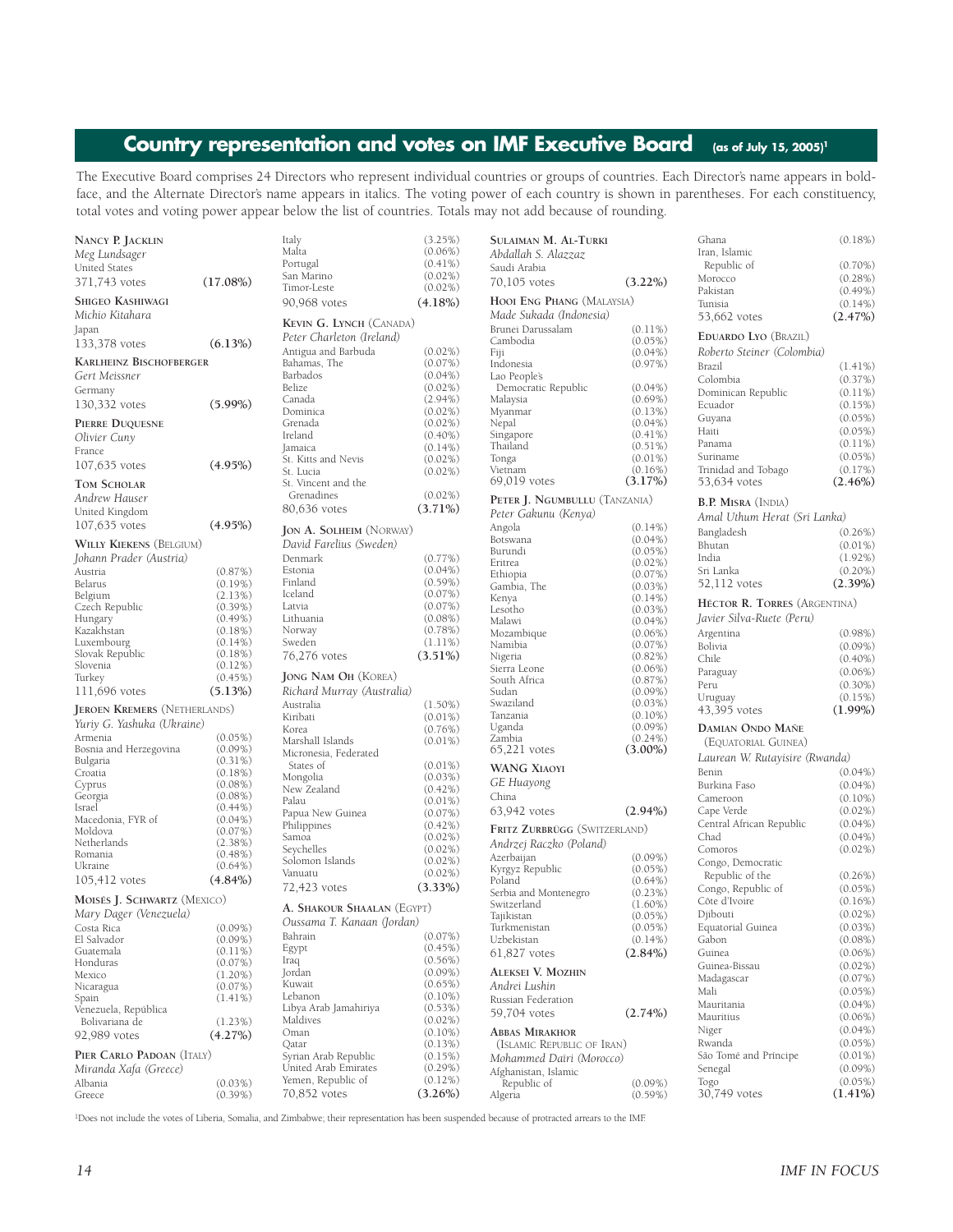### **ECONOMIC SURVEILLANCE AND CRISIS PREVENTION**





## **Promoting Healthy Economies**

he main job of the IMF is to promote international monetary cooperation, and economic and financial stabe main job of the IMF is<br>to promote international<br>monetary cooperation, and<br>economic and financial sta-<br>bility in member countries and at the global level, as a basis for sustained economic growth, which is essential for raising living standards and reducing poverty. Promoting macroeconomic and financial stability is partly a matter of avoiding economic and financial crisis, which can destroy jobs, slash incomes, and cause great human suffering. But it is also a matter of avoiding large swings in economic activity, high inflation, and excessive volatility in exchange rates and financial markets. Any of these types of instability can increase uncertainty and discourage investment, impede economic growth, and hurt living standards.

A call center in India's southern city of Bangalore.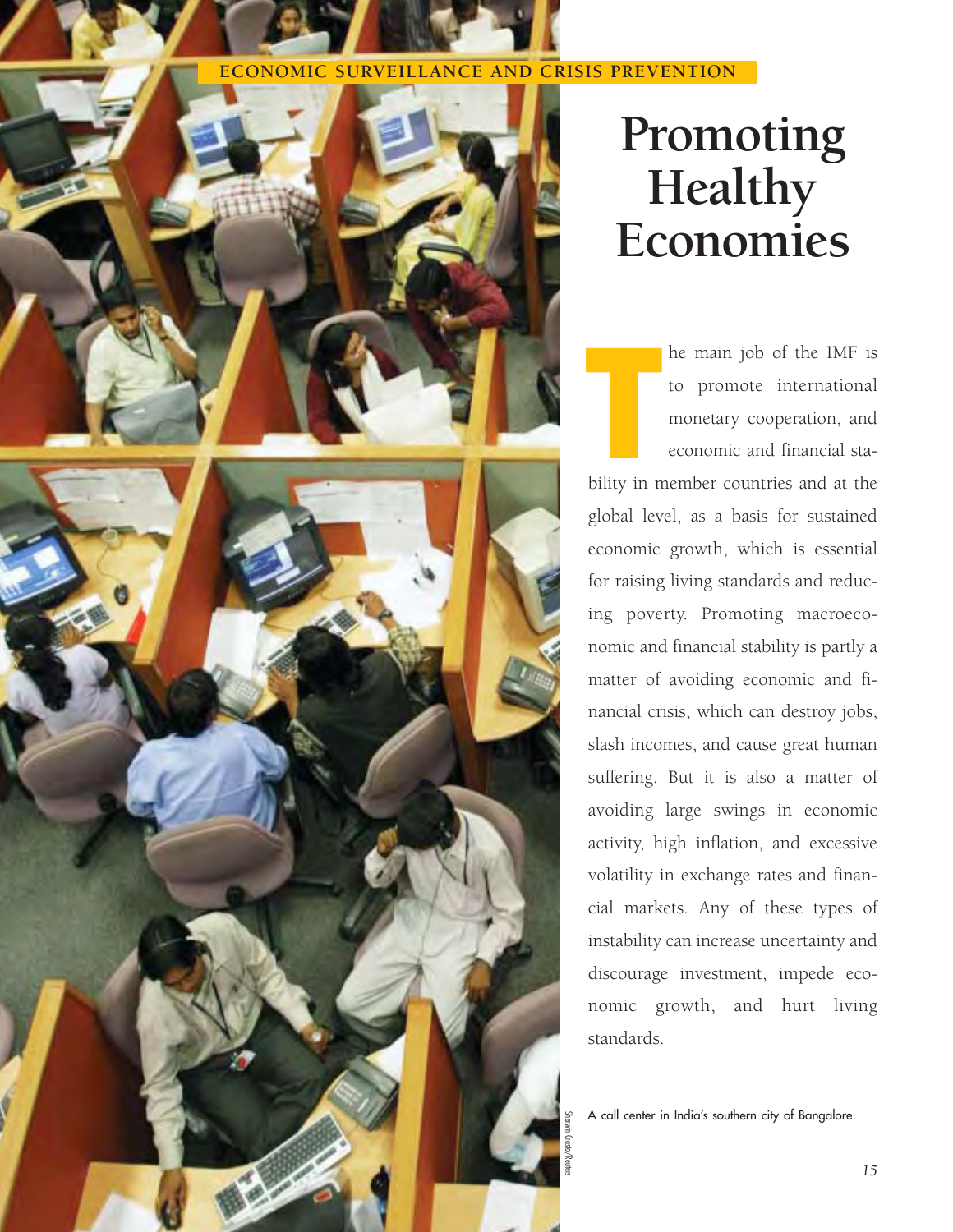A dynamic market economy necessarily involves some degree of instability, as well as gradual structural change. The challenge for policymakers is to minimize instability without hampering the ability of the economic system to raise living standards through the higher productivity, efficiency, and employment that it generates.

Experience has shown that the countries with the strongest growth and employment rates and the least economic instability are those that

• follow sound macroeconomic (fiscal, monetary, and exchange rate) policies;

• allow markets to function, with appropriate regulatory, structural, and social safety net policies;

• are open to international trade;

• build strong economic policymaking and regulatory institutions;

- foster the development of strong financial systems;
- collect, monitor, and disseminate high-quality data; and
- embrace good governance.

The IMF promotes the stability of the international financial system through its three primary functions:

*Surveillance.* The IMF is responsible for overseeing the international monetary system and the compliance of each member country with its obligations to help ensure orderly exchange arrangements and a stable system of exchange rates. The Fund exercises this responsibility by tracking economic and financial conditions around the world and examining whether policies in member countries are appropriate from the international as well as the national point of view. It alerts member countries to impending dangers, enabling governments to take preventive action if necessary.

*Lending.* The IMF lends to countries with balance of payments difficulties. The primary objectives of its lending to lowincome countries are economic growth and poverty reduction.

*Technical assistance and training.* The IMF helps member governments develop strong policymaking institutions and economic policy instruments.

#### **Surveillance in action**

With its nearly universal membership, the IMF serves as an international forum where members can monitor and discuss developments in their respective economies and also global economic developments. In recent decades, the major challenge to financial stability has come from the growth in the size and sophistication of international capital markets. A large number of countries have gained access to these markets. In many ways, financial globalization is a welcome development. It provides opportunities to channel private capital flows to finance investment and growth in these countries where the capital can be used most productively. Capital market integration also, in principle, enables countries to adjust to external shocks without having to rely on official funds.

But capital flows are also a potential source of volatility, as the past decade has shown, especially in many emerging market countries. A new breed of crisis—arising from sudden capital account outflows—has emerged and has proved harder to manage than the current account imbalances with which the IMF traditionally dealt in its lending activities. Arresting an outflow of capital requires measures that restore investor confidence, including, in some cases, financial help from international institutions.

Financial globalization has also increased the risk of contagion by introducing new channels—in addition to the traditional trade links—through which one country's vulnerabilities can affect others and even spread through the global economic system.

Current trends imply that financial globalization will intensify. Emerging markets are likely to represent a growing share of the world economy in the coming decades. The nascent emerging market giants, India and China, may pose particular systemic challenges. And the aging of industrial country populations, by shifting saving-investment balances internationally, may also imply larger cross-border capital flows.

To keep a close watch on these developments, the IMF is continuing to strengthen its analysis and advice through more tightly focused surveillance, deeper scrutiny of exchange rate issues, and better analysis of financial sectors, debt sustainability, and regional and global spillovers. The 2004 biennial surveillance review endorsed these steps and stressed that surveillance should evolve and adapt continuously to meet the needs of the IMF's membership.

#### **Types of surveillance**

*Country.* The IMF holds consultations, normally once a year, with each member country about its economic policies.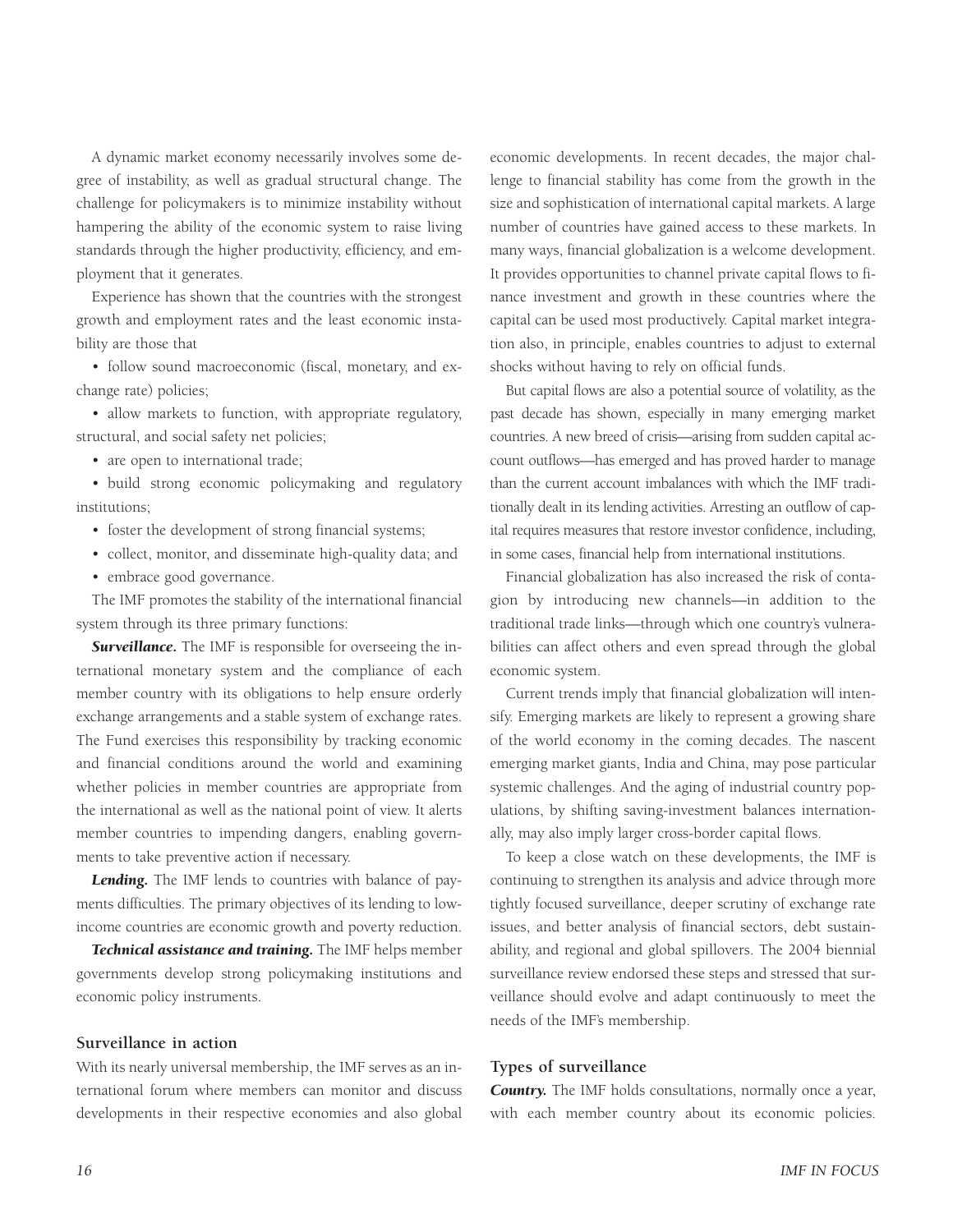(These are referred to as "Article IV consultations" because they are required by Article IV of the IMF's Articles of Agreement.) The consultations focus on the member's exchange rate, fiscal, and monetary policies; developments in its balance of payments and external debt; the influence of the country's policies on its external accounts; the international and regional implications of its policies; and the identification of potential vulnerabilities.

As financial markets around the world have become more integrated, IMF surveillance has become increasingly focused on capital account, financial, and banking sector issues. Institutional issues, such as central bank independence, financial sector regulation, corporate governance, and policy transparency and accountability, have also become increasingly important to IMF surveillance in the wake of financial crises in emerging market countries and in the context of member countries making the transition from planned to market economies.

*Regional.* To supplement country consultations, the IMF also examines policies pursued under regional arrangements, such as in the euro area, the West African Economic and Monetary Union, and the Eastern Caribbean Currency Union. In addition to stepping up its surveillance of currency unions, the Fund is paying more attention to issues of common interest to countries in given regions (for example, in Central America, sub-Saharan Africa, or Pacific Island countries). The

### **How is surveillance conducted?**

To conduct country surveillance in accordance with Article IV, an IMF staff team visits a member country, normally once a year, to meet government and central bank officials and collect and analyze economic and financial information. The analysis covers recent economic developments, as well as the exchange rate, monetary, fiscal, and relevant structural policies the country is pursuing. The Executive Director for the country usually participates in the mission's high-level meetings as an observer. The team also generally meets with other groups—such as trade unions, business associations, academics, financial market participants, and sometimes members of legislative bodies. The IMF staff team normally prepares a concluding statement, or memorandum, summarizing its findings and policy advice. The national authorities have the option of publishing the statement.

On returning to headquarters, IMF staff members prepare a report that describes the economic situation in the country and their policy discussions with the national authorities and evaluates the country's policies. The Executive Board then discusses the report. The views of the country's authorities are conveyed to the Board by the country's Executive Director, and a written summary of the Board's discussion is produced and sent to the country's authorities. Subject to the approval of the country concerned, the documents related to the consultation are posted on the IMF's website *(www.imf.org)*.

discussions of staff reports on these topics allow not only consideration of policies decided at the regional level but also comparative analysis of developments and policies across a region, and analysis of the regional transmission of shocks.

*Global.* In addition to country and regional surveillance, the IMF monitors global economic conditions, countries' economic policies in their global context, and developments in international capital markets. In this global surveillance work, the IMF also assesses the global effects of major economic and financial developments, including in such areas as oil markets and trade. Its main findings on global surveillance are published twice a year in the *World Economic Outlook* and the *Global Financial Stability Report*, which serve as documentation for the discussions of the IMFC. The September 2004 and April 2005 *World Economic Outlook* reports both found near-term global growth prospects to be quite healthy, but risks posed by global current account imbalances, an upturn in global interest rates, and further increases in oil prices. The *Global Financial Stability Report,* meanwhile, cited the increased resilience of the global financial system, but also noted that the risks of market corrections had increased, owing to overabundant liquidity and lower risk premiums. In addition, the Executive Board holds frequent discussions of world economic developments. IMF management and senior staff also take part in discussions on the economic outlook and policies among finance ministers, central bank governors,

> their deputies, and other officials in a variety of groups and forums, such as the Group of Seven (G7) major industrial countries, the Group of 24 (G24) developing countries, and the Financial Stability Forum.

#### Taking early action

Early warning of an impending crisis is not enough to prevent the crisis; prompt preventive action is also necessary. Moreover, with increasing financial integration, surveillance must focus not just on crisisprone countries but also on the system as a whole. Even if a country is not itself at risk, it may be contributing to global imbalances and placing the rest of the world at risk. The IMF, as the impartial voice of the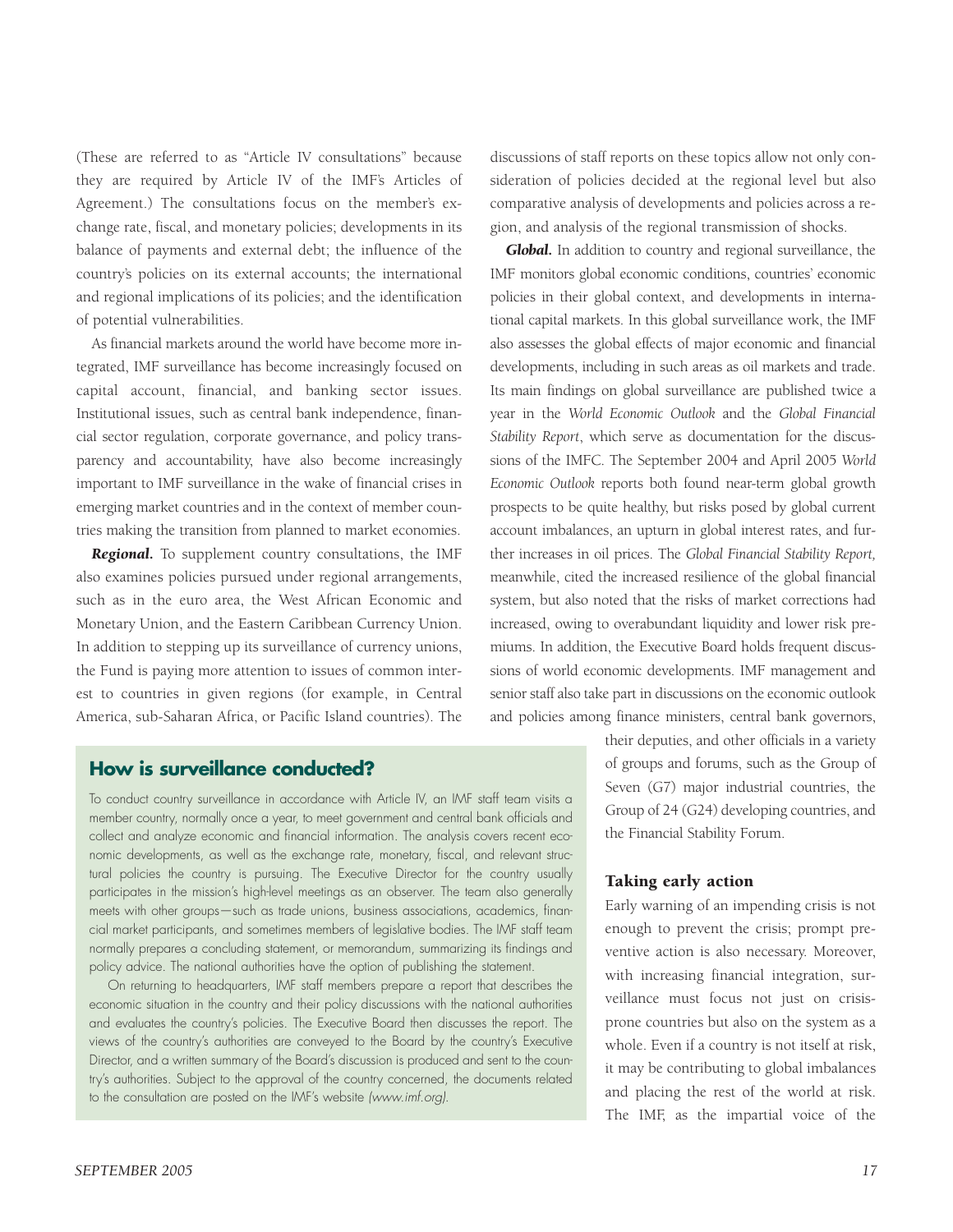international community, has a particularly important role to play here in highlighting major economic challenges that the world has to tackle. This is why, for example, the IMF has, during 2003–05, called on the United States, Europe, and Japan to contribute in particular ways to more balanced and sustained global growth. It has asked the United States to take steps to reduce its fiscal and external current account deficits, and the European Union and Japan to promote more vigorous growth through structural reforms. Surveillance of the major industrial countries is critical, and global surveillance, including of capital markets, needs to be constantly strengthened.

Lessons from the Mexican crisis of 1994–95 and the Asian crisis of 1997–98 prompted significant efforts to sharpen the focus of surveillance on crisis prevention. The IMF now monitors economic and financial developments more closely at the regional and global levels and advises its members to incorporate more "shock absorbers" into their policies—such as fiscal policies that leave room for larger deficits in difficult times, adequate reserve levels, efficient and diversified financial systems, exchange rate flexibility in many cases, and more effective social safety nets. And it has introduced several specific initiatives that seek to make countries less vulnerable to crisis:

• In 1999, partly in response to the Asian crisis, the IMF and the World Bank introduced the Financial Sector Assessment Program (FSAP), through which they assess countries' financial sectors in depth. FSAP reports help countries identify the strengths, risks, and vulnerabilities of their financial systems and formulate appropriate policy responses. The IMF also assesses offshore financial centers, which account for a sizable portion of the world's financial flows and thus are potentially important for global financial stability. In addition, the IMF is involved in international efforts to combat money laundering and the financing of terrorism.

• The IMF has developed and actively promotes standards and codes of good practice in economic policymaking. In the area of data standards, it has designed initiatives to enhance public availability of reliable, timely, and comprehensive statistics on member countries, helping market participants to make well-informed investment decisions and reducing the likelihood of shocks that can precipitate crises.

• The IMF has introduced several types of assessments to enhance its ability to identify countries' vulnerabilities to crisis, (for example, the balance sheet approach, liquidity management, and financial soundness indicators). These frameworks aim to strengthen the IMF's policy advice to member countries on how to make their economies more resilient to shocks.

• The IMF has also improved its debt sustainability analysis to help countries judge whether they can service their external and public debts over time without an unrealistically large correction to the balance of income and expenditure.

• The IMF has been increasing efforts to promote good governance, which is essential for strong economic performance. Particular areas of emphasis include improving the efficiency and accountability of public sectors and financial systems.

• The IMF has stepped up its attention to trade-related vulnerabilities, which remain a pressing issue for the poorest countries with IMF-supported programs. To help developing countries address the short-term effects on their balance of payments of multilateral trade liberalization, the IMF's new Trade Integration Mechanism makes resources more predictably available to qualifying member countries under existing IMF facilities.

• Also under consideration is a request by some member countries and donors for new policy monitoring and signaling arrangements that do not involve IMF financing. Such arrangements would allow members to demonstrate their commitment to sound policies either for domestic purposes or as a signal to international creditors and donors.

#### Transparency at the IMF

The IMF has also focused on improving its own accountability by establishing in 2001 the Independent Evaluation Office (see page 32) and by increasing over the past decade the transparency of its operations and decision making. The IMF has become a more open and accountable institution and a major source of information for the general public and capital market participants, while preserving its role as confidential advisor to its member countries.

The IMF now publishes most policy papers written for the Executive Board, posts financial and operational information on its website, and makes available more information about its surveillance. Although member countries need to consent to the publication of documents related to their countries, in most cases, publication is presumed, and the large majority of staff reports are in fact published.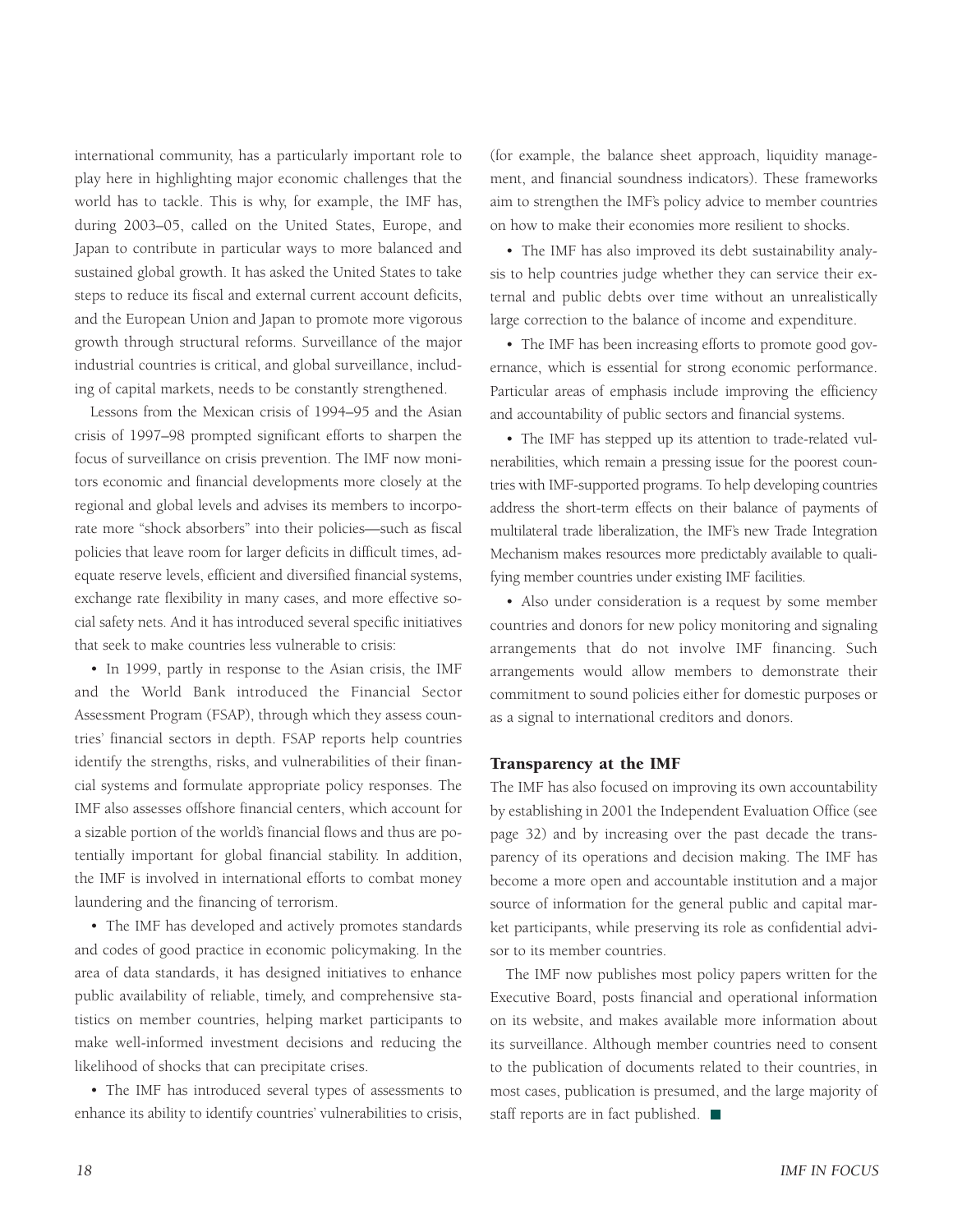## 17:15 9:00 10:00 11:00 13:

16:45 09:00 10:00 11:00

### **CRISIS RESOLUTION**

## **Helping When Things Go Wrong**

owever good the IMF's surveillance process and the economic policies governments implement, it is unrealistic to owever good the IMF's surveillance process and the economic policies governments<br>
implement, it is unrealistic to<br>
expect that crises will never occur. Indeed, a

dynamic market economy will tend to face occasional crises—and the IMF's role is then to help mitigate their impact and shorten their duration through its policy advice and financial support. The IMF also tries to prevent the crisis from spreading to other countries. This has sometimes required the commitment of substantial resources by the IMF. In most cases, this investment has paid off. For example, the IMF's loan of \$21 billion to the Republic of Korea in December 1997 was very large by any standards. But it helped restore financial stability by early 1998 and strong growth the following year. And Korea repaid the IMF ahead of schedule. That was a case where large-scale support was appropriate and successful. The IMF played a similar role in Brazil in 1998 and Turkey in 2001.

Brazilian futures market traders in São Paulo.

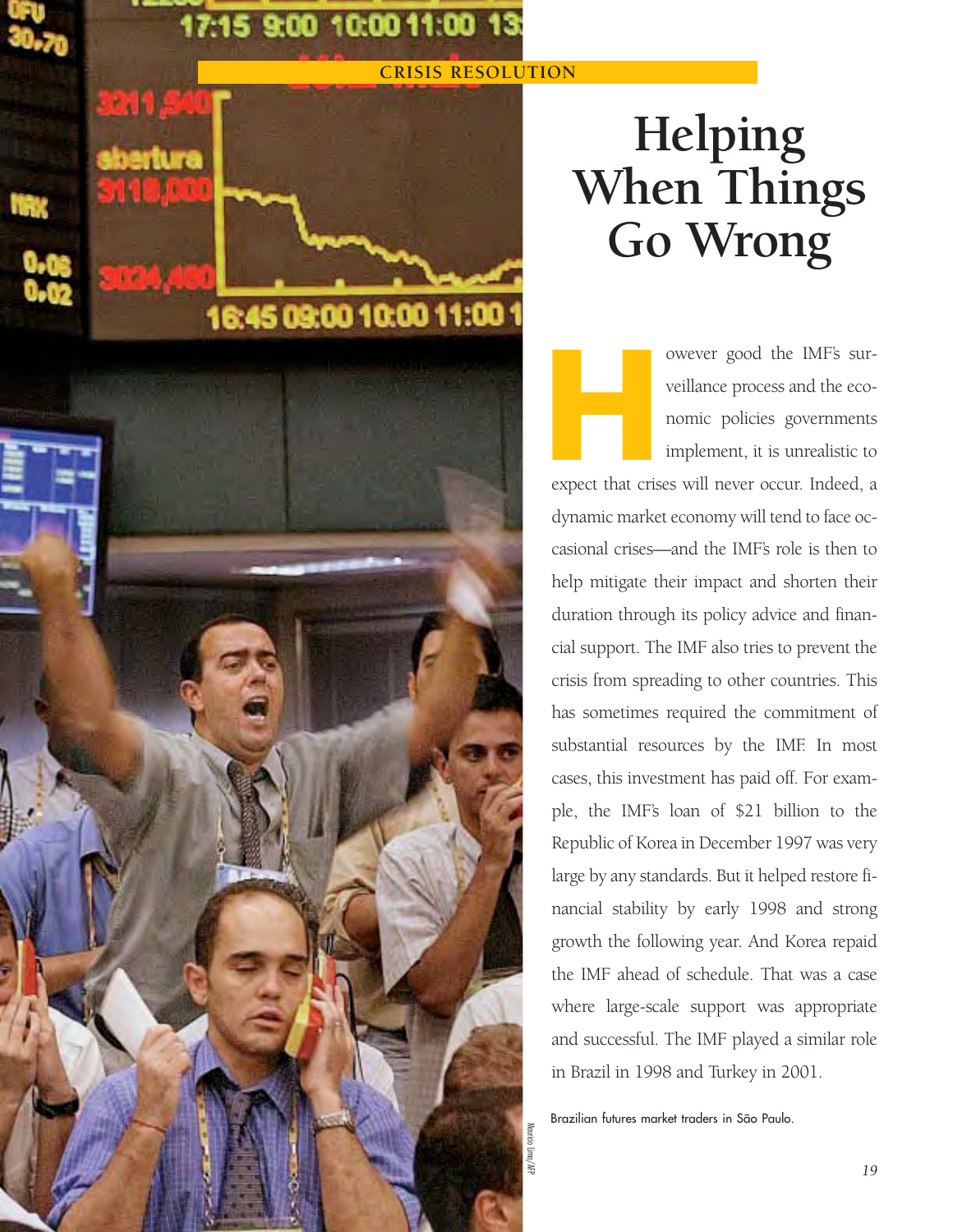#### Why do economic crises occur?

Bad luck, bad policies, or a combination of the two may create balance of payments difficulties in a country—that is, a situation when the country cannot obtain sufficient financing on affordable terms to meet net international payments. In the worst case, the difficulties can build into a crisis. The country's currency may depreciate at a rate that destroys confidence in its value, with disruptive and destructive consequences for the domestic economy, and the problems may spread to other countries.

The causes of such difficulties are often varied and complex. But key factors have included weak domestic financial systems, large and persistent fiscal deficits, high levels of external debt, exchange rates fixed at inappropriate levels, natural disasters, and armed conflicts.

Some of these factors can directly affect a country's trade account—reducing exports or increasing imports. Others may



Argentine peso plummets.

reduce the financing available for international transactions for example, by causing investors to lose confidence in their investments in a country, leading to massive asset sales and a sudden departure of capital overseas, or "capital flight."

#### How IMF lending helps

IMF lending seeks to give countries breathing room while they implement policies of adjustment and reform aimed at resolving their balance of payments problems and restoring conditions for strong economic growth. These policies will vary depending on the country's circumstances, especially the root causes of the problems. For instance, a country facing a sudden drop in the price of a key export may simply need financial assistance to tide it over until prices recover and to help ease the pain of an otherwise sudden and sharp adjustment. A country suffering from capital flight needs to address whatever problems led to the loss of investor confidence: perhaps interest rates that are too low, an overvalued exchange rate, a large government budget deficit, a debt stock that appears to be growing too fast, or an inefficient and poorly regulated domestic banking system.

Before a member country can receive a loan, the country's authorities and the IMF must agree on an appropriate program of economic policies (see Lending and Conditionality, page 22).

In the absence of IMF financing, the adjustment process would be more difficult. For example, if investors do not want to buy any more of a country's government bonds, its government has no choice but to reduce the amount of financing it uses—by cutting its spending or increasing its revenues—or to finance its deficit by printing money. The "belt tightening" involved in the first case would be greater without an IMF loan. And, in the second case, the result would be inflation, which hurts the poor most of all. IMF financing can facilitate a more gradual and carefully considered adjustment.

In regard to countries that have had IMF-supported programs over the long term, the IMF recently introduced a systematic evaluation process through Ex Post Assessments. These provide a more comprehensive analysis of the problems facing the country, a critical and frank review of the progress achieved during the period of IMF-supported programs, and a forward-looking assessment that takes into account lessons Buenos Aires residents wait to buy U.S. dollars in early 2002 as the lot waith to buy assessment that takes the account ressort a strategy for future IMF engagement.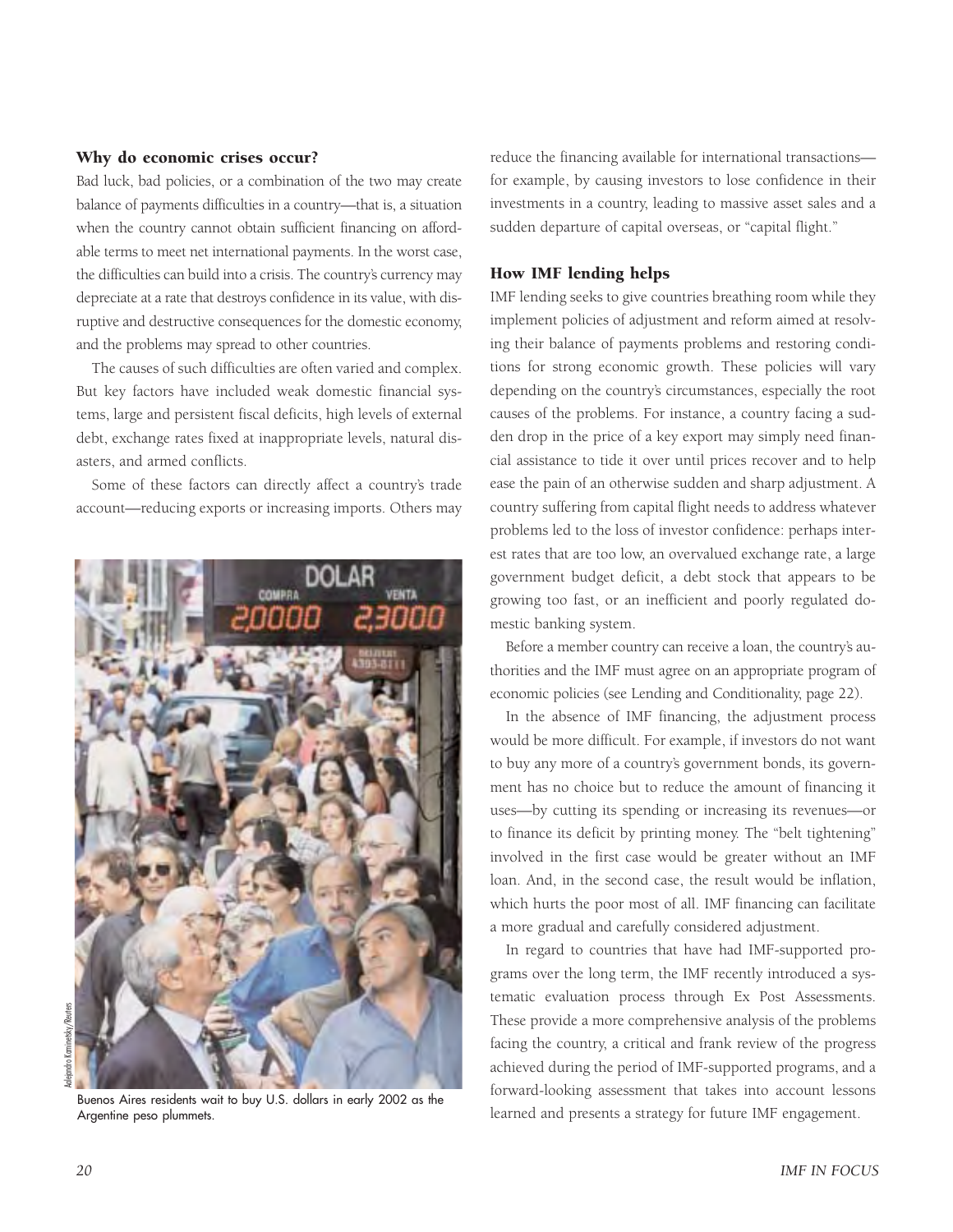

Checking exchange rates in Turkey during the 2001 financial crisis.

In recent years, the largest number of loans has been made through the Poverty Reduction and Growth Facility (PRGF), which provides low-income countries with loans at belowmarket interest rates and over relatively long time horizons (repayable over  $5\frac{1}{2}$ –10 years). However, the largest amount of funds is provided through Stand-By Arrangements, which charge market-based interest rates on loans (usually for 12–18 months, repayable over 3!/4–5 years) to assist with short-term balance of payments problems (see page 25).

The IMF provides other types of loans as well, including emergency assistance to countries that have experienced a natural disaster or are emerging from armed conflict.

#### Resolving external debt crises

Some balance of payments difficulties arise because countries amass debts that are not sustainable—that is, they cannot be serviced under any feasible set of policies. In these circumstances, a way must be found for a country and its creditors to restructure the debt. This may involve some easing of the repayment terms, like an extension of maturities and/or an agreed reduction in the face value of the debt.

Together with the World Bank, the IMF has been working to reduce to sustainable levels the debt burdens of heavily indebted poor countries under the enhanced Heavily Indebted Poor Countries (HIPC) Initiative, introduced in 1996 and enhanced in 1999. So far, 27 countries have been approved for debt service relief provided by the Fund and the Bank, other multilateral institutions, and other (mostly official) creditors.

The IMF has continued to promote mechanisms aimed at the orderly resolution of debt crises between countries and their private creditors. It has taken an active role in encouraging sovereign issuers and private market participants to include collective action clauses (CACs)—which prevent small minorities of creditors from blocking restructuring deals to which large majorities agree—in international bond issues in all markets. Partly as a result, the use of CACs has become the market standard in international sovereign bonds issued under New York law. Subsequently, the share of issues with CACs from emerging market countries has grown considerably since early 2004.

The IMF is also encouraging a broadening of the consensus on the Principles for Stable Capital Flows and Fair Debt Restructuring in Emerging Markets, which outline standards of engagement and responsibilities for sovereign debtors and their private creditors in the prevention and resolution of financial crises.  $\blacksquare$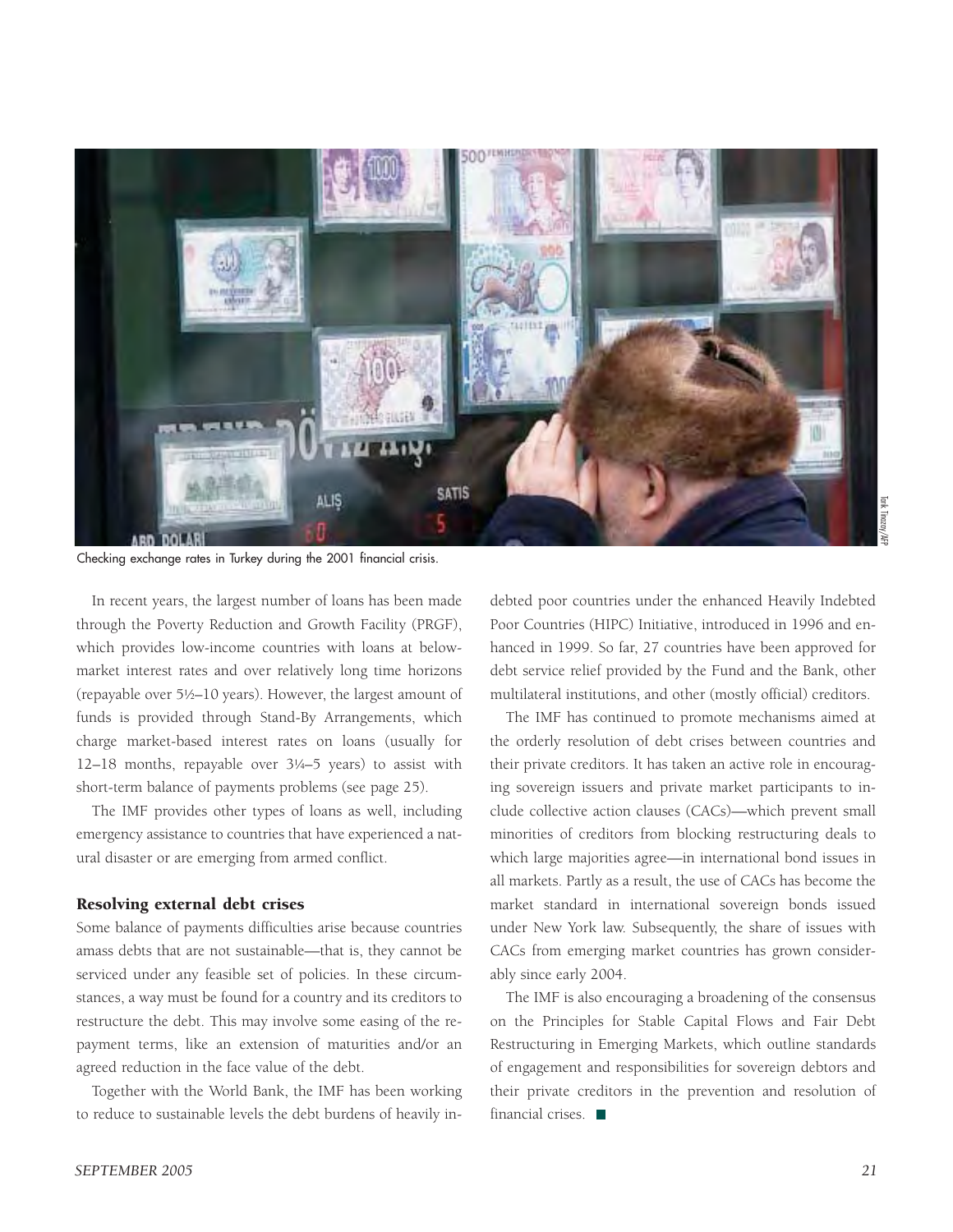## **LENDING AND CONDITIONALITY**



## **Getting Back on Track**

he IMF provides financial assistance to members with balance of payments problems to support policies of **EXECUTE 18 IMF** provides financial assistance to members with balance of payments problems to support policies of adjustment and reform, including concessional assistance to low-income countries. The financing is for general balance of payments support, rather

than for specific purposes or projects, like the financing provided by development banks. All financial assistance by the IMF is approved by its Executive Board.

The volume of IMF lending has fluctuated significantly. The oil shocks of the 1970s and the debt crisis of the 1980s were both followed by sharp increases in IMF financing. In the 1990s, the transition process in Central and Eastern Europe and the former Soviet Union, as well as crises in emerging market economies, led to another surge in the demand for IMF financing.

Tsunami destruction in Sri Lanka.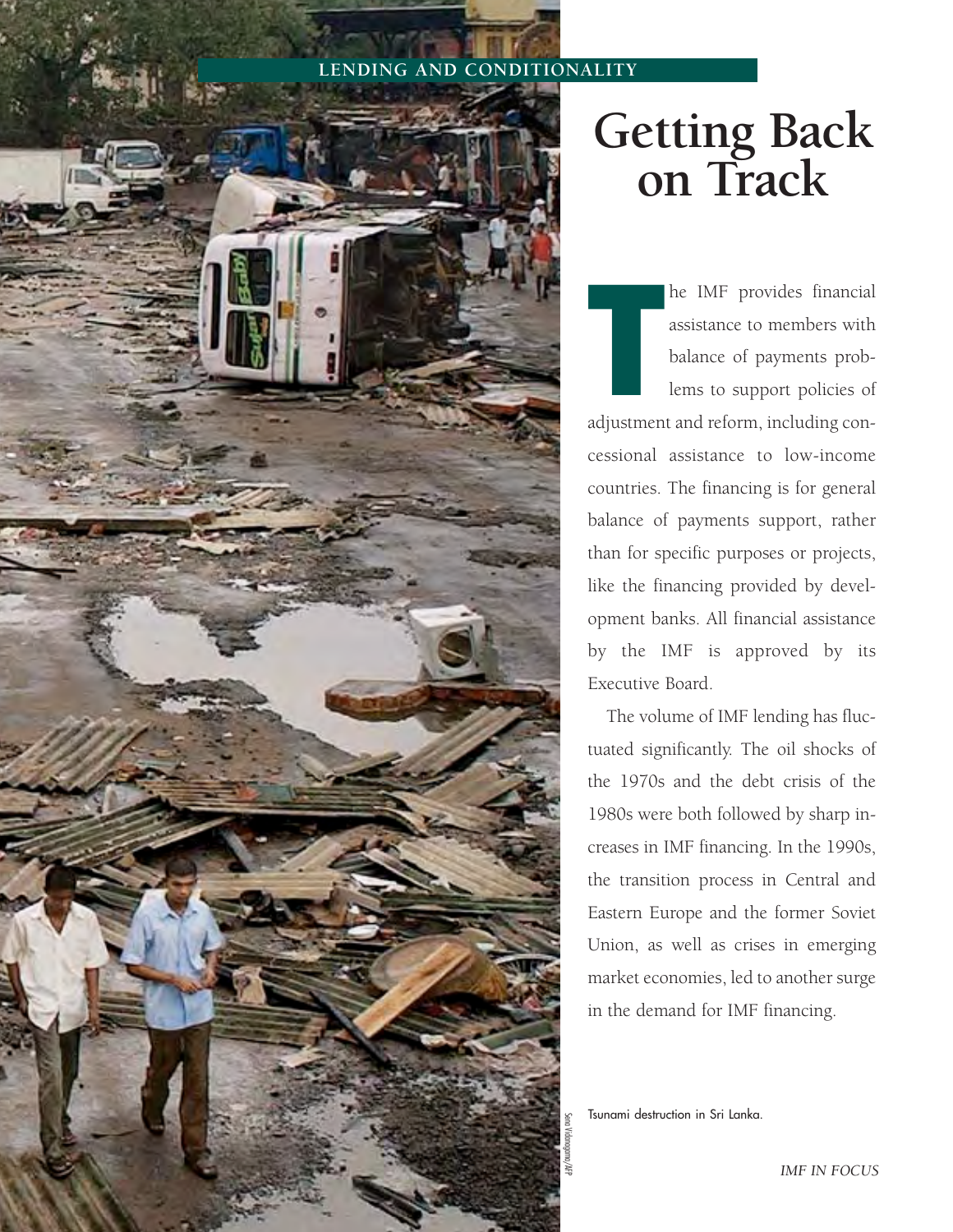Over the years, the IMF has developed a number of loan instruments, or "facilities," that are tailored to address the specific circumstances of its diverse membership. Nonconcessional loans are provided through four main facilities: Stand-By Arrangements, the Extended Fund Facility, the Supplemental Reserve Facility, and the Compensatory Financing Facility (see table on page 25). Low-income countries may borrow at a concessional interest rate through the Poverty Reduction and Growth Facility (PRGF). Member countries recovering from natural disasters and armed conflicts can also request emergency assistance from the IMF—in the case of low-income countries, at concessional rates.

Nonconcessional facilities are subject to the IMF's marketrelated interest rate, known as the "rate of charge," and some carry an interest rate premium or "surcharge." The rate of charge is based on the SDR interest rate, which is revised weekly to take account of changes in short-term interest rates in the major international money markets. Large loans carry a surcharge.

The amount that a country can borrow varies with the type of loan and is expressed as a multiple of the country's IMF quota. To finance an exceptional balance of payments need, the IMF may also lend beyond the access limits. The IMF encourages early repayment of loans. Although it has a standard repayment obligations schedule, members are expected to repay according to a faster schedule when possible.

#### Conditionality in IMF lending

When a country borrows from the IMF, its government makes commitments to strengthen its economic and financial policies—a requirement known as conditionality. Conditionality provides assurance to the IMF that its loan will be used to resolve the borrower's economic difficulties and that the country will be able to repay promptly, so that the funds become available to other members in need.

In recent years, the IMF has worked to streamline the conditions attached to its financing. The IMF's Board adopted revised guidelines in September 2002 emphasizing the need to focus conditionality on the key macroeconomic objectives and policy instruments and to promote stronger national ownership of policy programs. A recent review suggested that conditionality has indeed become more focused and that fewer programs now stop prematurely.

#### **Diverging trends in credit outstanding**

Outstanding credit from regular IMF loans has declined . . . (billions of SDRs)







The policies to be adopted are designed not just to resolve the immediate balance of payments problem but also to lay the basis for sustainability and economic growth over the longer term by achieving broader economic stability—for example, measures to contain inflation, reduce public debt, or strengthen financial systems. Policies may also address structural impediments to healthy growth—like price and trade liberalization or improvements in governance.

Together, these policies constitute a member country's "policy program," which is described in a letter of intent or a memorandum of economic and financial policies that accompanies the country's request for IMF financing. The specific objectives of a program and the policies adopted depend on the country's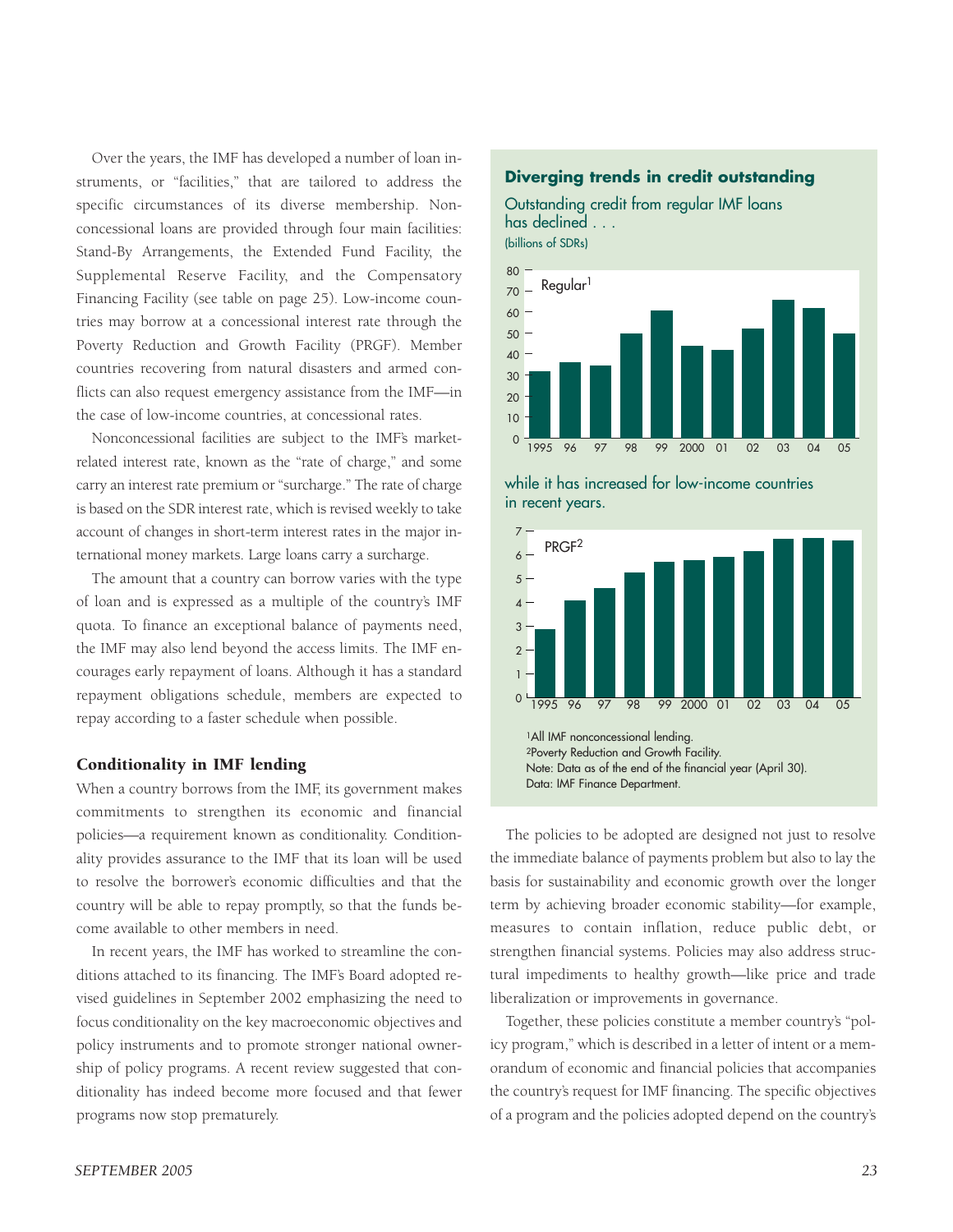

lylan Martinez/Reuters Dylan Martinez/Reuters

Unloading banknotes in Jakarta, Indonesia.

circumstances. However, the overarching goal in all cases is to restore or maintain balance of payments viability and macroeconomic stability, while setting the stage for sustained, highquality growth.

#### How is compliance assessed?

Most IMF loans feature phased disbursements. This allows the IMF to verify that a country is continuing to adhere to its commitments before disbursing successive installments. Program monitoring relies on several different tools:

• **Prior actions** are measures that a country agrees to take *before* the Fund's Executive Board approves a loan or completes a review. Such measures ensure that the program has the necessary foundation to succeed or is back on track following deviations from the agreed policies. Prior actions could include, for example, adjustment of the exchange rate to a sustainable level, elimination of price controls, or formal approval of a government budget consistent with the program's fiscal framework.

• **Performance criteria** are specific conditions that have to be met for the agreed amount of credit to be disbursed. There are two types of performance criteria: quantitative and structural. *Quantitative criteria* typically refer to macroeconomic policy variables such as international reserves, monetary and credit aggregates, fiscal balances, or external borrowing. For example, a program might include a minimum level of net international reserves, a maximum level of central bank net domestic assets, or a maximum level of government borrowing. *Structural criteria* are used for structural measures that are critical to the success of the economic program. These vary widely across programs but could, for example, include specific measures to improve financial sector operations, reform social security systems, or restructure key sectors such as energy.

• Quantitative criteria may be supplemented with **indicative targets**. These are often set for the later months of a program and are then turned into performance criteria, with appropriate modifications, as economic trends firm up.

• **Structural benchmarks** are used for measures that cannot be monitored objectively enough to be performance criteria, or for small steps in a critical reform process that would not individually warrant an interruption of Fund financing.

• Another important monitoring tool is the **program review**, which serves as an opportunity for a broad-based assessment by the Executive Board of progress toward the program's objectives. Reviews are used to discuss policies and introduce changes to the program that may be necessary in light of new developments. In some cases, a country might request a waiver for a breached performance criterion—for example, when its authorities have already taken measures to correct the deviation.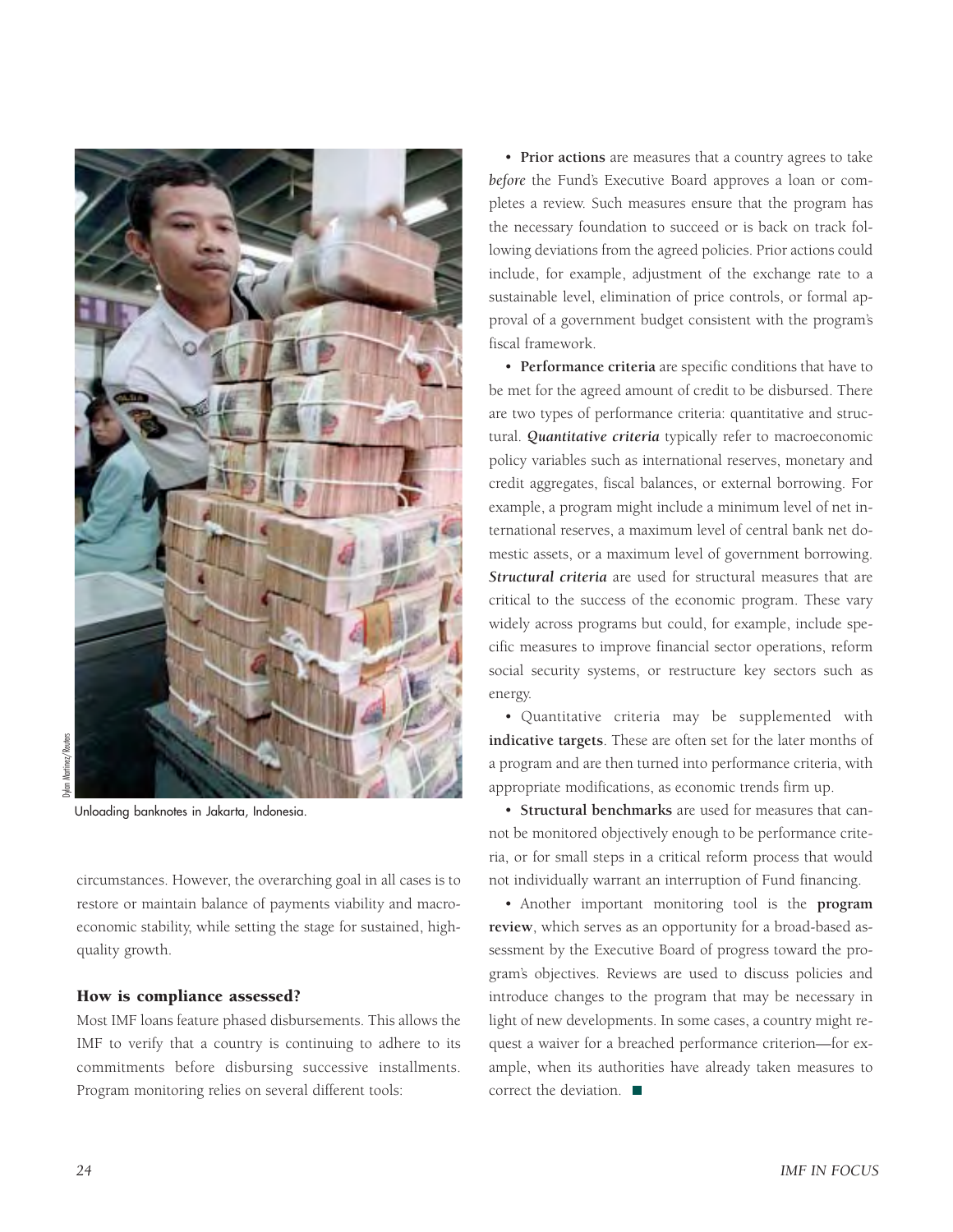### **How the IMF Lends: Terms and Conditions of Financial Facilities**

#### **Stand-By Arrangement and Extended Fund Facility**

• Stand-By Arrangement (introduced in 1952): Designed to address short-term balance of payments difficulties; length is typically 12– 18 months with a legal maximum of 3 years.

**Normal access limits:** Annual: 100 percent of quota; cumulative: 300 percent of quota for all use of Fund resources in the General Resources Account.

**Maturities (expected repayment)/(obligatory repayment**): 21/4-4 years/ 31/4-5 years.

**Charges:** Basic rate of charge + level-based surcharges of 100 basis points on amounts above 200 percent of quota and 200 basis points on 300 percent of quota.

**Conditions:** Member adopts policies that provide confidence that its balance of payments difficulties will be resolved within a reasonable period.

**Cumulative access:** Above 25 percent of quota is subject to stricter conditions (known as upper credit tranche conditionality).

**Phasing and monitoring:** Quarterly disbursements contingent on observance of performance criteria and other conditions.

#### • Extended Fund Facility (1974):

Provides longer-term assistance in support of structural reforms that address longer-term balance of payments difficulties.

**Normal access limits:** 100 percent of quota; cumulative: 300 percent of quota for all use of Fund resources in the General Resources Account.

#### **Maturities (expected repayment)/(obligatory** repayment):  $4\frac{1}{2} - 7$  years/ $4\frac{1}{2} - 10$  years.

**Charges:** Basic rate of charge + level-based surcharges of 100 basis points on amounts above 200 percent of quota and 200 basis points above 300 percent of quota.

**Conditions:** Member adopts 3-year program, with structural agenda and provides annual detailed statement of policies for the next 12 months.

**Phasing and monitoring:** Quarterly or semiannual disbursements contingent on observance of performance criteria and other conditions.

#### **Special loans**

#### • Supplemental Reserve Facility (1997):

Provides short-term assistance to members with balance of payments difficulties related to a sudden and disruptive loss of market confidence. Available only as a supplement to a regular arrangement.

**Access limits:** None; this facility is available only when access under associated regular arrangement would otherwise exceed either annual or cumulative limit.

**Maturities (expected repayment)/(obligatory repayment):** 2-2½ years/2½-3 years.

**Charges:** Basic rate of charge + 300 basis points rising to a maximum of 500 basis points after 21/2 years.

**Conditions:** Program under associated arrangement, with strengthened policies to address a loss of market confidence.

**Phasing and monitoring:** Facility available for one year; front-loaded access with two or more disbursements.

• Compensatory Financing Facility (1963): Covers a shortfall in a member's export earnings and services receipts or an excess in cereal import costs that is temporary and arises from events beyond the member's control.

**Access limits:** Maximum 45 percent of quota for each element—export shortfall and excess cereal import costs––and a combined limit of 55 percent of quota.

**Maturities (expected repayment)/(obligatory repayment**):  $2\frac{1}{4}$ -4 years/3 $\frac{1}{4}$ -5 years.

**Charges:** Basic rate of charge; not subject to surcharges.

**Conditions:** Usually available only when a member already has a Stand-By Arrangement or when its balance of payments position, apart from export shortfall or import excess, is otherwise satisfactory.

**Phasing and monitoring:** Typically disbursed over a minimum of six months and in accordance with the phasing provisions of the arrangement.

#### • Emergency Assistance

1. Natural disasters (1962): Provides quick, medium-term assistance to members with balance of payments difficulties related to natural disasters.

2. Postconflict (1995): Provides quick, mediumterm assistance for balance of payments difficulties related to the aftermath of civil unrest or international armed conflict.

**Access limits:** 25 percent of quota, although larger amounts can be made available in exceptional cases.

**Maturities (expected repayment)/(obligatory repayment):** No early repayment expectation/ 3!/4–5 years.

**Charges:** Basic rate of charge; not subject to surcharges; possibility of interest subsidy for low-income countries if resources are available.

**Conditions:** Reasonable efforts to overcome balance of payments difficulties and focus on institutional and administrative capacity building to pave the way toward an upper credit tranche arrangement or an arrangement under the Poverty Reduction and Growth Facility. For emergency postconflict assistance, IMF support would also be part of a concerted international effort to address the aftermath of the conflict.

**Phasing and monitoring:** Typically none.

#### **Loans for low-income members**

• Poverty Reduction and Growth Facility (1999): (Replaced the Enhanced Structural Adjustment Facility, created in 1987.) Provides longer-term assistance for deep-seated structural balance of payments difficulties; aims at sustained, poverty-reducing growth.

**Access limits:** 140 percent of quota; exceptional maximum, 185 percent.

**Maturities (expected repayment)/(obligatory repayment):** No early repayment expectation/5½-10 years.

**Charges:** Concessional interest rate: !/2 of 1 percent a year; not subject to surcharges.

**Conditions:** Based on a Poverty Reduction Strategy Paper prepared by the country in a participatory process, and integrating macroeconomic, structural, and poverty reduction policies.

**Phasing and monitoring:** Semiannual (or occasionally quarterly) disbursements contingent on observance of performance criteria and completion of reviews.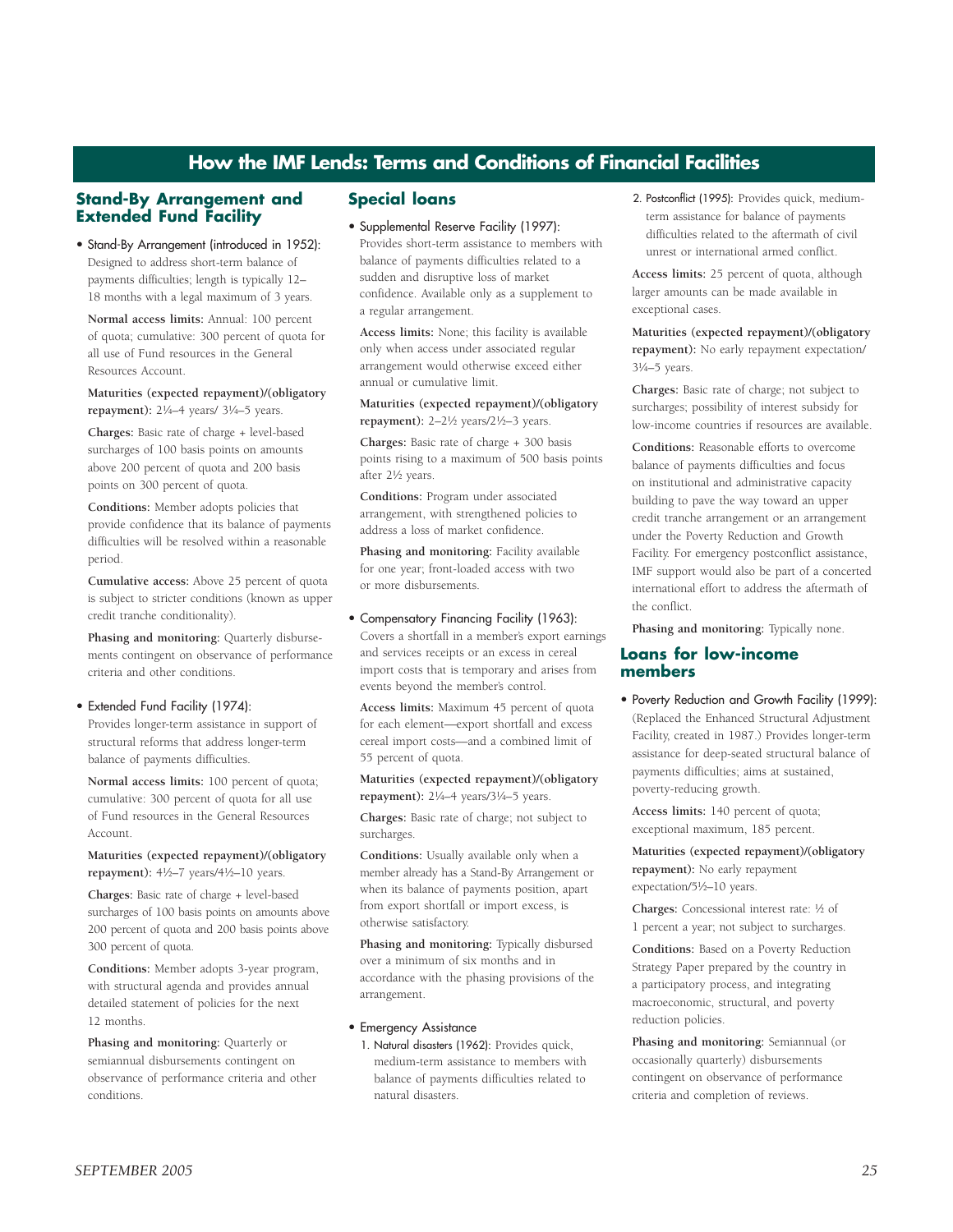## **Passing on Know-How**

he IMF provides technical advice and training to help strengthen the design and implementation of macroeconomic and financial sector policies in member counhe IMF provides technical advice and<br>training to help strengthen the design and<br>implementation of macroeconomic and fi-<br>nancial sector policies in member coun-<br>tries and boost the institutional capacity of their governments. Sound economic policymaking and implementation require know-how and effective government institutions. Many developing countries, in particular, need help to build up expertise in economic management and advice about what policies, reforms, and institutional arrangements are appropriate and have worked well elsewhere. The IMF gives priority to providing assistance where it complements and enhances its other key activities surveillance and lending.

Through staff missions sent from headquarters, the provision of specialists on a short-term basis, resident advisors, regional technical assistance centers, and training in the field, at its regional training institutes, or at its headquarters, the IMF offers technical assistance in the core areas of its expertise (see chart). These include macroeconomic policy formulation and management; monetary policy; central banking; the financial system; foreign exchange markets and policy; public finances and fiscal management; and macroeconomic, external, fiscal, and financial statistics. Such assistance is a benefit of IMF membership and is free except for countries that can afford to reimburse the IMF. About one-third of the IMF's total technical assistance is financed externally.

In the early to mid-1990s, as the IMF's membership expanded to include a number of countries in transition from centrally planned to market-based economies, the Fund's technical assistance grew rapidly. More recently, the IMF's ef-

forts to strengthen the global financial system so as to reduce the risk of crises and improve the management and resolution of those that do occur have generated new demands for technical assistance from countries seeking to adopt international standards and codes for financial, fiscal, and statistical management. Most of this technical assistance is based on recommendations resulting from Financial Sector Assessment Programs and Reports on the Observance of Standards and Codes. The IMF's recent work regarding offshore financial centers and the fight against money laundering and terrorism financing also required additional technical assistance.

In addition, the IMF has mounted significant efforts, in coordination with other bilateral and multilateral technical assistance providers, to give prompt policy advice and operational assistance to countries emerging from armed conflict (see page 2). At the same time, there is a continuing demand from low-income countries for help with debt sustainability analysis and the management of debt-reduction programs, and with designing and implementing programs to enhance growth and

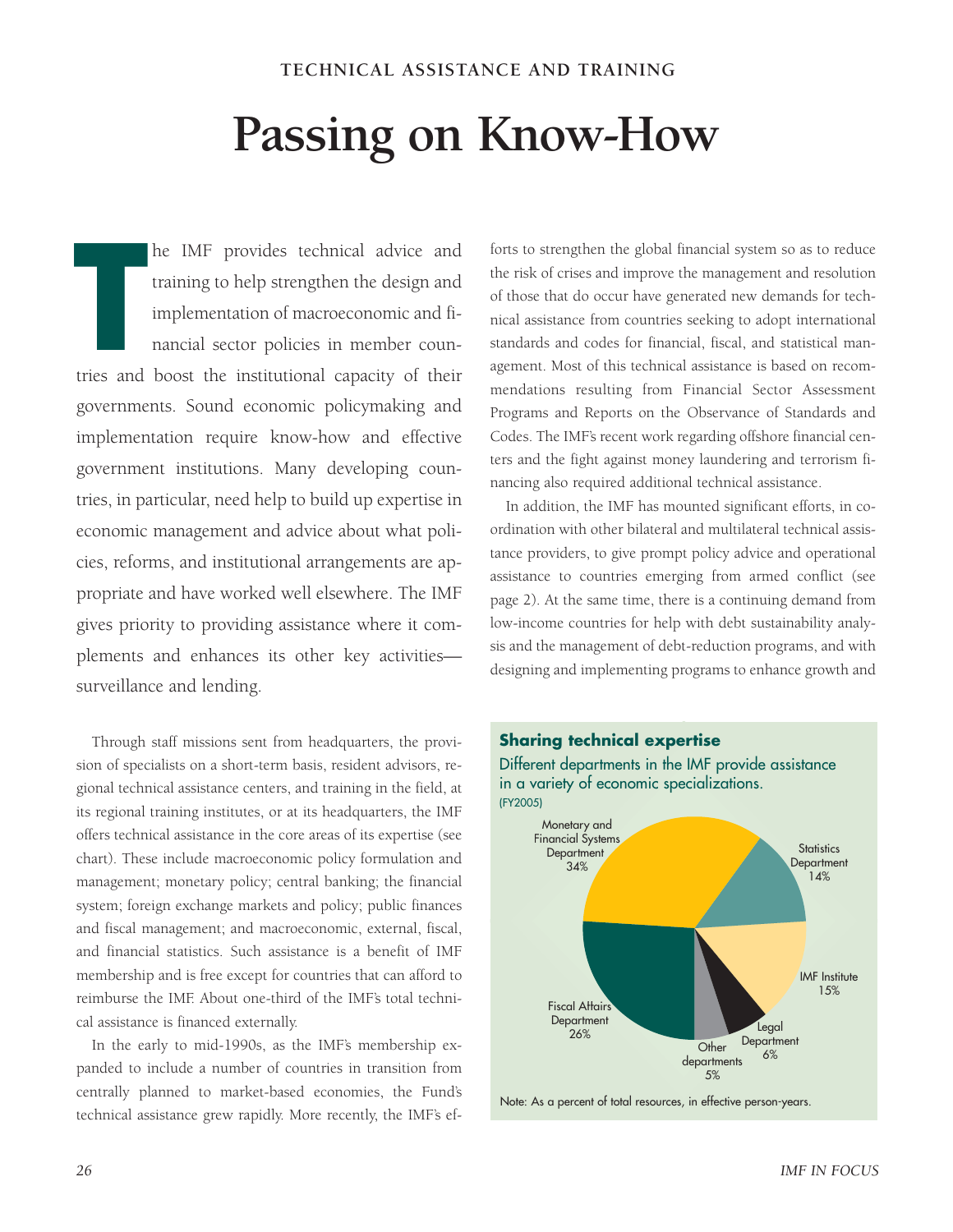accelerate poverty reduction. Increasingly, the IMF has been organizing its technical assistance and training at a regional level. It operates, together with donors, five regional technical assistance centers, two in Africa and one each in the Caribbean, the Middle East, and the Pacific.

In reviewing a recent report by the Independent Evaluation Office on the IMF's technical assistance program, the Executive Board highlighted the increasingly important role that IMF technical assistance plays in responding to the diverse needs of member countries, particularly in policy design and implementation, and capacity building. The Executive Board found that key factors in the effective provision of technical assistance are the ability to respond quickly, tailor advice to members' circumstances, and produce high-quality analysis. Following the report's recommendations, the IMF is working to improve the prioritization of technical assistance, ensure active engagement of the authorities in the design and follow-up stages, and better monitor the results.

#### **Training**

The IMF places high importance on building expertise in member countries through training. The IMF Institute is re-

## **Effective public spending in Ghana helps to reduce poverty**

The IMF has provided considerable technical assistance to improve Ghana's expenditure controls and fiscal reporting and establish a tracking system for public spending aimed at reducing poverty. After a slow start, the reform process has made significant progress over the past few years. A comprehensive system to record aid inflows under the Heavily Indebted Poor Countries (HIPC) Initiative and track poverty-reducing expenditure has been developed. Improved cash management and a system to control expenditure commitments have been introduced. Banking and fiscal data have been reconciled and a large number of bank accounts have been closed, which further improved fiscal control.

Ghana's reform of financial management systems, which has benefited from close cooperation between the IMF and other donor agencies, helped the country to reduce its overall fiscal deficit to 3.6 percent of GDP in 2004 from 9 percent of GDP in 2001, while over the same period increasing public spending aimed at poverty reduction to 7.7 percent of GDP from 4.5 percent.



Training at the IMF Institute.

sponsible for most of the training provided by the IMF. It trains officials from member countries through courses and seminars in the core areas of macroeconomic policy management, and financial sector, fiscal, and external sector policies. Training is offered by staff from the Institute and other IMF departments, and occasionally assisted by outside academics and experts. Applications from developing and transition country officials are given preference.

In addition to training offered at headquarters, the IMF offers courses and seminars through regional institutes and programs. There are currently four regional training centers: the Joint Regional Training Center for Latin America in Brazil, the Joint Africa Institute in Tunisia, the IMF-Singapore Regional Training Institute, and the Joint Vienna Institute. The IMF has furthermore set up training programs in collaboration with China and the Arab Monetary Fund.

In FY2005, the IMF Institute, with the assistance of other IMF departments, delivered 125 courses for almost 4,000 participating officials. Much of the training was provided at the regional training institutes. Training at headquarters in Washington, DC, including long-term courses, continued to play an important role, accounting for about one-third of participant-weeks. The remainder of the training was at overseas locations outside of the IMF regional network, largely as part of collaboration between the IMF Institute and national or regional training programs, but also in the form of distance learning.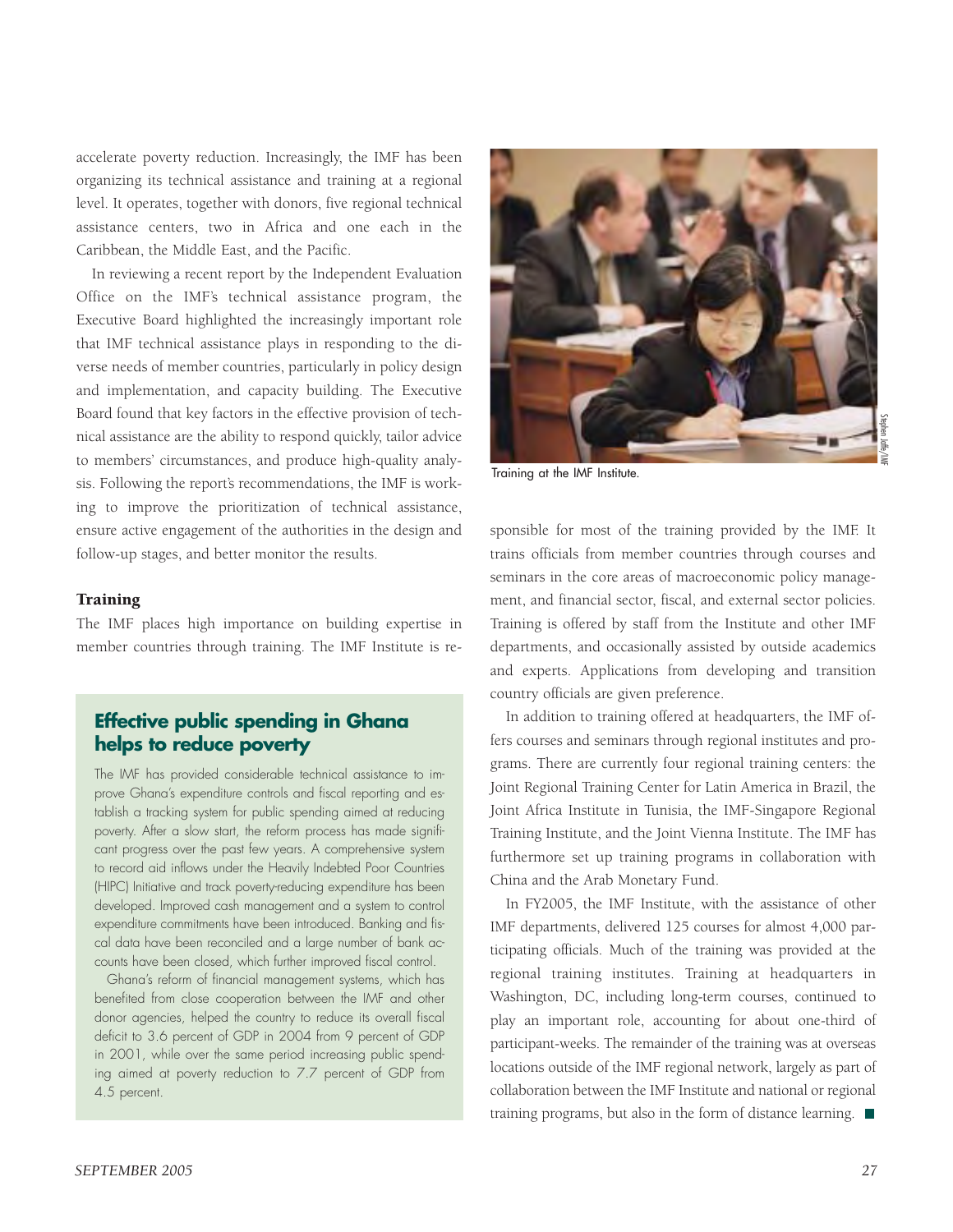#### **POVERTY REDUCTION AND DEBT RELIEF**



## **Striving for a Better Life**

he world economy has grown steadily since World War II, bringing widespread prosperity and lifting many millions out of poverty, especially in Asia. Nevertheless, daunting challenges remain. In Africa, in particular, progress in poverty reduction has been limited in recent decades and some countries have fallen back. Looking ahead, in the next 25 years, the world's population is projected to grow by about 2 billion, mostly in developing economies. Many of these people will be doomed to poverty without concerted efforts both by the low-income countries themselves and by the international community. **T**<br>They<br>They

To tackle these issues, the heads of 189 countries signed the Millennium Declaration in September 2000, adopting the Millennium Development Goals (MDGs), a set of eight objectives incorporating specific targets for reducing income poverty, tackling other sources of human deprivation, and promoting sustainable development by 2015 (see box opposite page). A follow-up meeting of world leaders in Monterrey, Mexico, in March 2002 established a shared understanding of the broad strategy needed to achieve the MDGs.

The Monterrey Consensus ushered in a new compact between developing and developed countries that stressed their mutual responsibilities in the quest to meet the devel-

Refugees from Sudan's Darfur region in Chad.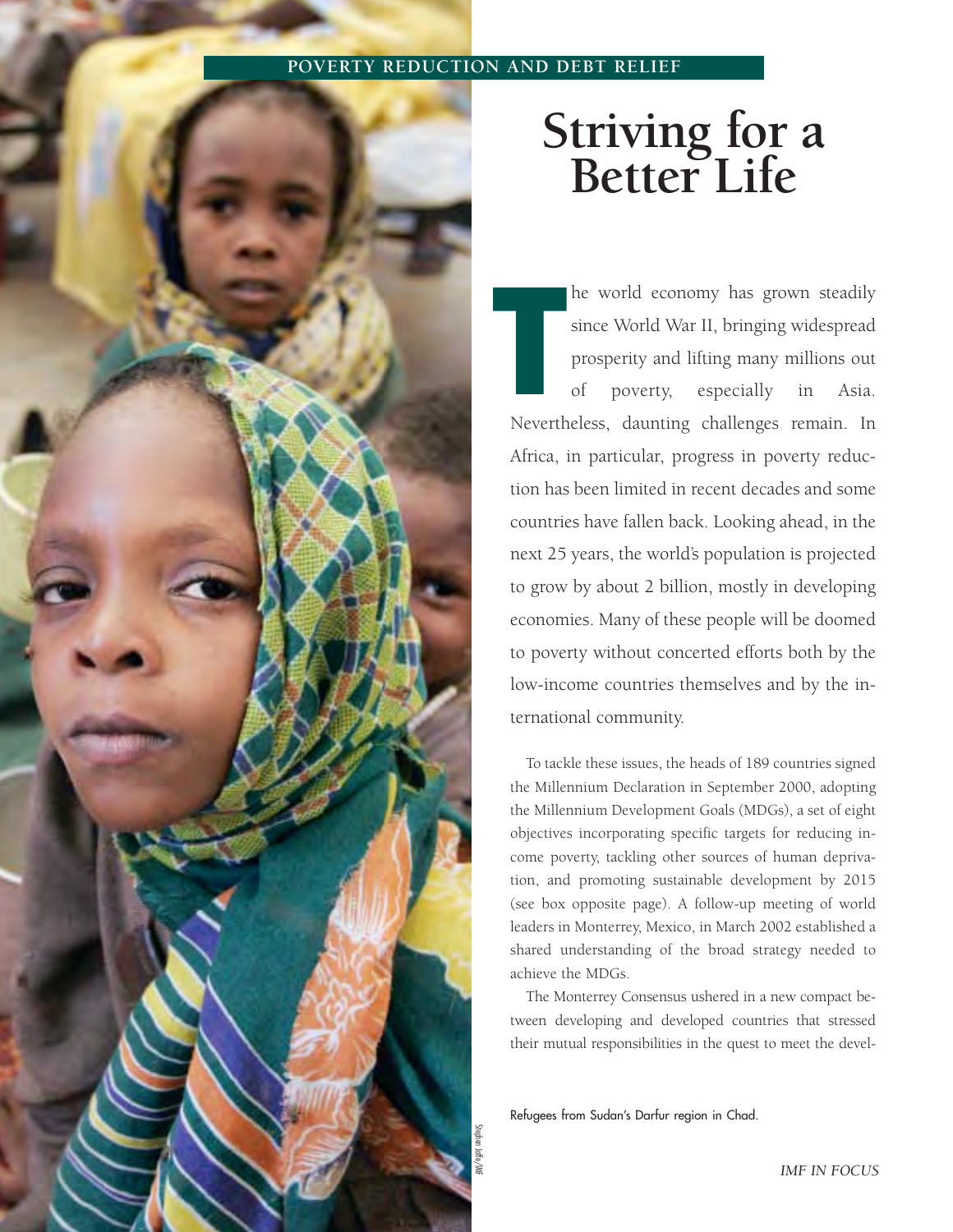opment goals. It called on developing countries to improve their policies and governance and on developed countries to step up their support, especially by providing more and better aid and more open access to their markets.

#### Taking stock

The year 2005 represents an important milestone on the way to the MDGs. The *United Nations Millennium Project Report*, published in January 2005, marked the opening of a period of stocktaking on the progress made toward the MDGs and how to accelerate it, to be followed by discussions at the UN Summit Conference on Implementing the Millennium Declaration in September 2005.

The IMF and the World Bank, in the annual *Global Monitoring Report,* track the progress made toward the achievement of the MDGs and the obstacles remaining. The second report, published in 2005, focused on key areas of the policy agenda and paid special attention to Africa—the region most at risk of failing to achieve the MDGs. The report found that meeting the MDGs would require substantial increases in the amount of official development assistance reaching the poorest countries. Although aid volumes had risen since the Monterrey Conference, two-thirds of the increase was debt relief and technical cooperation. Given the reforms under way in many countries in the region, the poorest countries could effectively use a doubling of aid over the next five years, the report said.

#### Coordinating development assistance

The central goal of the IMF's work in low-income countries is to help them promote economic stability and growth, and thereby achieve deep and lasting poverty reduction. In low-income countries, the IMF works closely with the World Bank, the lead international agency on poverty reduction. Together, they are helping these countries make progress toward the MDGs and contributing to the approach embodied in the Monterrey Consensus through technical assistance, lending, debt relief, and support for trade liberalization.

The IMF also offers low-income countries advice on how to manage the economic impact of aid inflows, which is crucial given the international effort to mobilize more aid for the MDGs. On the donor side, the IMF is working with multilateral development partnerships to enhance the predictability of aid flows and achieve greater policy and administrative coherence on the part of development partners.

Since 1999, two initiatives have been instrumental in boosting the support of the IMF and the World Bank to low-income countries:

• The Poverty Reduction Strategy Papers (PRSPs), written by each borrowing country and setting out its homegrown policy strategy to provide the basis for the IMF's and the World Bank's concessional lending; and

• An enhancement of the debt reduction program—the Heavily Indebted Poor Countries (HIPC) Initiative, introduced in 1996.

The PRSP is a comprehensive country-based strategy for poverty reduction. It aims to provide the crucial links between low-income countries, their donor partners, and the development policies needed to meet the MDGs. The PRSPs provide the operational basis for IMF and World Bank concessional lending and for debt relief under the HIPC Initiative. In the case of the IMF, loans are provided through its Poverty Reduction and Growth Facility (PRGF).

Low-income countries prepare their strategies with the participation of domestic stakeholders and external development partners. Updated periodically (at least once every five years) and with annual progress reports, PRSPs describe the macroeconomic, structural, and social policies that countries plan to pursue and how they will finance them. Once a country has developed a PRSP, it becomes eligible for loans from the PRGF trust and for HIPC debt relief.

#### **The Millennium Development Goals**

The MDGs seek, by 2015, to

- (1) halve extreme poverty and hunger relative to 1990;
- (2) achieve universal primary education;
- (3) promote gender equality;
- (4) reduce child mortality;
- (5) improve maternal health;
- (6) combat HIV/AIDS, malaria, and other diseases;
- (7) ensure environmental sustainability; and
- (8) establish a global partnership for development.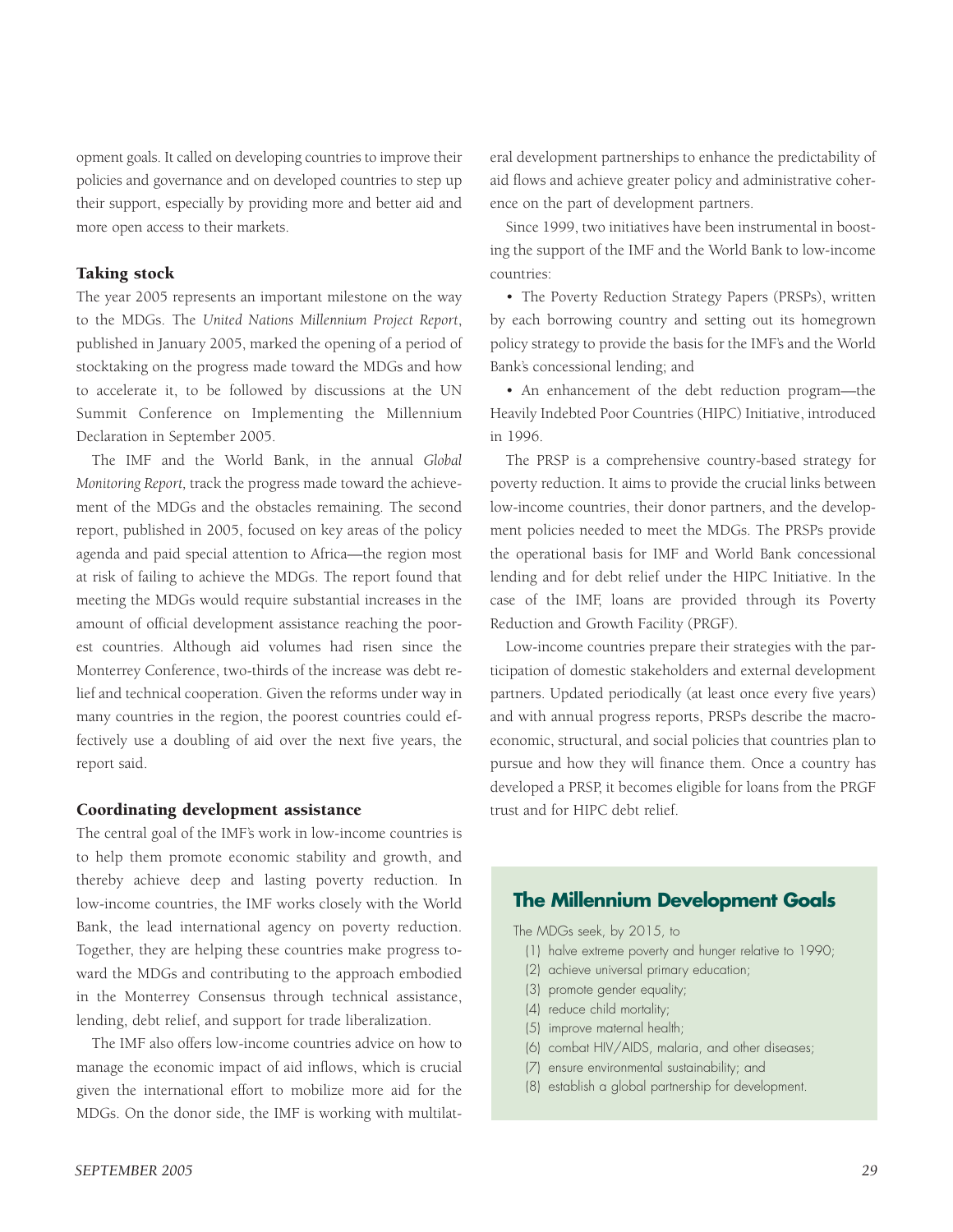#### Further steps

While improvements in macroeconomic performance have been especially marked in countries that have, or have had, PRGF arrangements, most low-income countries are far from attaining the sustained high growth necessary for achieving the MDGs by 2015.

What are the problems? Both the IMF staff and the IMF's Independent Evaluation Office (see page 32) have identified a number of difficulties. The IEO concluded in a 2004 report that while PRSPs have significant potential and have had some success in improving country ownership of policy programs, enhancing participation, and providing better-quality strategies, achievements to date have fallen short of expectations. As for PRGF-supported programs, there have been changes in the right direction, but more effort is needed to ensure that the programs provide a sound basis for the sustainable long-term growth needed to meet the MDGs.

Partly in response to evaluations of the PRS process, the IMF and the World Bank have made several changes in the PRS architecture. These amendments—particularly the elimination of the requirement of Board endorsements of the PRS as the basis for IMF–World Bank concessional lending—aim at strengthening country ownership of the PRS process.

The IMF is considering further steps to refine its role in lowincome countries. Under consideration are measures to meet the need for a new form of IMF engagement in low-income countries that would not involve IMF lending but that would support countries in their reform efforts while also providing the IMF's assessment of countries' policies and performance. Such assessments are often used by low-income countries and donors to demonstrate and assess the appropriateness and quality of economic policies, and they may affect the flow of external assistance, including debt relief and other aid. Also under discussion is a modification of the PRGF Trust that would enable the IMF to provide concessional financial assistance other than through the PRGF to low-income countries facing exogenous shocks.

For low-income countries that face balance of payments difficulties as a result of natural disasters or trade changes, the IMF has activated mechanisms that provide support—the subsidized Emergency Natural Disaster Assistance (ENDA), and the Trade Integration Mechanism (TIM)—on concessional terms.

#### Reducing debt burdens

The enhanced HIPC Initiative was introduced in 1999 to provide faster, deeper, and broader debt relief to low-income countries and to strengthen the links between debt relief and poverty reduction, particularly through social policies. Countries' continued efforts toward macroeconomic adjustment and structural and social policy reforms—including increased spending on such social sector programs as basic health care and education—are central to the enhanced HIPC Initiative. In late 2004, the Initiative was extended to end-2006 to provide the opportunity for the remaining eligible countries to establish track records that would allow their consideration for HIPC relief (see table below). Many of the coun-

### **Status of countries in the HIPC Initiative (as of August 2005)**

Countries that have begun to Countries entitled to full debt receive aid, but must meet additional relief, having met all criteria (18) criteria for full debt relief (10) Countries still to be considered (10) Benin Mauritania Burundi Guinea Central African Liberia Bolivia Mozambique Cameroon Guinea-Bissau Republic Myanmar Burkina Faso Nicaragua Chad Malawi Comoros Somalia Ethiopia Niger Congo, Dem. São Tomé and Congo, Rep. of Sudan Ghana Rwanda Rep. of Príncipe Côte d'lvoire Togo Guyana Senegal Gambia, The Sierra Leone Lao P.D.R. Honduras Tanzania Madagascar<br>Mali Zambia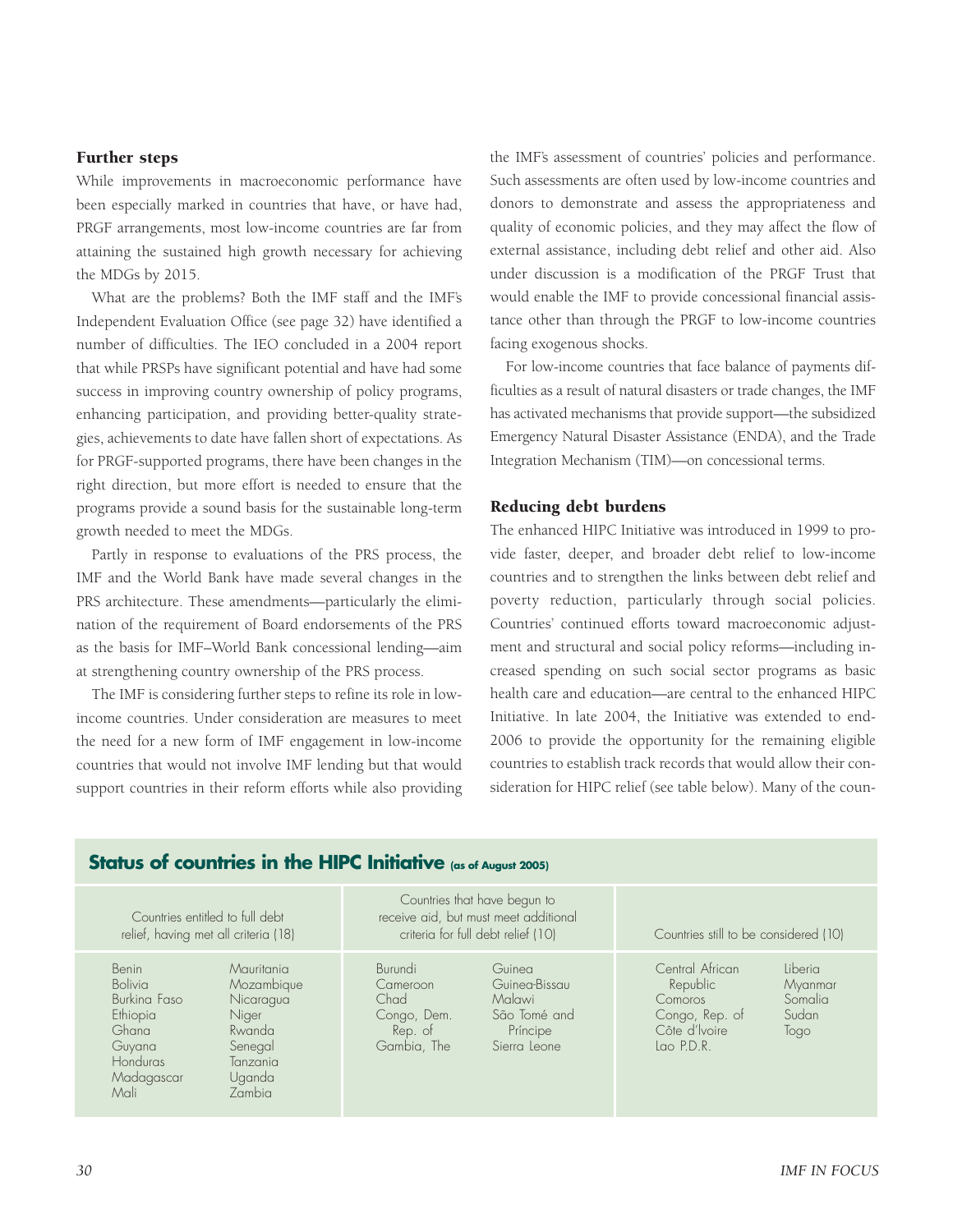tries that would benefit from this extension have been affected by conflict, such as Liberia, Somalia, and Sudan.

Debt relief is essential to enable low-income countries to free up resources for the social and infrastructure spending that they will need to make progress toward achieving the MDGs. Before the Initiative, eligible countries were, on average, spending slightly more on debt service than on health care and education combined. This is no longer the case in the 28 countries receiving HIPC relief. Under recent programs supported by the IMF and the World Bank, these countries have increased their expenditures on health care, education, and other social services to almost four times the amount of debt service payments, on average.

To realize the potential benefits of debt relief, it will be critical to help countries avoid excessive borrowing in the future. To that end, the IMF and the World Bank have introduced a new framework for debt sustainability for low-income countries, including such key elements as standardized forwardlooking debt analysis and a consistent financing strategy.

#### Trade issues and the Doha Round

Trade is potentially much more important than aid in helping developing countries prosper. The IMF is continuing to press for the successful conclusion of the Doha Development Round of multilateral trade talks (begun in 2001) and, together with the World Bank, has urged participants from both developed and developing nations to make this a priority. The IMF and the World Bank have jointly emphasized the need for the liberalization of trade in agricultural products, for all countries to take on substantive obligations to liberalize trade, and for flexibility in areas that may result in heavy regulatory burdens on poor countries.

The IMF has been doing its part to support an open international trading system. In FY2005, the IMF activated the TIM to help countries cope with balance of payments shortfalls resulting from the implementation of World Trade Organization (WTO) agreements or nondiscriminatory trade liberalization by other countries. The TIM allows IMF members to request financial assistance under the IMF's existing facilities to meet temporary trade-related balance of payments needs.

When the WTO's Agreement on Textiles and Clothing expired at the end of 2004, for example, the Dominican

## **How a better investment climate helps reduce poverty**

One crucial element in the strategies to promote growth and reduce poverty are reforms to improve the environment for businesses in low-income countries. Experience has shown that persistence, rather than perfection, is the key in translating investment climate reforms into increased private investment, stronger growth, and faster poverty reduction. Significant progress can be achieved by addressing the most important obstacles in a way that gives businesses confidence to invest and assures them that improvements will continue.

A case in point is Uganda, which initiated reforms in the early 1990s in many areas that affected the investment climate: expropriations by a previous government were reversed, trade barriers were reduced, tax and court systems were strengthened, and the economy was stabilized. The persistent reform efforts boosted the government's credibility, which in turn gave businesses the confidence to invest. As a result, private investment as a share of GDP more than doubled, from just over 6 percent in 1990 to 15 percent in 2002. This strengthened per capita income growth (which averaged 4 percent a year in 1993–2002—eight times the average in sub-Saharan Africa) and reduced poverty from 56 percent in 1992 to 35 percent in 2000.

Republic obtained support under the TIM, making it the second country to do so, following Bangladesh in 2004. Discussions with other member countries are under way. The availability of assistance under the TIM should help assuage concerns of some developing countries that an ambitious outcome to the Doha Round could place undue adjustment pressures on them.

To help ensure that member countries can take full advantage of the opportunities of multilateral trade liberalization, the IMF has

• provided technical assistance in such areas as customs reform, tax and tariff reform, and data improvements;

• helped countries incorporate trade reforms in their Poverty Reduction Strategies;

• identified potential risks and helped countries understand the benefits of international integration; and

• assessed how they are affected by trade reforms, such as the implications of reduced agricultural subsidies, preference erosion, and the phaseout of textile quotas.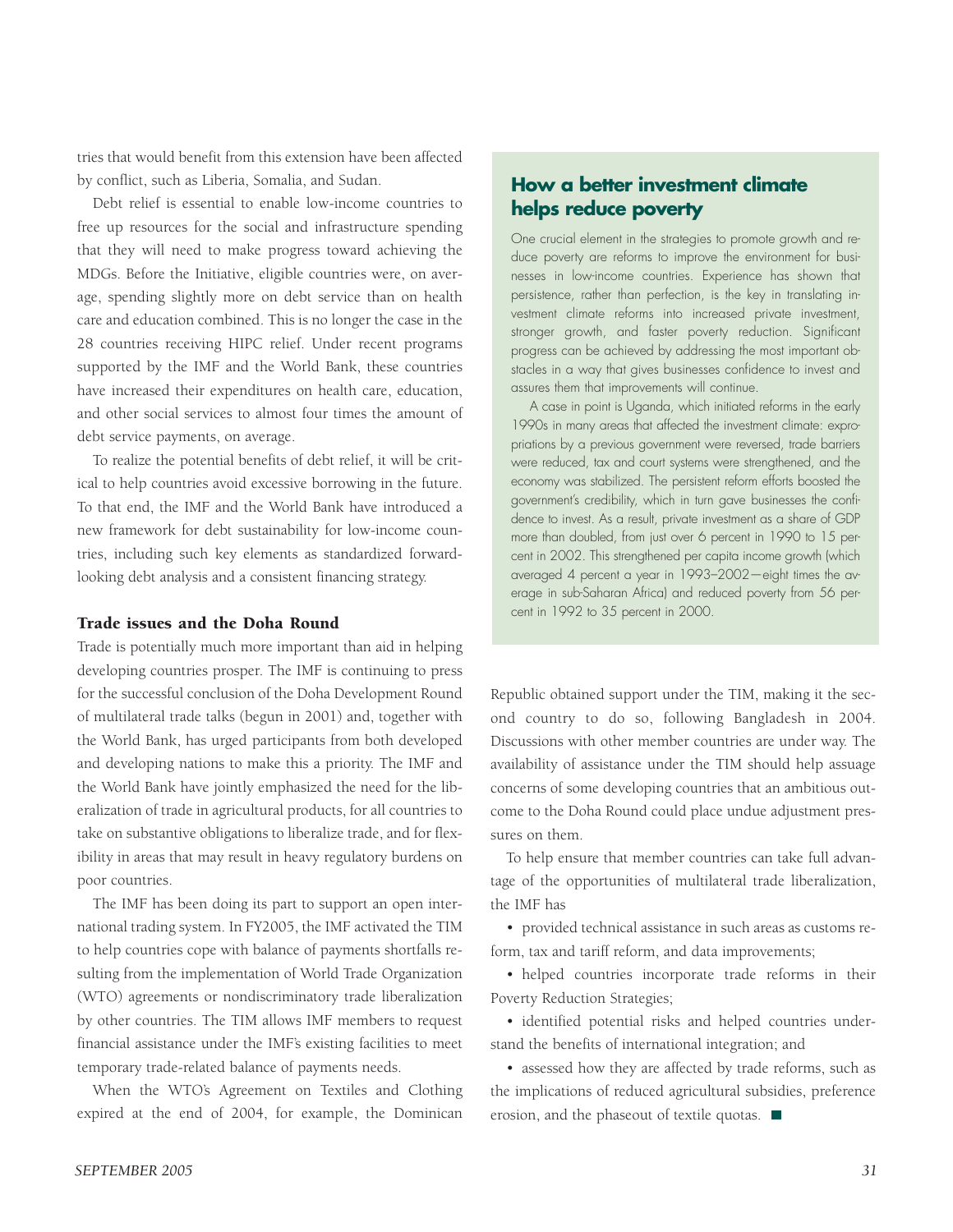#### **THE INDEPENDENT EVALUATION OFFICE**

## **Identifying Changes Needed at the IMF**

o get objective and substantive feedback on the IMF's performance, the Executive Board established the Independent Evaluation Office (IEO) in July 2001. The IEO has produced a series of detailed reports on aso get objective and substantive feedback on the IMF's performance, the Executive Board established the Independent Evaluation Office (IEO) in July 2001.<br>The IEO has produced a series of detailed reports on aspects of the I IMF does its job and to help formulate desirable changes in policies and practices. The IEO reports to the IMF's Executive Board. It works at arm's length from the Board and independently of management and staff. The IEO comprises a director and 12 other staff, the majority of them recruited from outside the IMF. On June 6, 2005, Thomas A. Bernes became the second director of the IEO, succeeding Montek Ahluwalia.

The IEO's website *(www.imf.org/ieo)* gives detailed information on its terms of reference, work to date, status of ongoing projects, evaluation reports, and seminars and outreach activities. The website also provides opportunities for interested stakeholders (country authorities, academia, nongovernment organizations, and other members of civil society) to interact with the IEO in defining its work program, determining the terms of reference of individual studies, and submitting substantive inputs to these studies.

The IEO develops its work programs on the basis of internal discussions and broad-based consultations. Draft issues papers for all evaluations are posted on the IEO website for public comments. Studies completed during 2002–05 include evaluations of prolonged use of IMF resources; the IMF's role in recent capital account crises in the Republic of Korea, Indonesia, and Brazil; fiscal adjustment in IMF-supported programs; the IMF's role in Argentina during 1991–2001; the effectiveness of the Poverty Reduction Strategy Paper (PRSP) process and the Poverty Reduction and Growth Facility (PRGF); IMF technical assistance; and the IMF's approach to capital account liberalization. Under its current work program, the IEO is conducting evaluations of the Financial Sector Assessment Program (FSAP), IMF assistance to Jordan, IMF structural conditionality, and global surveillance. Under the upcoming work program, the IEO has announced it will undertake evaluations of the IMF's advice on exchange rate policy; the IMF's role in selected African countries with respect to the external resource envelope, aid predictability, and debt sustainability; and of bilateral surveillance, including issues related to surveillance of large industrial countries.

### **Common themes in IEO evaluations**

The IEO's reports have contained several common themes:

#### **Surveillance**

- Surveillance should take a longer-term view and help inform program design. Based on its surveillance activities, the IMF should provide the authorities with a frank assessment of critical weaknesses and encourage the authorities to develop a policy plan for critical areas where adjustment and reforms have lagged.
- Greater candor is key to making surveillance more effective.
- Systematic stocktaking allows for greater learning from experience, especially in countries with IMF-supported programs.

#### **Program design and uncertainty**

- Risks should be explicitly taken into account in program design, and excessively optimistic assumptions about growth and the speed of response of private sector demand should be avoided. Explicit contingency planning would help make programs more flexible. Greater transparency about the critical assumptions and rationale of program design would permit more rapid redesign in the event contingencies actually occur.
- Domestic commitment to core policy adjustments is of utmost importance to the success of programs.

#### **Conditionality and ownership**

• Domestic political commitment to core policy adjustments is more important than specific conditions.

- The IMF should consider "second-best" adjustment and reform programs that meet minimum criteria, and should also be prepared to hold back financing when country ownership of programs is insufficient or programs do not meet minimum criteria.
- Ownership of a technical assistance (TA) program—particularly institution building—is critical for its success. The IMF should examine more systematically the reasons behind failures to implement TA recommendations.

#### **IMF effectiveness and decision making**

- The IMF needs to be more specific about the intermediate objectives of particular initiatives to measure its effectiveness better. A clearer stance on the scope of the IMF's role in some key areas (e.g., in lowincome countries and with respect to TA provision and capital account liberalization issues) is needed for effective priority setting. In recent initiatives, the IMF began to identify more specific performance indicators to monitor its effectiveness. The IMFC has endorsed such efforts and called for the development of a methodology for better assessing the effectiveness of surveillance.
- Political considerations, which are inevitably present in decisions on financing, should be taken into account in a transparent manner, with decisions and accountability clearly at the level of the Executive Board and on the basis of candid technical assessments by the staff.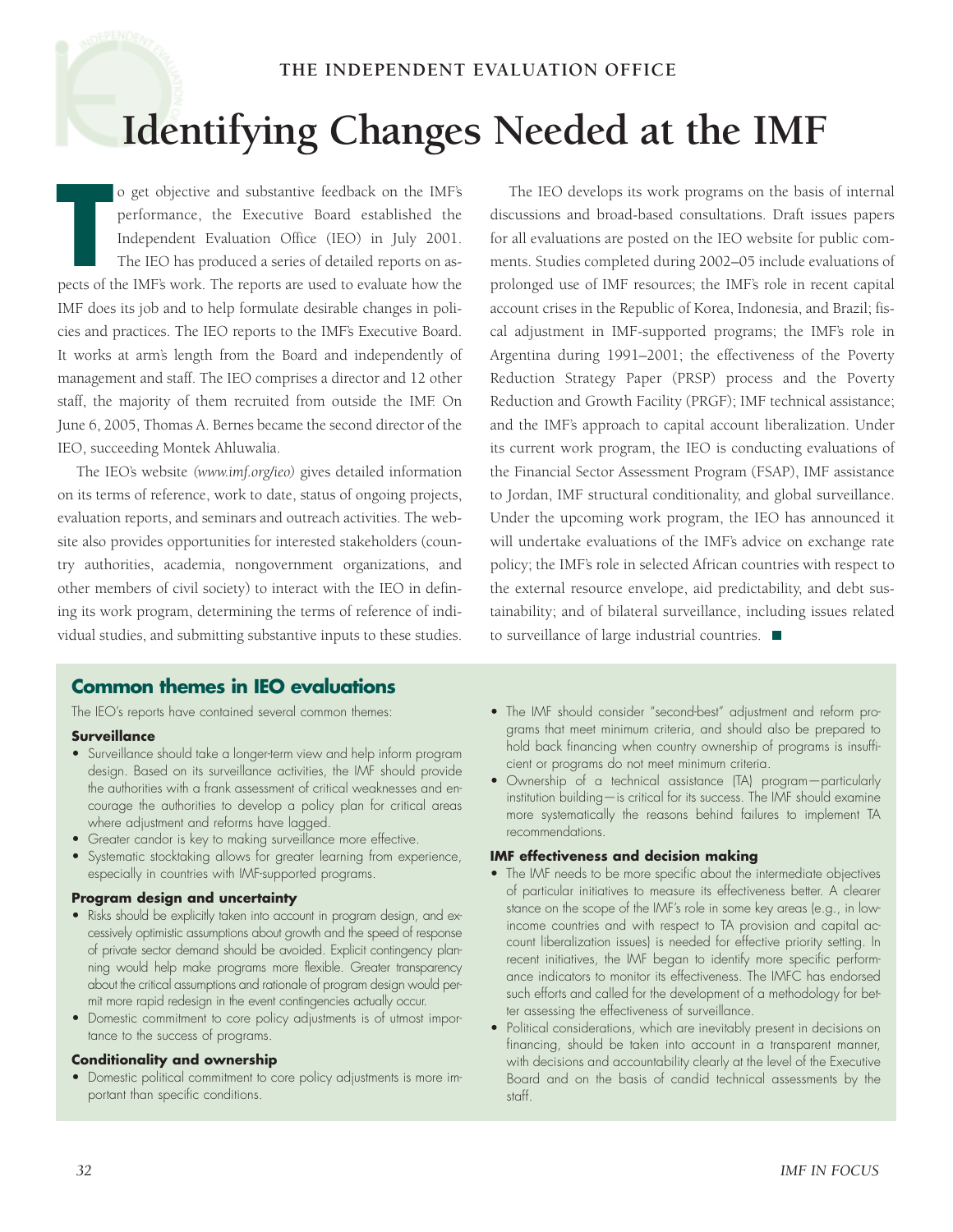## **At a Glance**

#### **Key IMF indicators** (as of July 31, 2005, unless indicated)

| Membership<br>Headquarters<br>Executive Board<br>Total staff                                                                                                                | 184 countries<br>Washington DC<br>24 members<br>2,700                                                     | Credit outstanding<br>Total credit <sup>5</sup><br>To low-income countries on special terms<br>To other member countries                | \$73 billion (SDR 49.8 billion)<br>\$10 billion (SDR 6.6 billion)<br>\$63 billion (SDR 43.2 billion)                                                                 |
|-----------------------------------------------------------------------------------------------------------------------------------------------------------------------------|-----------------------------------------------------------------------------------------------------------|-----------------------------------------------------------------------------------------------------------------------------------------|----------------------------------------------------------------------------------------------------------------------------------------------------------------------|
| Total quotas<br>Quotas<br>Largest<br>Smallest                                                                                                                               | \$310 billion (SDR 213.5 billion)<br>United States (17.5% of total)<br>Palau $(0.001\% \text{ of total})$ | Current lending arrangements<br>Stand-By Arrangements<br><b>Extended Fund Facility</b><br>Poverty Reduction and Growth Facility         | 11<br>$\overline{2}$<br>27                                                                                                                                           |
| <b>Lending resources</b><br>Available resources <sup>1</sup><br>One-year forward<br>commitment capacity <sup>2</sup><br>Credit lines <sup>3</sup><br>Credit available under | \$169 billion (SDR 116.2 billion)<br>\$133 billion (SDR 91.8 billion)                                     | Biggest borrowers<br>Turkey<br>Brazil<br>Argentina<br>Indonesia<br>Uruguay                                                              | \$17 billion (SDR 12 billion)<br>\$16 billion (SDR 10.8 billion)<br>\$11 billion (SDR 7.6 billion)<br>\$8 billion (SDR 5.9 billion)<br>\$2 billion (SDR 1.7 billion) |
| borrowing arrangements<br><b>Reserves</b><br>Precautionary balances <sup>4</sup>                                                                                            | \$49 billion (SDR 34 billion)<br>\$11 billion (SDR 7.4 billion)                                           | Debt relief for Heavily Indebted Poor Countries (HIPCs)<br>Full debt relief, having met all criteria<br>Some debt relief, but must meet | 18 countries                                                                                                                                                         |
| Other assets<br>Gold holdings<br>Value on IMF books<br>Market value                                                                                                         | 103.4 million fine ounces<br>\$8 billion (SDR 5.9 billion)<br>\$44 billion (at \$429/oz.)                 | additional criteria for full debt relief<br>Still to be considered<br>Total debt relief for HIPC <sup>6</sup><br>Cost to $IMF6$         | 10 countries<br>10 countries<br>\$58 billion at end-2004<br>\$5 billion at end-2004                                                                                  |
|                                                                                                                                                                             |                                                                                                           |                                                                                                                                         |                                                                                                                                                                      |

Note

<sup>1</sup>The gross amount of money the IMF has available for lending minus money that has been committed, but not yet paid out, under existing loan programs with member countries.

2The primary measure of IMF liquidity. It is calculated by adding loan repayments scheduled in the coming year to available resources and then subtracting a prudential balance set at \$52 billion (SDR 34.0 billion) for fiscal year 2005.

3The IMF has two credit lines it can access if it needs additional liquidity. These

## **SDRs explained**

Special Drawing Rights or SDRs are an international reserve asset, created by the IMF in 1969 to supplement the existing official reserves of member countries. SDRs are allocated to member countries in proportion to their quotas. The SDR also serves as the unit of account of the IMF. Its value is based on a basket of key international currencies. U.S. dollar amounts are calculated at the rate of  $SDR$  1 = \$1.45186 (July 31, 2005) and are rounded.

are known as the General Arrangements to Borrow (GAB) and the New Arrangements to Borrow (NAB). The last time these credit lines were activated was in 1998.

4The IMF accumulates reserves to protect itself and its creditor members from losses in the event of nonpayment of loans. This figure does not include the IMF's gold holdings. 5Details may not add as a result of rounding.

6Net present value.

Data: IMF Finance Department.

### **Finding out more . . .**

The best way to find out more about the IMF is to look at its website *(www.imf.org)*. The biweekly *IMF Survey* and the quarterly *Finance & Development* are also good sources of information about policies and research.

Critical assessments of IMF policies and procedures can be found on the website of the Independent Evaluation Office *(www.imf.org/external/np/ieo/index.htm)*.